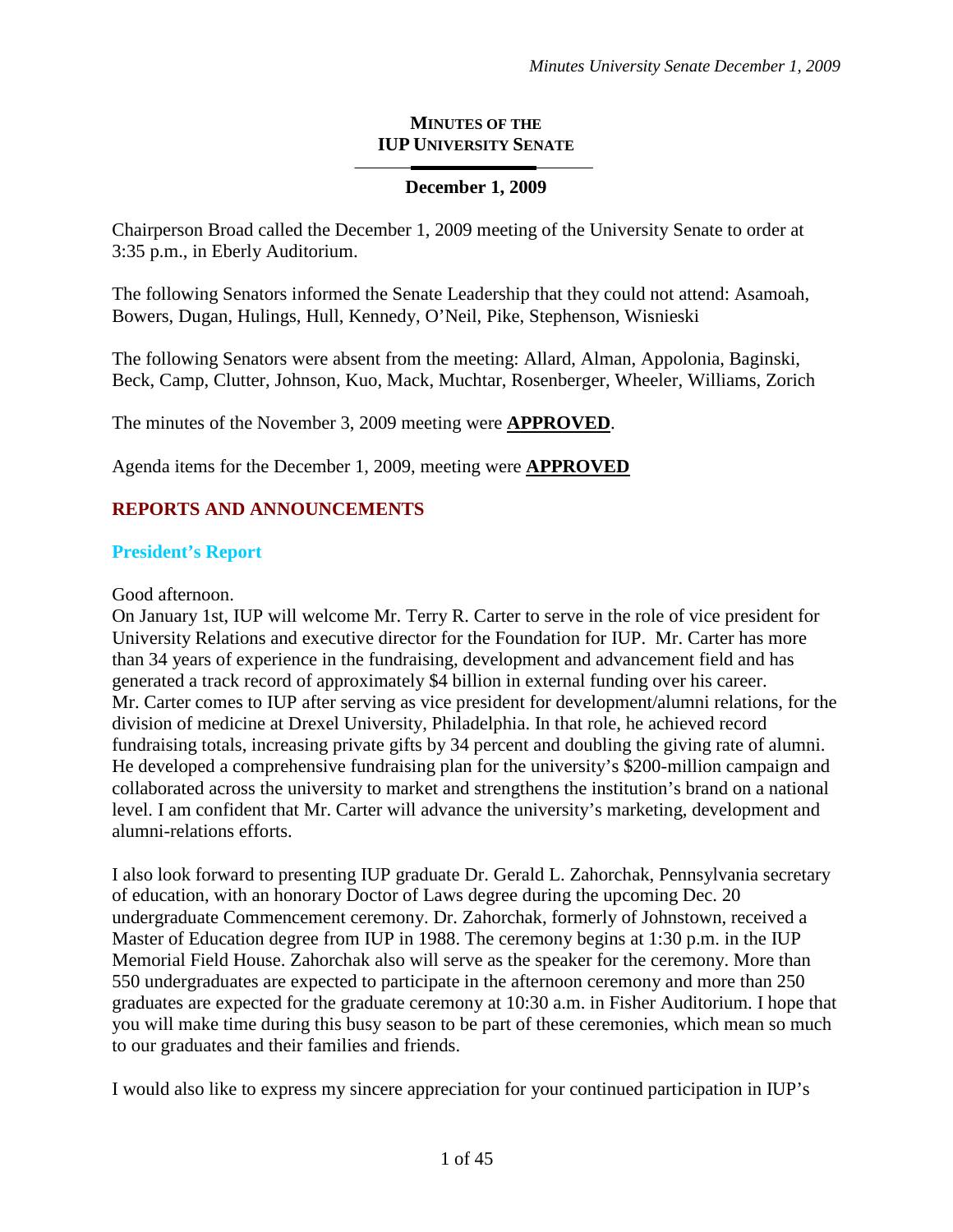Common Freshman Reader program. I was very pleased to see a full house for Mr. Bill Strickland's lecture on Nov. 17 and learn of his engaging presentations earlier in the day in several university classrooms. Thank you for engaging our students in this important initiative.

On December 2nd at 4:45 p.m., IUP will celebrate the season with its annual holiday tree lighting event on the East Porch of Sutton Hall. This year marks our fifth year of the holiday tree program, an initiative of Dr. Roberts-Atwater. If you cannot be with us for the event tonight, I encourage you to take time to visit the Blue Room and see the 15 holiday trees that have been sponsored and decorated by a variety of organizations in the IUP and Indiana area communities. These trees and their decorations will be donated to needy families through the Salvation Army *Treasures for Children* program. Members of IUP's fraternities and sororities, along with the Mortar Board membership, have volunteered to decorate these trees, and have collected more than \$2,000 for the holiday tree initiative and for Treasures for Children, an increase of more than \$500 from last year's donation. You may "vote" for your favorite tree with a monetary donation, with all funds raised by voting donated to an IUP scholarship fund to recognize students who exhibit the attributes of leadership and community volunteer service. Members of IUP's fraternities and sororities will also donate \$1,000 for the scholarship effort. This initiative is another illustration of our university's commitment to Civic Engagement and our students' commitment to service above self. I also hope to see you at our annual employee holiday open house Thursday from 2 to 4 p.m. in the Blue Room.

In closing, I want to offer my sincere appreciation to all of you for all that you do to help IUP promote academic excellence and student success. Best wishes for the happiest of holidays.

### **Provost's Report**

Curriculum Revisions

In response to the Senate recommendations from the November 3, 2009 meeting, I accept the following:

From the University-Wide Graduate Curriculum Committee:

A. The following courses are approved by me and may be offered immediately:

COUN 677 – Crisis Counseling SOC 802 Classical Social and Organizational Theories SOC 803 Contemporary Social and Organization Theories LDRS 900 Dissertation Seminar

B. Program revisions from the Sociology Department for the Doctorate in Philosophy, Administration and Leadership Studies, Nonprofit and Public Sector.

### Announcements

1. Academic Strategic Planning

Academic strategic planning continues to move ahead. The seven working groups (composed of faculty, staff, students, and administrators) are each focusing on a particular broad theme and developing a set of specific goals, objectives, and strategies along with performance outcome metrics that will provide the main ingredients of our five-year academic strategic plan. The seven broad themes, which will serve as the starting point for the seven working groups, are : (1) Enhancing Research and Scholarship; (2) Cultivating a  $21<sup>st</sup>$  Century Learning Environment; (3) Building a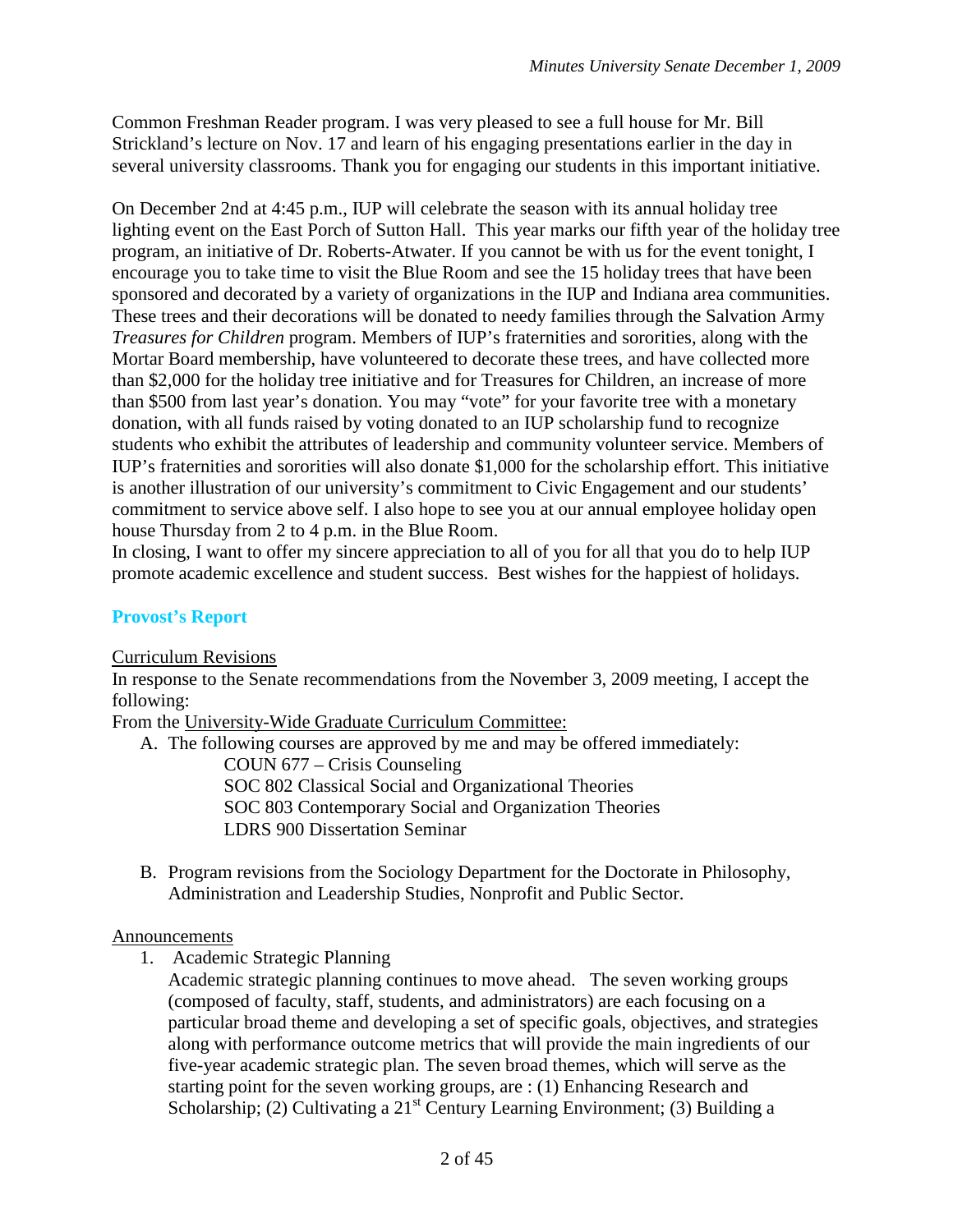Community; (4) Creating and Maintaining Well-Supported and Vibrant Academic Programs; (5) Improving Resource Acquisition and Allocation; (6) Developing, Retaining, and Rewarding High Quality and Diverse Faculty, Staff, and Students; (7) Creating an Academic Brand. All members of the academic community are encouraged to go to the public sector of our Share Point web site. That can be done by first going to the Academic Affairs webpage [www.iup/academicaffairs.edu](http://www.iup/academicaffairs.edu) and click on the link for strategic planning.

- 2. New Distribution Formula of Indirect Cost Revenues within Academic Affairs I am pleased to announce that, after consultation with the college deans and the RI Faculty Advisory Committee, and pending consultation with the Senate's Research Committee and endorsement by the President's Cabinet, we will be establishing a new distribution formula within Academic Affairs that for the first time directly distributes a portion of the indirect cost revenues, originating from external grants and contracts, to the academic departments and principal investigators who were responsible for securing these external awards through grant writing. This new formula, which provides 5% of indirects to the home departments and 5% to the principal investigators. is designed to both reward and incentivize faculty for their grant writing efforts. This new formula will increase the total percentage of indirects going back to the academic colleges to 55%. This has been done as part of the university's overall plan to significantly increase its success at securing external funds to support our research and scholarly mission and this new formula is expected to go into effect this fiscal year.
- 3. Faculty Searches

Recently, as a result of my announcement that 27 faculty searches have been authorized by my office, I have received several e-mails from faculty and chairs expressing concerns about the feasibility of successfully conducting faculty searches this far into the academic year and the filling of any remaining vacant permanent faculty positions next year with temps.

I have now clarified the status of the remaining vacant permanent faculty positions for which searches have not been authorized for this year. I have informed the deans and chairs that I am now authorizing all such positions (as well as any of the 27 that for any reason are not permanently filled) to be filled with temporary faculty for 2010-11. This insures that all permanent faculty positions will be filled either with tenured/tenure-track faculty or temporary faculty in order to help meet our instructional needs for the next academic year. The fact that I have authorized 27 faculty searches does not mean that all 27 will or should be done this year. I will leave those decisions in the hands of the appropriate dean and the academic departments who are responsible for conducting those searches. They are in the best position to judge whether to conduct a given search. I will certainly respect whatever decision is made in each case.

Some chairs have been inquiring, that in the event any of the 27 positions were to be left unfilled due to a failed or deferred search, whether I would guarantee that a search would be authorized for the next year. I have responded that I cannot in good conscience make guarantees for searches in future fiscal years given the high degree of uncertainty in the state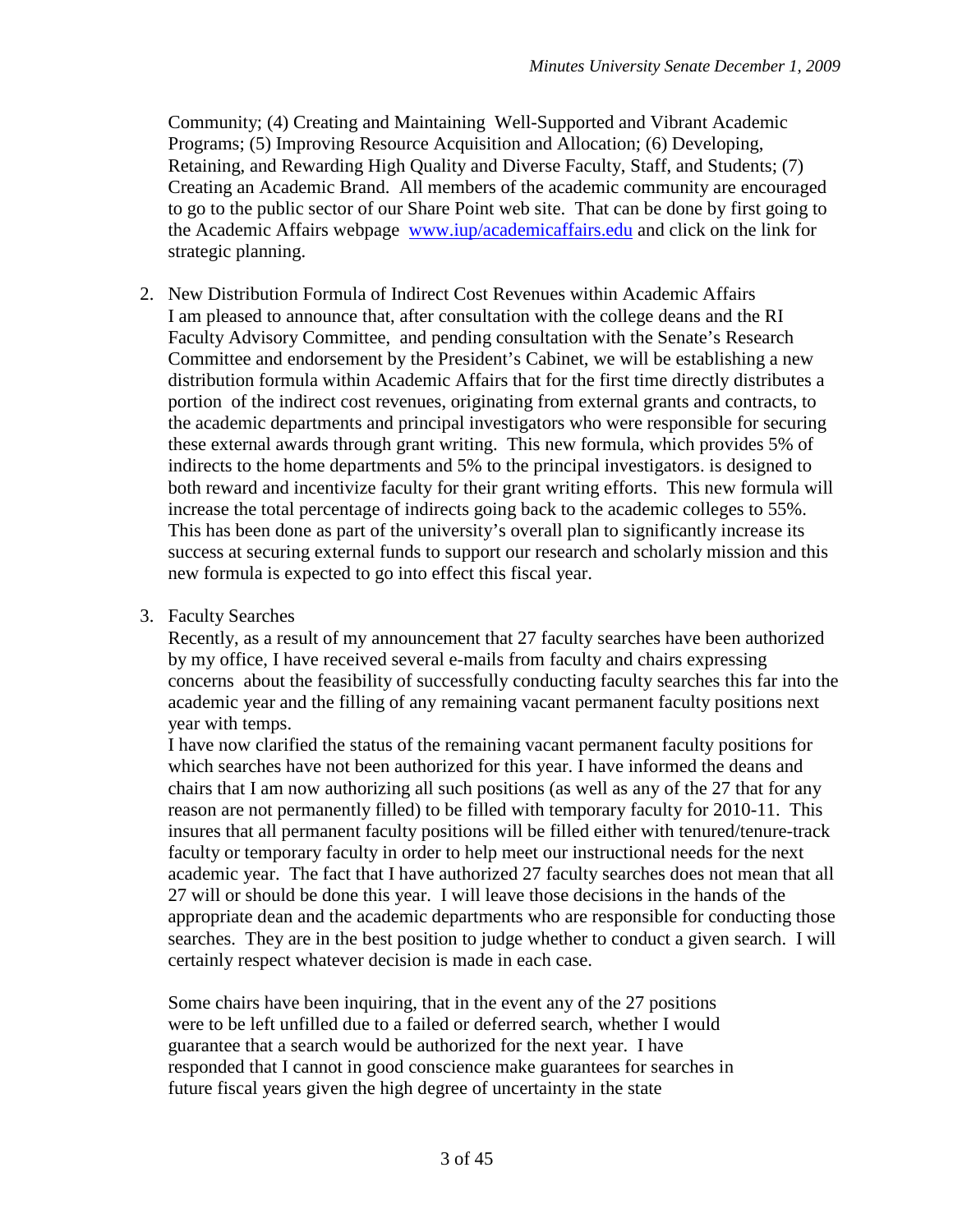economy and in state funding for higher education. I would certainly hope and expect that any deferred or failed searches this year would be resumed next year, especially given the fact that these searches were identified by the deans as their top faculty priorities. But, of course, no one can accurately predict where we will be regarding the budget or what might be imposed on us by PASSHE in 2010-11 and beyond. Therefore, I am still encouraging departments to proceed now with their searches if at all possible.

4. Recent Grant Awards

IUP has received a \$1.26 million award from the Pennsylvania Department of Education to fund the Center for Career and Technical Personnel Preparation. This is the 31<sup>st</sup> year of the Center. Both in-house and field-based instructors train the vocational teachers throughout western Pennsylvania.

Ms. Jane Gardner of the Eberly College of Business Management Services Group has received a \$384,204 grant from the Pennsylvania Department of Community and Economic Development for the project "WeDnet PA Basic Skills and Information Technology". Congratulations Jane!

### **Chairperson's Report**

I trust everyone had a good Thanksgiving. I know I did. We didn't get rid of all the turkeys, though, but we'll deal with them as they come.

I haven't been terribly busy in my role as chair since the last meeting, but our committees have, as is clear from the agenda. The report from the research committee shows that people are still actively engaged in scholarship. The list of candidates for *emeritus* status from the academic committee is impressive; it shows the caliber of the faculty that we are losing from the university who need to be replaced by equally capable new faculty members. The good news is that some of them will be replaced; the bad news is that not all of them will (at least not with fullyqualified faculty), even though we have more students than ever.

And that, of course, is the crux of the matter. The budget situation has put a dark cloud over everything we do and over how we perceive what others do. The President and trustees are charged with fiduciary responsibility for the university, and they seem to be floundering in the current climate. Meanwhile, the rest of us try to keep on keeping on with more to do and less to work with. In the report from the development and finance committee we have more information than most of us have ever seen before about the financial situation of the university, but, of course, it's there for our information. For the most part, we won't be directly involved in the decision-making processes that derive from that information, so there isn't much we can do but bite our nails and hope for the best. That's a very uncomfortable position to be in, and I'm not convinced that it's necessary.

Venice has for centuries been a center of glass-making. Venetian artisans to this day make beautiful creations out of glass. But, as we all know, glass has a tendency to break, and sometimes the pieces that artisans are working on don't come out the way they should. The tradition was to take all those broken and rejected bits of glass and make bottles, *fiaschi*, out of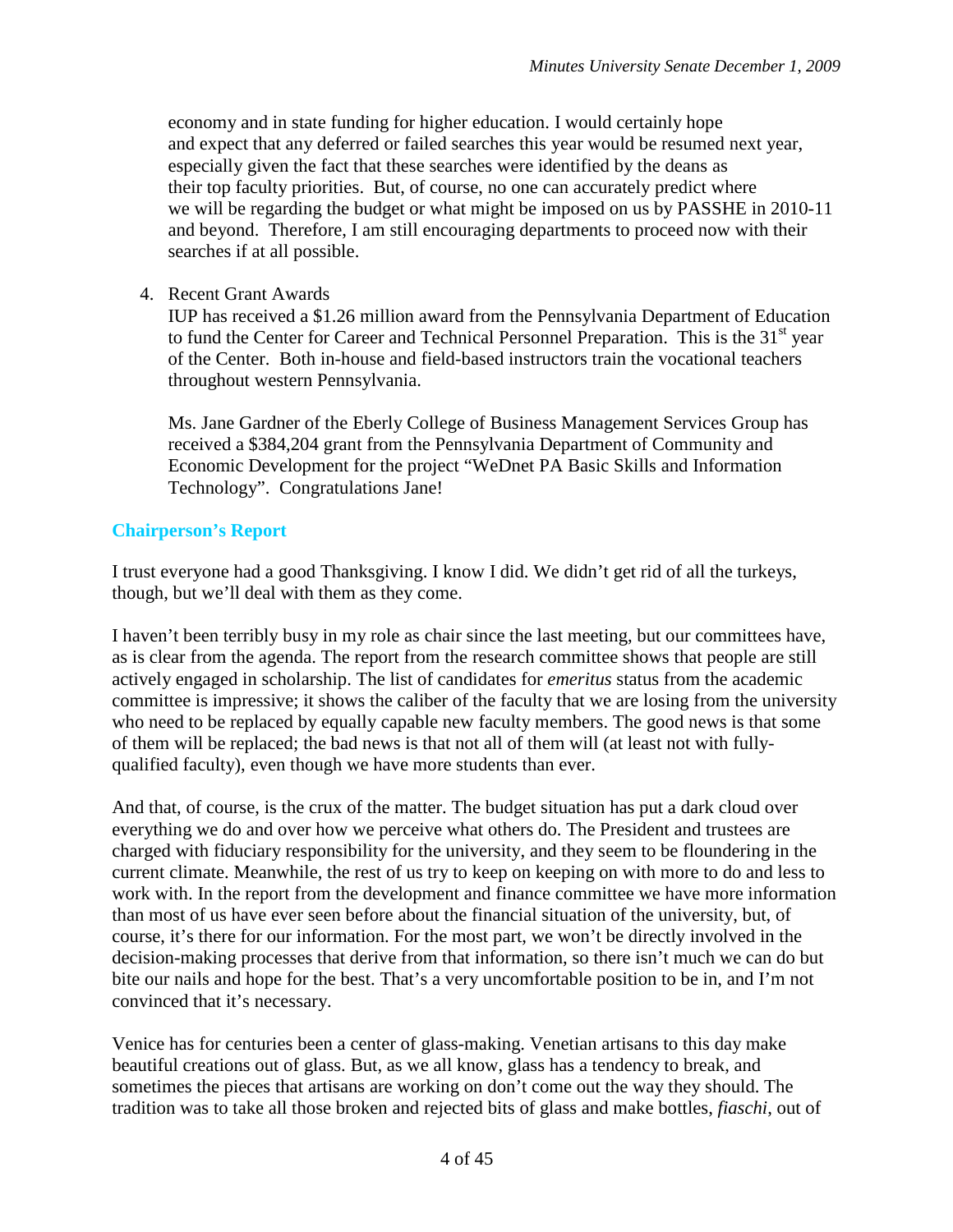them. That's the origin of the word "fiasco." Well, I think our budget makers here and in Harrisburg have been making a lot of bottles lately, and I don't know how many more fiascoes we can use.

#### **Vice-Chairperson's Report**

Since we last met the Student Government Association has established a community liaison. This student is responsible for maintaining a close relationship between the Student Government Association and the County of Indiana. The county is very excited about the filling of this position.

#### **Rules Committee (Senator Korns)**

The committee will meet on Tuesday December 8 in Eberly Conference Room

There will be an email coming out some about the upcoming elections. Senators are asked to watch out for that and respond accordingly

Senators are also reminded that attendance at Senate is monitored and those who have been absent will be contacted.

# Indiana University of Pennsylvania

**University Senate** Room 416 Sutton Hall Indiana, Pennsylvania 15705 Website: *<http://www.iup.edu/senate>*

November 24, 2009

Dr. Tony Atwater, President Indiana University of Pennsylvania

Dear Dr. Atwater:

This letter is being sent on behalf of the Rules Committee of the IUP University Senate. The Rules Committee is charged with dealing with questions regarding the governance structure of the University. It has come to the attention of the Committee that provisions of the University Senate Constitution and Act 188 were violated by recent actions of the administration.

The University Senate Constitution states, *"The purpose of the University Senate is to provide a formal means through which the student body, faculty, staff, and the administration, working as a unified group, shall have a representative share in the governance of the University."* It also states that "*the Senate shall have a consultative role to the President and Council of Trustees that is designed to empower the Senate with a significant voice in the governance of the University.*" This consultative role is made possible by the President and Council of Trustees providing *"the University Senate an opportunity to review all policies and make*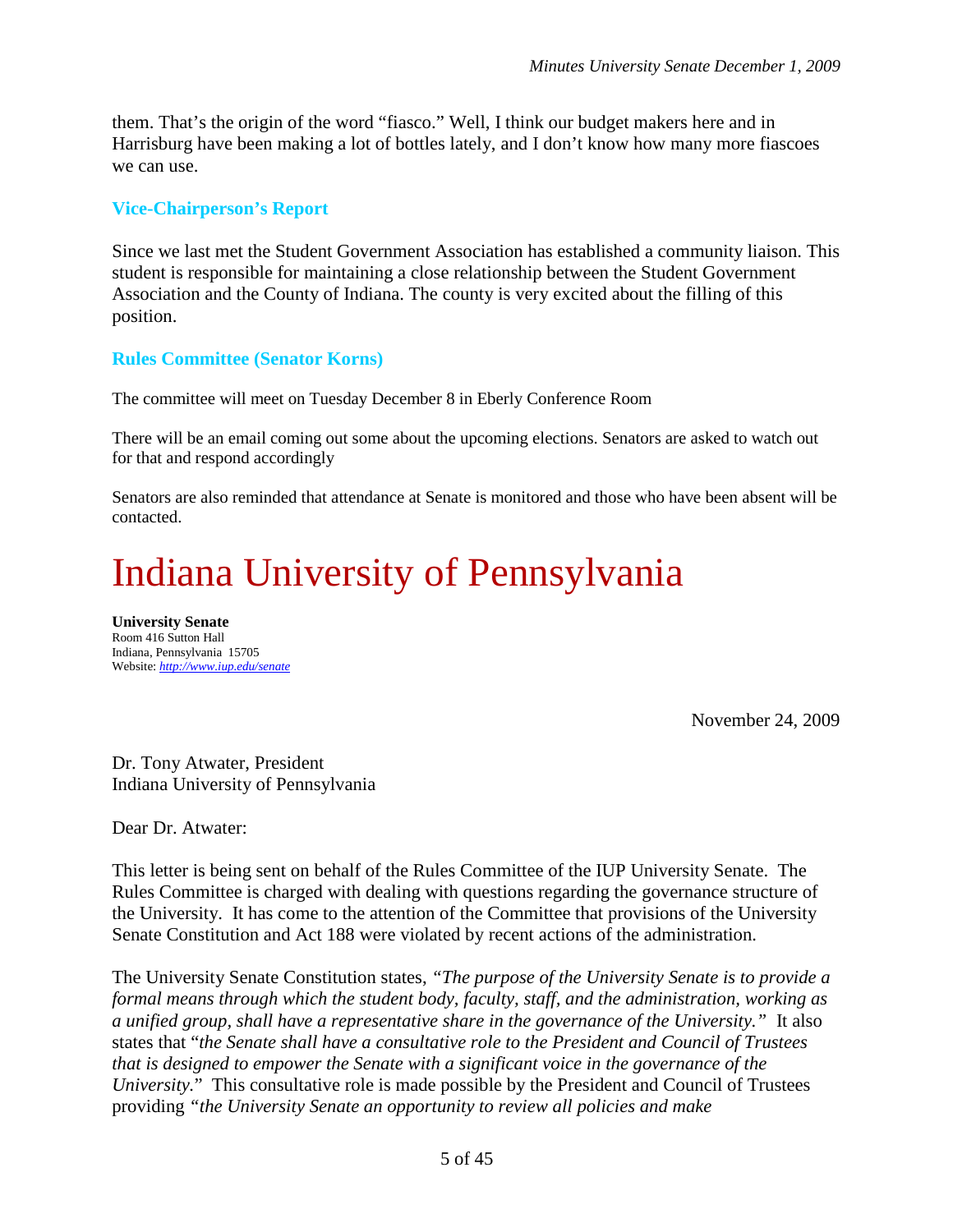*recommendations prior to their implementation."*

The most recent violation of this provision of the Senate Constitution occurred when personnel budgeting was centralized and personnel managerial budgeting functions transferred from the Office of VP of Academic Affairs and Provost to the Vice President of Administration and Finance. This represented a change in policy that should have been provided to the Senate for review and recommendation prior to implementation.

In a document dated October 22, 2009 entitled "Enhancing the Efficient Management of University Resources", Vice President for Administration and Finance Dr. Wooten stated "Effective July 1, 2009, the IUP Administration reinstituted centralized personnel budgeting guidelines." It is the position of the Rules Committee that the Senate should have been provided the opportunity to review this change in policy.

In this instance, this policy was implemented during the summer at a time when the Senate was not in session. It is recognized that given this implementation date, it may not have been possible to notify the Senate. However, the Constitution provides for these circumstances. Recognizing that immediate notification may not be feasible, the Constitution includes the provision that, *"Occasionally it may be necessary for administrative personnel, during the normal exercise of their duties, to initiate or modify policies when there is insufficient time to present such matters to the University Senate for consultation."* When that is the case, however, the Constitution requires that *"the initiators of such policies shall immediately give notification of their action to the senate Chair and the Chair of the Rules Committee."* In this instance, while there was not a Chair of the Rules Committee at that time, no such notification was provided to the senate Chair.

This change in policy also appears to be in violation of Act 188, the state law governing the institutions of the State System of Higher Education. Item #2 in Section 20-2010-A of the act, Powers and Duties of Institution Presidents, states, (2) *"To make and implement specific campus policies pertaining to instructional programs, research programs, and public service programs and academic standards in accordance with policies of the Board following consultation with council, faculty, and students."* Under Act 188 consultation prior to implementation of this policy change clearly should have occurred. Apparently, such consultation did not take place.

The Rules Committee would like to point out that our insistence on prior consultation is not selectively applied to this administration but has been asserted in the past, when appropriate, as well. For example, the Senate Chair raised this issue at the October 2, 2001 Senate meeting. (See attached) In his remarks in response to the recent closing of the University School, Chairman Nowell stated, "*I am informing you that the Rules Committee of the Senate voted at its recent meeting that, in regards to your recent presentation to the Council of Trustees of a motion to close the University School, you have violated the constitution of the Senate."* Moreover, the Senate Chair and the Chair of the Rules Committee concurred in the opinion that the administrative action of September 2001 *"violated the state law governing the institutions of the State System of Higher Education (Act 188)."* Finally, Chairman Nowell noted, *"Given the major violation of the curriculum process last year, I am afraid that this is a continuing pattern of violations of this law and our constitution, and I urge you to cease and desist your disregard*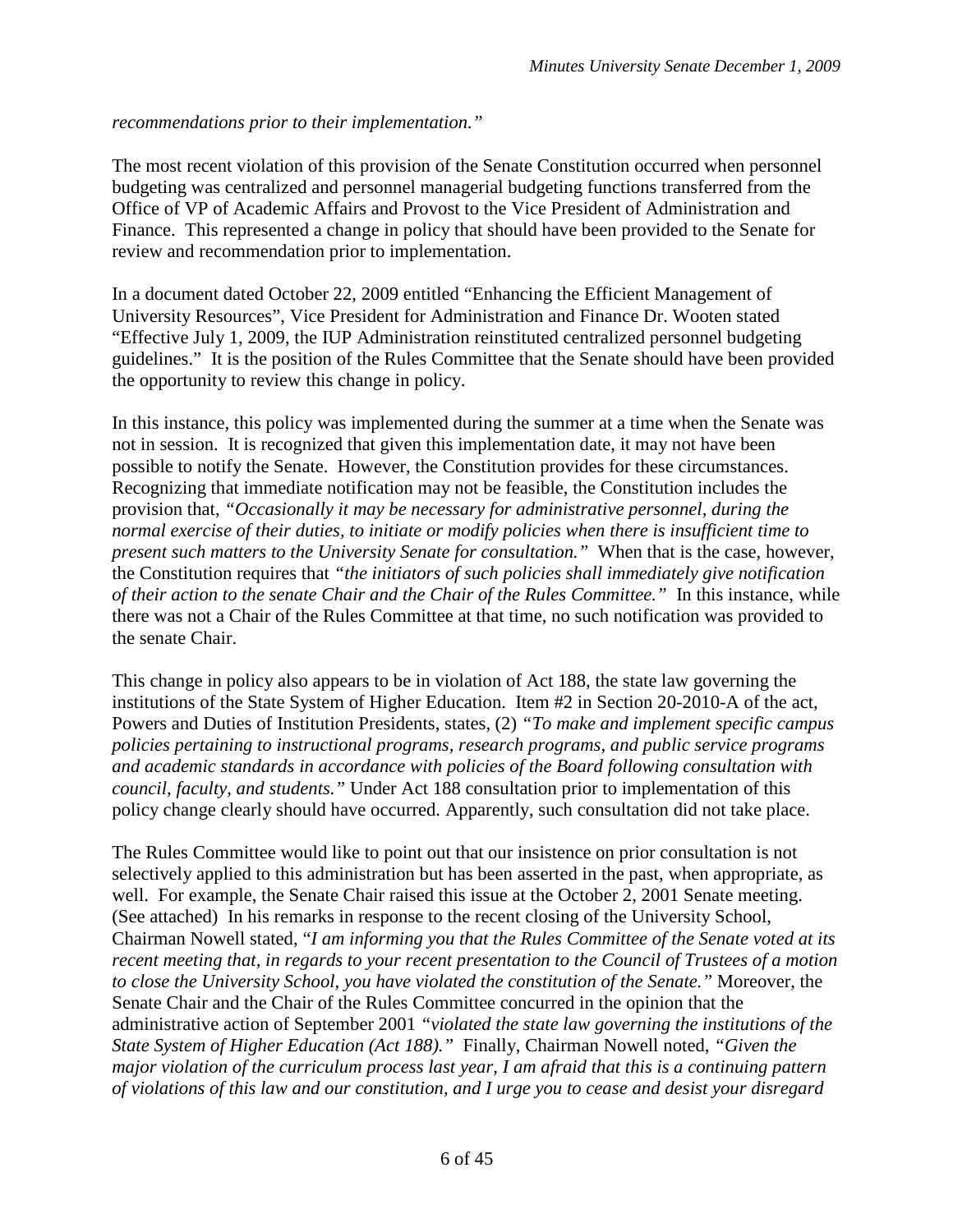*for the Senate in your governance of the University."*

The Rules Committee raised this issue again in October 2006. In response to several policy changes implemented without Senate consultation, Rules Committee Chair Dr. Ramesh Soni sent a letter to you dated October 26, 2006. (See attached) In it he identified the pertinent sections of the Senate Constitution and reminded the administration of its duty to consult with the Senate prior to implementation of these policies. He stated, "*I am writing to offer a reminder as to the official governance structure of the University. It may be that with so many new persons in the administration, not all new managers have had a chance to read the Constitution of the IUP University Senate, which is an official "blueprint" that codifies major features of the governance structure of the University."* He went on to state, "*The Rules Committee hopes that you will find this letter useful in educating all segments of the university as to the governance structure of the University as codified by the Council of Trustees."*

Given these repeated instances of alleged violations of both Act 188 and the Senate Constitution, the Rules Committee, acting on behalf of the University Senate, is expressing its concern that the shared governance expressed in both documents is not being practiced, to the detriment of the University.

We ask for your response to the following:

- 1. If you concur with the Rules Committee that this change in the policy of the centralization of personnel budgets is subject to the consultative requirements of the Senate Constitution and/or Item #2 in Section 20-2010-A of Act 188, please refer this policy change to the Senate for its consultation and recommendation.
- 2. If you do not concur that this change in policy is subject to the consultative requirements of the Senate Constitution and/or Item #2 in Section 20-2010-A of Act 188, provide your reasoning for that position.
- 3. Finally, if you do not concur that this change in policy is subject to the consultative requirements of the Senate Constitution and/or Item #2 in Section 20-2010-A of Act 188, please provide the Rules Committee with your interpretation of what university policies are under the purview of shared governance and consultation with the Senate and what policies are not.

Sincerely,

Michael T. Korns, Ph.D., CSP Chair, Senate Rules Committee

cc: Dr. Gerald Intemann Dr. Rhonda Luckey Dr. CorneliusWooten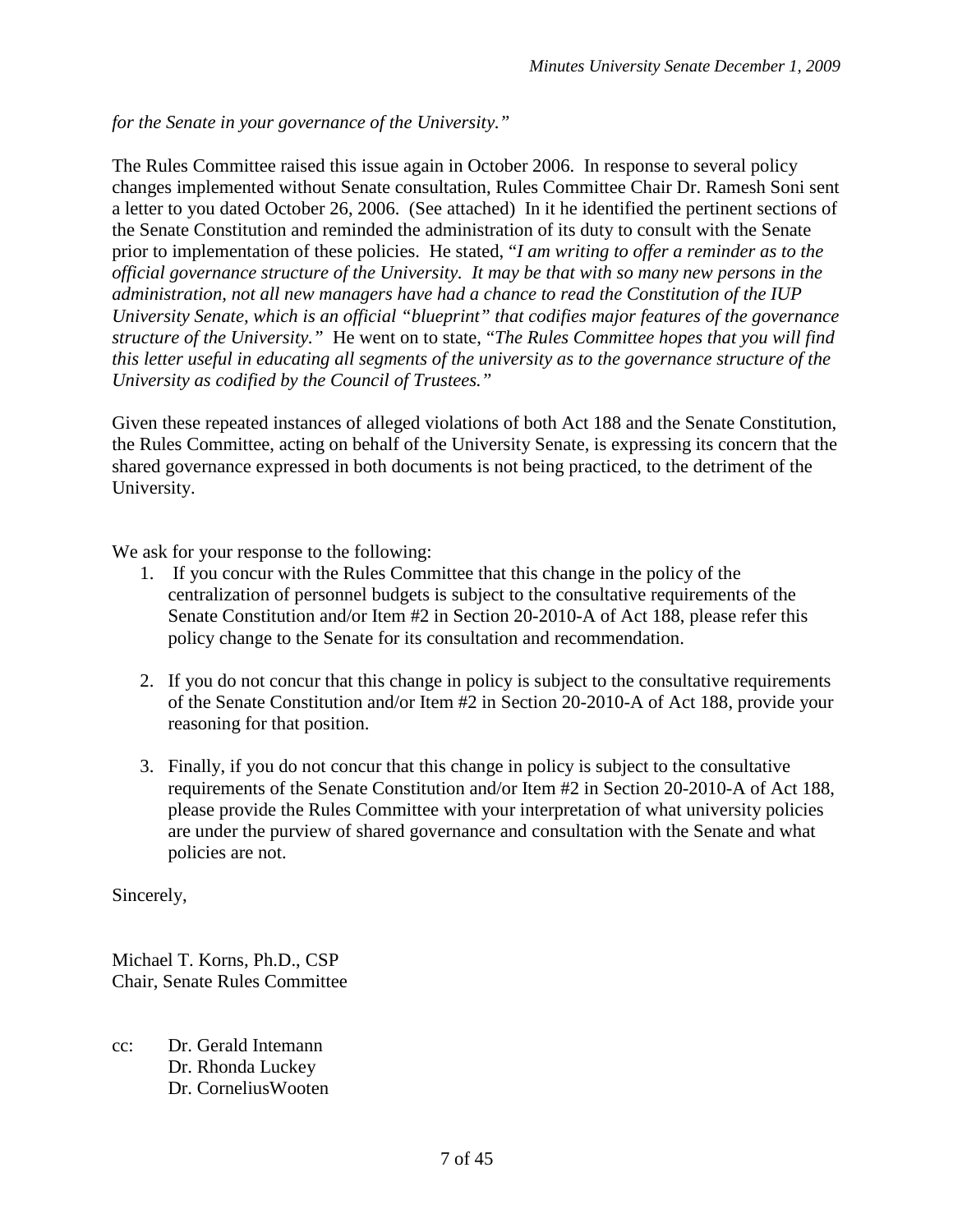In response to questions made about recent administration decisions, Dr. Atwater submitted and read the following letter to the Senate:

University,

I wish to address issues raised by the Senate Rules Committee about recent management changes in the University's budgeting process. I appreciate this opportunity to respond on this matter.

While I do not agree that the changes represent a new policy, a violation of Act 188 or the University Senate Constitution, I do have a fuller appreciation of how the changes have been viewed by the University Senate Rules Committee.

The administration has not changed how academic programs are funded nor do the changes interfere with a Vice President's ability to manage within his or her budget. The changes were intended to address funding challenges to ensure the financial health and viability of the institution.

We are attempting to create a clearer, truer reflection of personnel costs than was available previously. The effect of the change in budget methodology is that each Vice President must work within his or her division to more clearly define budgetary needs. It was not and is not my intention to limit the Provost's role and oversight of academic decision making. Our objective is to have the budget accurately reflect academic priorities. Let it not be said that greater fiscal discipline is a change in policy.

We face difficult financial challenges. Responding successfully to those challenges clearly requires your involvement. The administration has no desire to circumvent University Senate's consultation or violate the University Senate Constitution. I and the University's Finance and Administration Division stand ready to provide the University Senate with additional information about the methodology and guidelines that have been instituted.

I recognize that the return to centralized personnel budgeting is a significant change in budget management. The university's administration is actively soliciting feedback from all sectors of the University community help IUP successfully implement this methodology. Our hope is that IUP will be better positioned to meet effectively the fiscally constrained budgetary environment of the next three or more years.

ony (Hurate)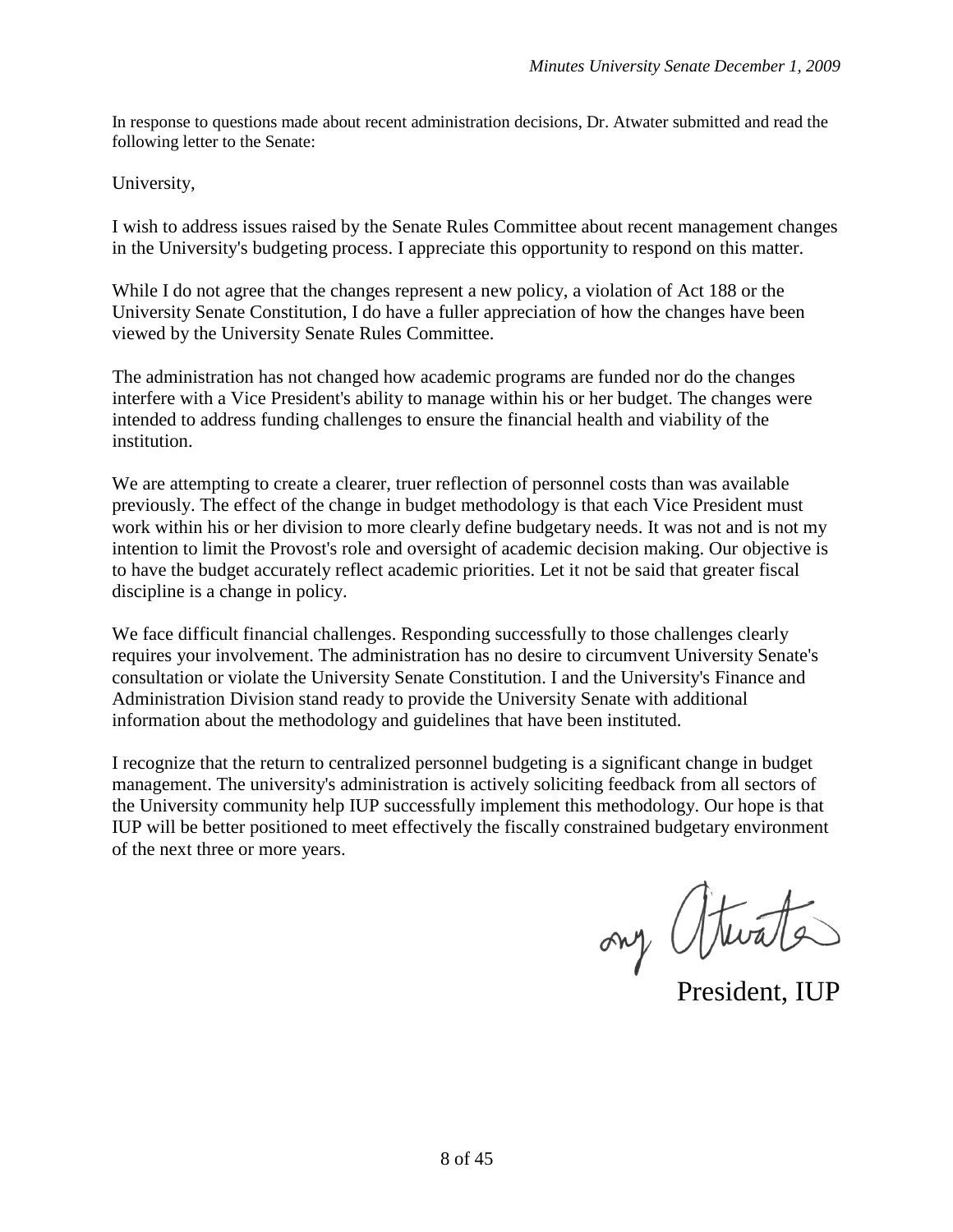**University-Wide Undergraduate Curriculum Committee (Senator Sechrist)**

## **FOR INFORMATION:**

The following courses were approved by UWUCC to be offered as distance education courses:

SOC 281 Oppression and U.S. Social Problems

## **FOR ACTION:**

## **1 Liberal Studies Committee APPROVED**

One time approval of SOC 281 Oppression and U.S. Social Problems (in place of SOC 231) to count as a Social Science course for winter session 2010.

## **2 Department of Computer Science—Course Revisions APPROVED**

## **i Current Catalog Description:**

## **COSC 316 Host Computer Security 3c-0l-3cr**

**Prerequisites:** COSC 110 or equivalent programming course, junior standing or permission of instructor

Provides an introduction to the theory and concepts of computer security in networked systems. The course will look at security issues and policies with regard to hardware, software development, databases, operating systems and networks as well as the use of encryption. The more common attacks on systems will be covered. Vulnerability assessment tools and techniques for defending systems will be explored in various projects.

## **Proposed Catalog Description:**

## **COSC 316 Host Computer Security 3c-0l-3cr**

**Prerequisites:** COSC 110 or equivalent course, as approved by instructor Provides an introduction to the theory and concepts of host computer security. Topics include security and policy guidelines, attack strategies and attacker profiles, users and groups security, file systems and security, integrity management, cryptography basics, back-up utilities, auditing and logging, and strategies for defending user accounts. Designed as a practical hands-on course.

**Rationale:** There has been an overlap between the original syllabi of records for COSC 316 Host Computer Security and COSC 356 Network Security. The changes are meant to strengthen the course and eliminate the overlaps. Since the course is multidisciplinary, the addition of the operating system functionality topics will provide a good background for the non-computer science majors and aid their transit to the higher level courses.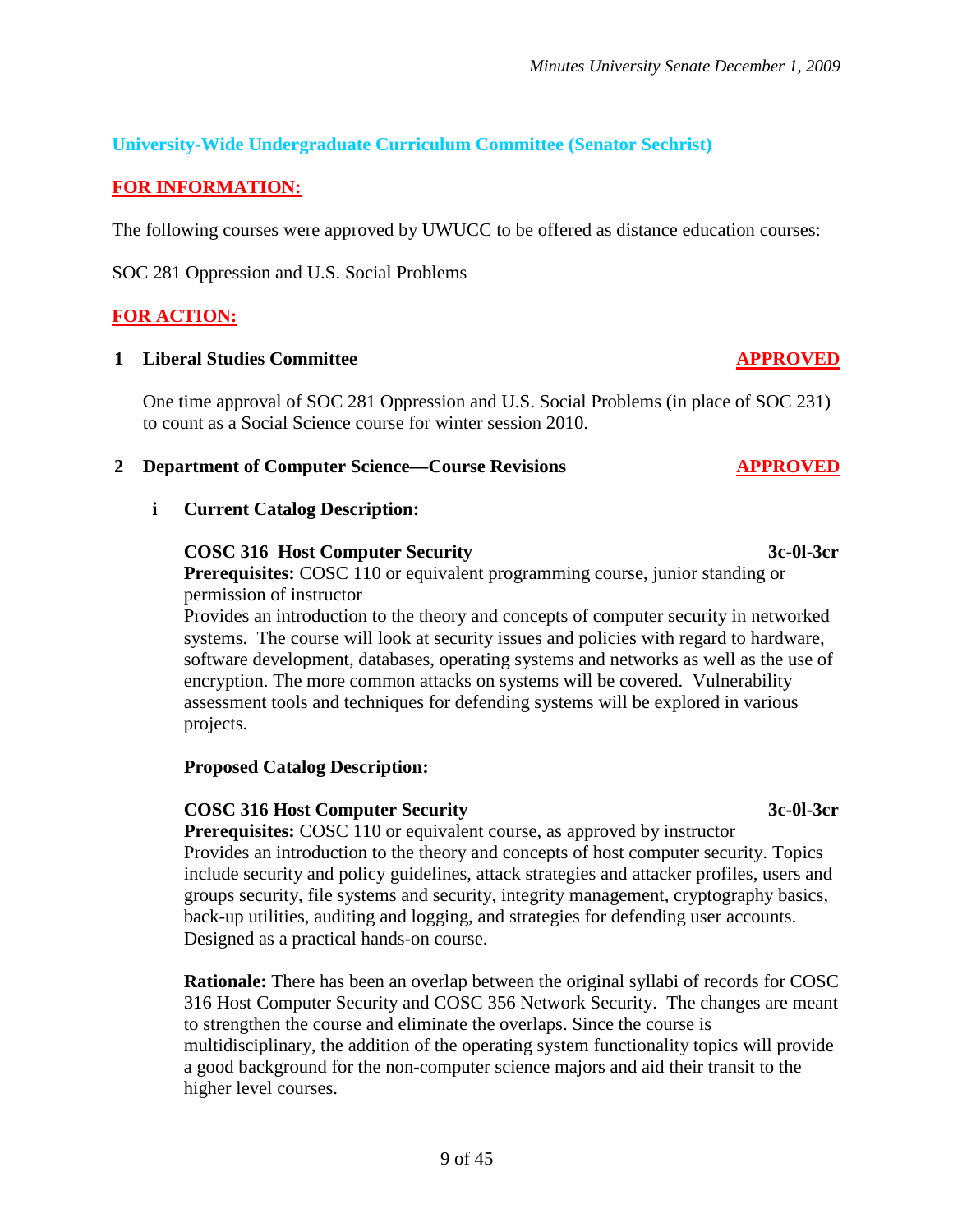#### **ii Current Catalog Description:**

## **COSC 356 Network Security 3c-0l-3cr**

**Prerequisite:** COSC 316 or COSC/IFMG 352

Explores mechanisms for protecting networks against attacks. Emphasizes network security applications that are used on the Internet and for corporate networks. Investigates various networking security standards and explores methods for enforcing and enhancing those standards.

#### **Proposed Catalog Description:**

#### **COSC 356 Network Security 3c-0l-3cr**

**Prerequisite:** COSC 316 **and** either COSC 345 or COSC/IFMG 352 Explores mechanisms for protecting networks against attacks. Emphasizes network security applications that are used on the Internet and for corporate networks. Investigates various networking security standards and studies methods for enforcing and enhancing those standards.

**Rationale:** After teaching the Information Assurance (IA) curriculum for a number of years, several issues have been raised by various faculty members teaching those courses and by some students too. The main source of these issues is the existence of some overlap among these courses. To respond to these issues, and strengthen our IA Track, the contents of several courses are being modified. Collaborative efforts have been undergoing to minimize that overlap and this proposal represents modifications to COSC 356 Network Security. The change in the course prerequisite and the early coverage of a section reviewing networking basics were necessary to ensure that students have sufficient network background before taking the course.

Another important motivation behind these changes is that the department is preparing itself to be reaccredited by the National Security Agency (NSA) as a Center of Academic Excellence in Information Assurance Education. Therefore, our IA curriculum needs to be updated and changed in accordance with their recommendations.

#### **3 Departments of Professional Studies in Education and Mathematics—New Courses, Course Revisions, Course Title Changes, Catalog Description Changes**

**APPROVED**

**a New Courses from Mathematics:**

#### **MATH 153 Elements of Algebra 3c-01-3cr Prerequisite:** MATH 151

Explores some of the basic algebraic concepts including: the real number system, solving linear equations and inequalities with one and two variables. Emphasis will also be placed on studying the coordinate plane, exploring the slope of a line, graphing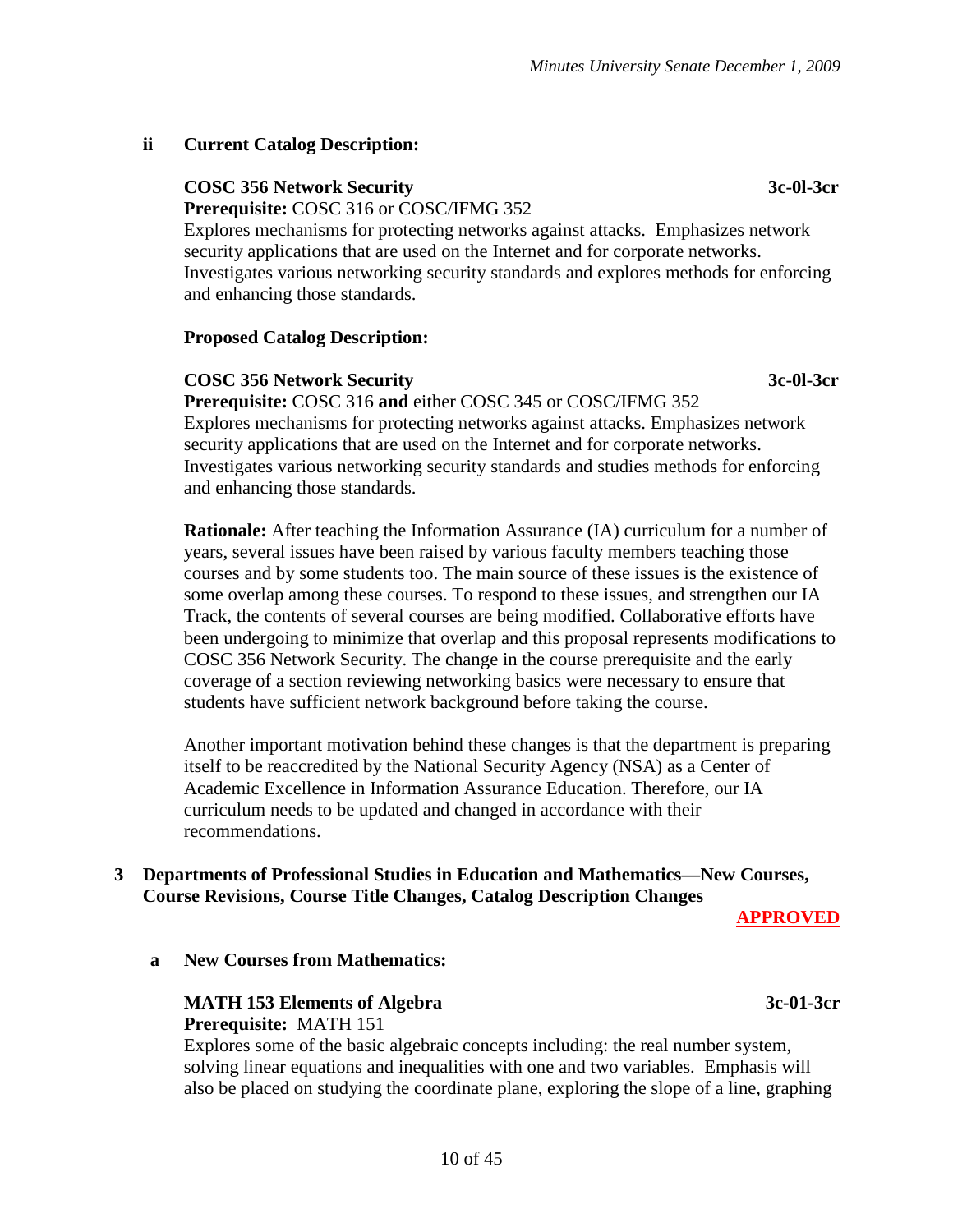lines and writing equations of lines. Connections will be made with the teaching and learning of algebraic concepts in the elementary and middle schools.

#### **MATH 413 Methods of Teaching Mathematics at the Middle Level 3c-0l-3cr Prerequisites:** MATH 152, MIDL 315

Examines the current curricula and methods of instruction used in middle level classrooms. Follows an investigative approach to middle level mathematics instruction through hands-on activities that are standards based. Explores methods of teaching in diverse classrooms and teaching students with special needs.

#### **MATH 461 Discrete Mathematics for Elementary/Middle Level Teachers**

**3c-0l-3cr**

#### **Prerequisite:** MATH 152

Topics in discrete mathematics, including systematic counting, graph coloring, networks, and their applications, as well as the historical background and the role of discrete mathematics in today's world. Uses a problem-solving, hands-on approach to content. Explores curricular materials, resources, and activities relevant to teaching discrete mathematics at the Elementary/Middle Level.

**Rationale:** These courses are in the Middle Level Mathematics Track for the Middle Level Grades 4-8 certification program. All students in these courses should be seeking certification as a middle level teacher.

#### **b Mathematics Course Revisions**

**i Course Revision, Course Title Change, and Catalog Description Change**

**Current Catalog Description:**

#### **MATH 317 Probability and Statistics for Elementary and Middle School Teachers 3c-0l-3cr**

**Prerequisites:** MATH 152, Elementary Education Concentration Introduces students to elementary concepts of probability and statistics, which will enable them to analyze data, make predictions, and determine which concepts may be used with children.

#### **Proposed Catalog Description:**

#### **MATH 317 Probability and Statistics for Elementary/Middle Level Teachers 3c-0l-3cr**

#### **Prerequisite:** MATH 152

Introduces students to concepts of probability and statistics by exploring and discovering key ideas related to data analysis and making predictions. Appropriate technology is incorporated throughout the course. Explores curricular materials, resources, and activities relevant to teaching diverse groups at the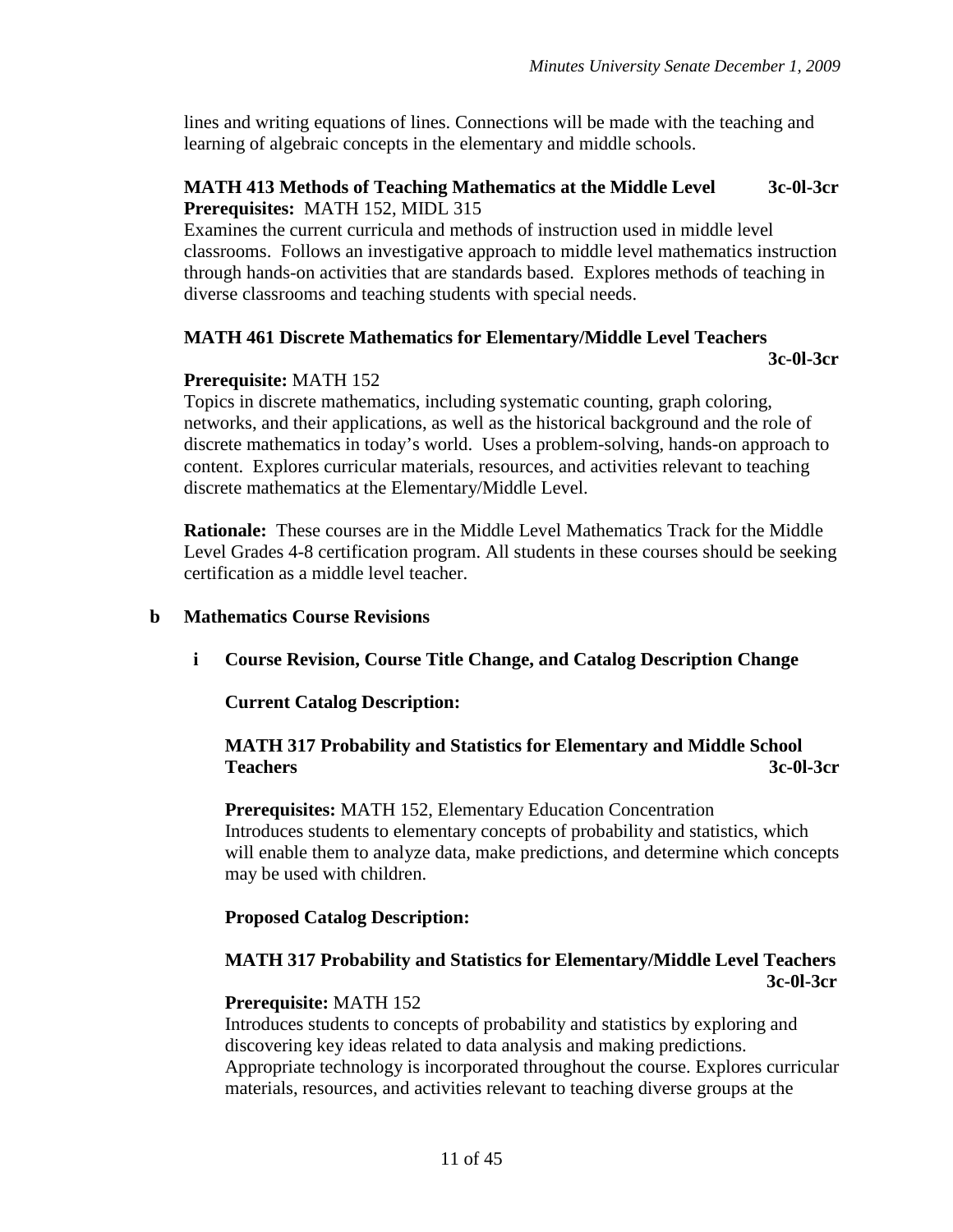Elementary/Middle Level.

**ii Course Revision, Course Title Change, and Catalog Description Change**

#### **Current Catalog Description:**

#### **MATH 420 Patterns and Functions for Elementary and Middle School Teachers 3c-0l-3cr**

**Prerequisites:** MATH 152; Elementary Education concentration Examines the function concept as applied to elementary real number functions and graphing techniques for these functions. Topics include real number functions such as absolute value, step, linear, quadratic, and other polynomial functions, trigonometric and other periodic functions, exponential and logarithmic functions, and all other inverse functions. Students examine curricular materials that develop function concepts in Grades K-8.

#### **Proposed Catalog Description:**

### **MATH 420 Patterns and Functions for Elementary/Middle Level Teachers 3c-0l-3cr**

#### **Prerequisite:** MATH 152

Examines and develops expertise with sequences, patterns, and functions, including linear, quadratic, logarithmic, exponential, and trigonometric functions. Appropriate technology is incorporated throughout the course. Explores curricular materials, resources, and activities relevant to teaching diverse groups at the Elementary/Middle Level.

#### **iii Course Revision, Course Title Change, and Catalog Description Change**

#### **Current Catalog Description:**

#### **MATH 456 Geometry for Elementary and Middle School Teachers 3c-0l-3cr Prerequisites:** MATH 152, Elementary Education concentration Students become acquainted with an informal, intuitive approach to geometry. Activities and materials for teaching geometrical concepts to children are an integral part of the course.

#### **MATH 456 Geometry for Elementary/Middle Level Teachers 3c-0l-3cr Prerequisite:** MATH 152

Students become acquainted with an informal, intuitive approach to geometry. Activities and materials for teaching geometrical concepts to children are an integral part of the course.

**Rationale:** The name changes above make the names of the courses consistent with the course name designations in new state guidelines. The references to a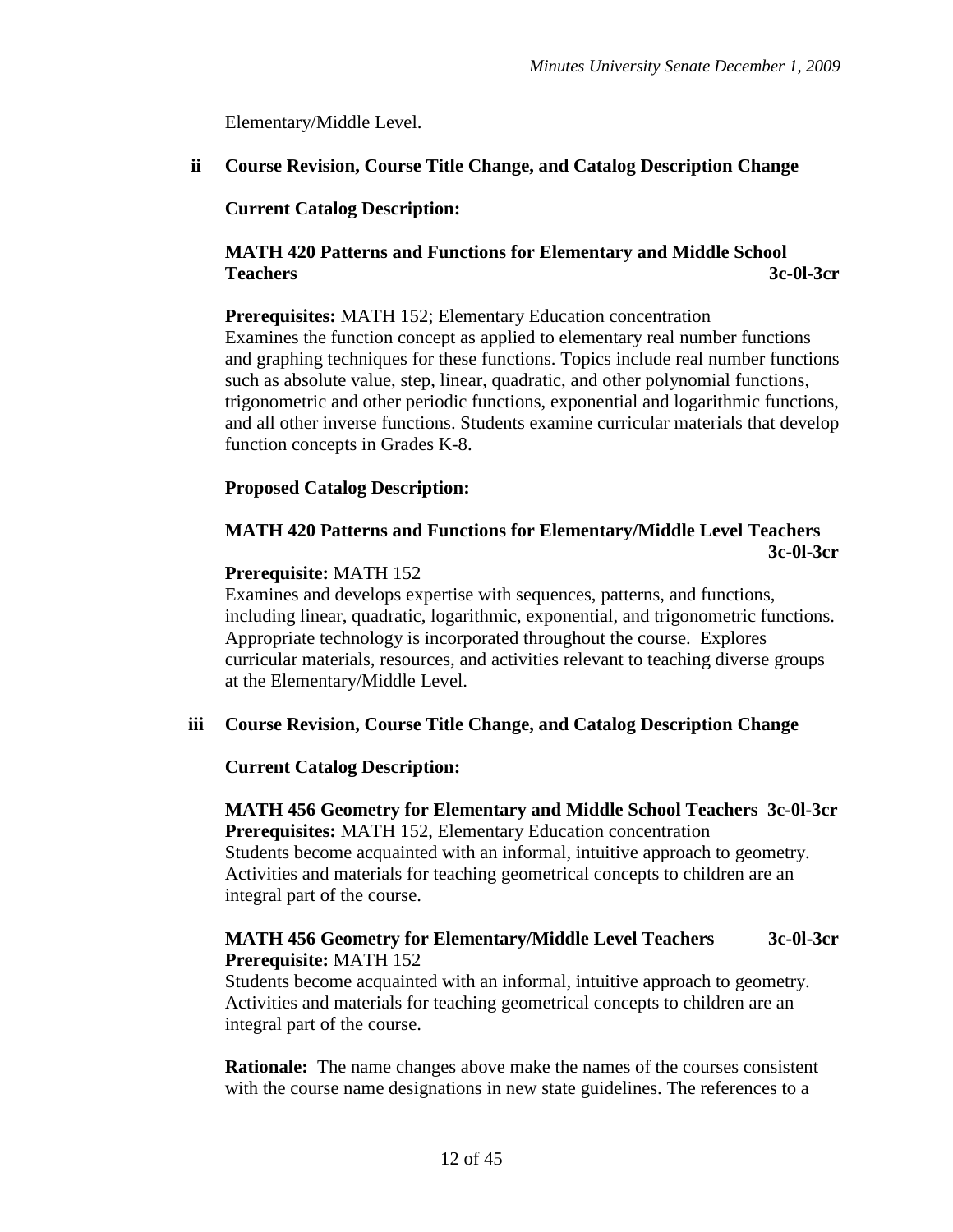concentrate were eliminated because under the new state mandates for teacher preparation programs, the concentrate for elementary education majors will no longer exist. These course revisions are consistent with the content prescribed in the new state guidelines.

#### **iv Course Revision, Course Title Change, and Catalog Description Change**

#### **Current Catalog Description:**

#### **MATH 457 Number Theory for Elementary and Middle School Teachers 3c-0l-3cr**

**Prerequisites:** MATH 152, Elementary Education concentration An introduction to topics of elementary number theory including divisibility, prime numbers, factorization, modular arithmetic, problem solving, and place of number theory in the elementary school curriculum. Examines many number theory activities which can help to strengthen skills with basic facts in an interesting, nonroutine setting.

#### **Proposed Catalog Description:**

#### **MATH 457 Number Theory for Elementary/Middle Level Teachers 3c-0l-3cr Prerequisite:** MATH 152

Introduction to topics of elementary number theory including divisibility, prime numbers, factorization, binary numbers, modular arithmetic, identification codes, cryptography, Diophantine equations, Euclidean algorithm, and alternative algorithms. Explores curricular materials, resources, and activities relevant to teaching number theory at the Elementary/Middle Level.

**Rationale:** The change in the title makes the name of the course consistent with the course name designations in new state guidelines. In the prerequisite the reference to a concentrate was eliminated because under the new state mandates for teacher preparation programs, elementary education certification will no longer exist. The current catalog description does not reflect how the course is currently taught. The changes in the course are consistent with the content prescribed in new state guidelines.

#### **v Course Revision, Course Title Change, and Catalog Description Change**

#### **Current Catalog Description:**

#### **MATH 458 Logic and Logical Games for Elementary and Middle School Teachers 3c-0l-3cr**

**Prerequisites:** MATH 152, Elementary Education concentration An introduction to some of the basic ideas, terminology, and notation of mathematical logic and Boolean algebra as well as games of strategy that involve logic. In addition, an investigation of how logic is taught and used in various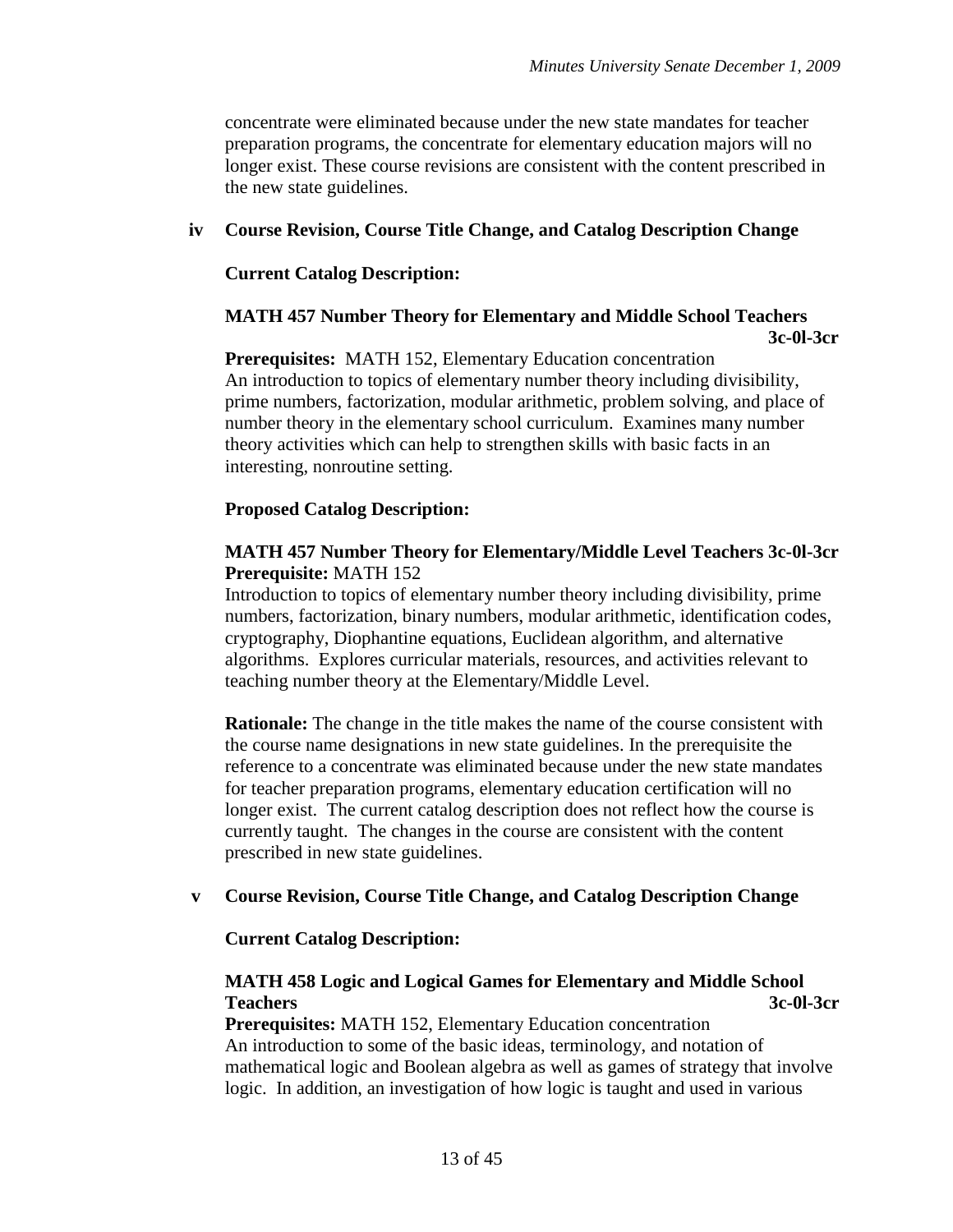programs for the elementary school.

#### **Proposed Catalog Description:**

#### **MATH 458 Logic and Logical Games for Elementary/Middle Level Teachers 3c-0l-3cr**

#### **Prerequisite:** MATH 152

Basic ideas, terminology, and notation of mathematical logic as well as games of strategy that involve logic. Engages in methods of reasoning and proof in games and in mathematics content. Explores curricular materials, resources, and activities relevant to teaching logic and reasoning at the Elementary/Middle Level.

#### **vi Course Revision, Course Title Change, and Catalog Description Change**

#### **Current Catalog Description:**

### **MATH 459 Technology in Elementary & Middle School Mathematics Instruction 3c-0l-3cr**

**Prerequisites:** MATH 152, Elementary Education concentration Develops the knowledge, skills and perspectives required for using education technology in teaching mathematics at the elementary and middle school levels. Participants will have hands-on experiences with technology.

#### **Proposed Catalog Description:**

## **MATH 459 Technology in Elementary/Middle Level Mathematics Instruction 3c-0l-3cr**

#### **Prerequisite:** MATH 152

Develops the knowledge, skills, and perspectives required for using educational technology in teaching mathematics at the Elementary/Middle Level. Hands-on experiences with technology are an important focus.

### **vii Course Revision, Course Title Change, and Catalog Description Change**

#### **Current Catalog Description:**

#### **MATH 471 Basic Concepts of Algebra 3c-0l-3cr**

**Prerequisites:** MATH 152, Elementary Education concentration Concepts of basic algebraic structures such as group, ring, integral domain, field, and vector space are studied within the context of mathematical maturity of the student. Other topics include relations and functions, polynomials and polynomial equations, systems of equations and inequalities. Consideration given to development of these concepts in the mathematics curriculum.

#### **Proposed Catalog Description:**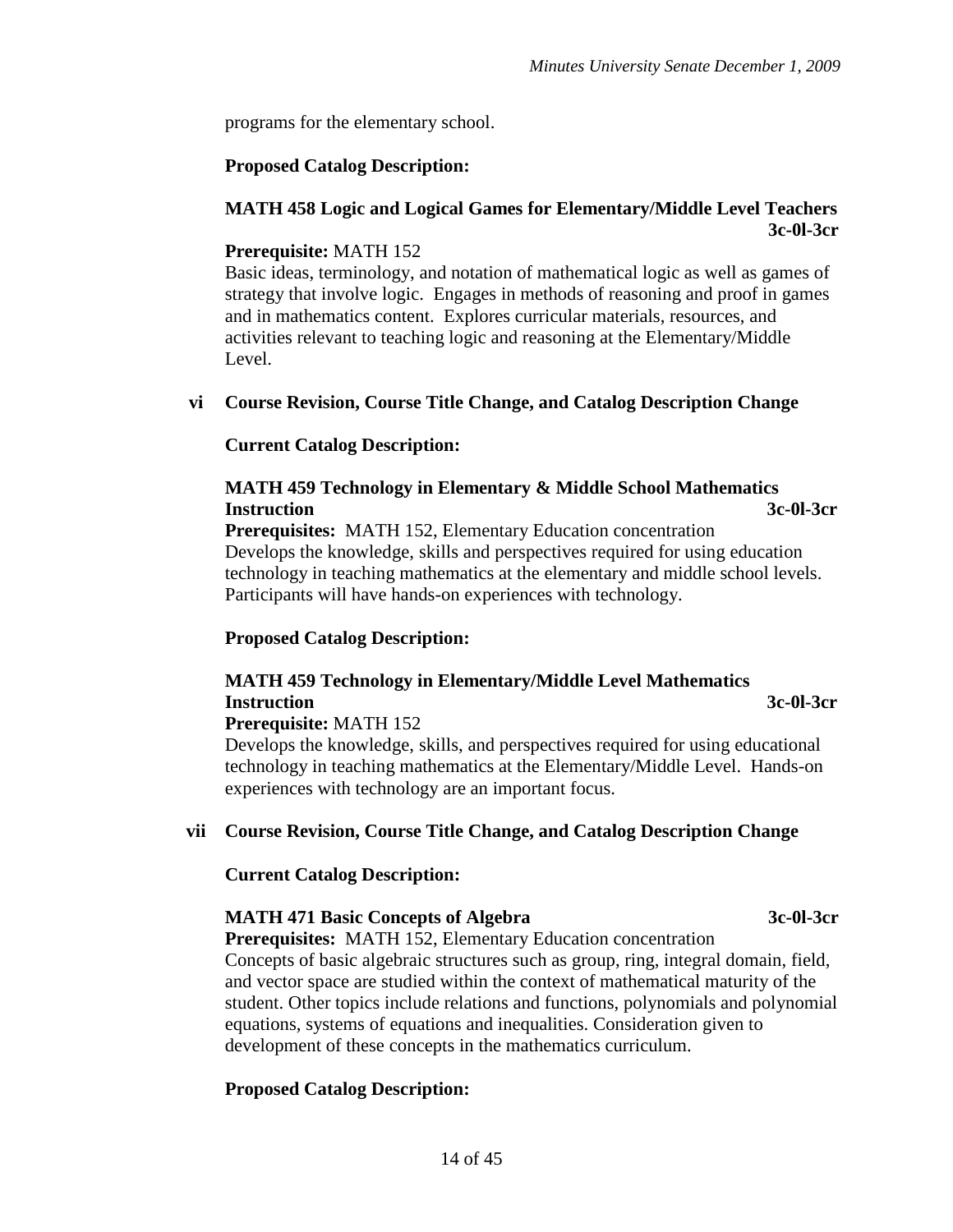#### **MATH 471 Algebra for Elementary/Middle Level Teachers 3c-0l-3cr Prerequisite:** MATH 152

Topics include multiple representations of sequences, integers, expressions, equations, systems of equations, inequalities, and matrices. Representations of expressions and equations will be explored through the use of hands on and visual aides and with appropriate technology. Connections will be made with the teaching and learning of algebraic concepts at the Elementary/Middle Level.

**Rationale:** These changes make the names of the courses consistent with the course name designations in new state guidelines. The reference to a concentrate was eliminated. The changes make the catalog descriptions consistent with current course content and consistent with the content prescribed in new state guidelines. The course revisions are consistent with the content prescribed in the new state guidelines.

#### **c New Courses from Professional Studies:**

#### **MIDL 221 Literature for Middle Level 3c-0l-3cr**

**Prerequisite:** Acceptance into Teacher Education Step 1

Provides a survey of children's literature for middle level students and examines the role of motivation in developing lifelong readers. Selection and evaluation criteria for each genre, including multicultural literature, are developed and applied. Classroom application and extensions of literature are explored and current issues in the field of literature for middle level learners are examined. Appropriate adaptations for resistant readers, students with exceptional needs, and students who are learning English will be explored.

#### **MIDL 222 Reading Instruction and Assessment in Grades 4-8 3c-0l-3cr**

**Prerequisite:** Admission into Teacher Education Step 1; Middle Level Major Competencies specific to the art and science of teaching adolescents will be introduced with a focus on academic, social, and emotional developmental characteristics of young adolescents as they transition to the middle school. Familiarizes students with the fundamentals of middle-level learning and teaching theory and correspondingly appropriate models of teaching. Planning for instruction will be evidenced through the development of lesson and unit plans which reflect utility in inclusive and diverse settings.

#### **MIDL 311 Social Studies Instruction and Assessment in Grades 4-8 3c-0l-3cr Prerequisite:** Junior Status 57+ credits

Presents an overview of social studies methods instruction in the middle school classroom. It includes the study of objectives, trends, patterns and principles of organization, and techniques of instruction as it relates to social studies content areas: Geography, Pennsylvania History, United States and World History, Economics, and Civics and Government. Instruction will include assessment strategies for diverse middle school learners in inclusive classroom settings.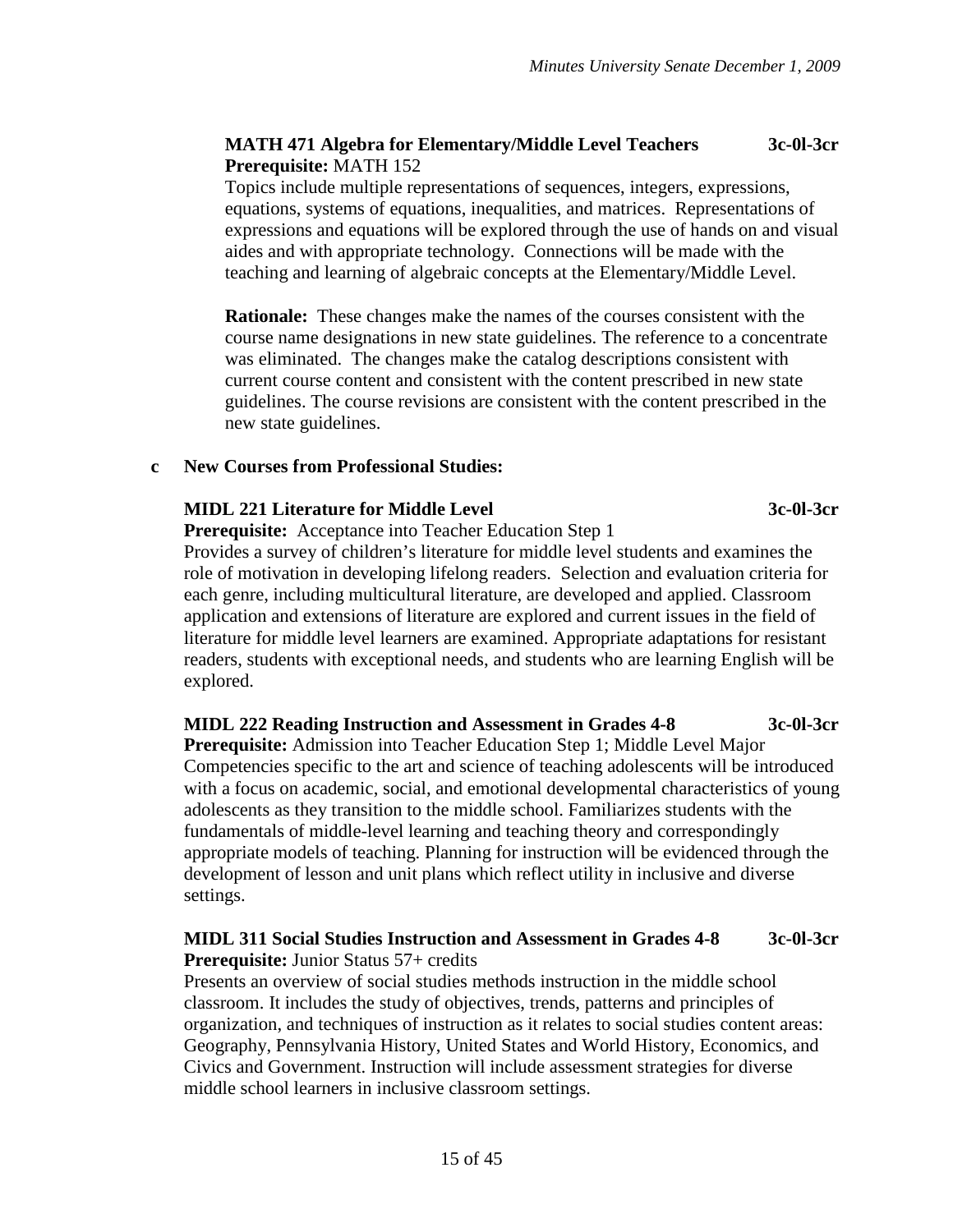**MIDL 312 Science Instruction and Assessment in Grades 4-8 3c-0l-3cr**

**Prerequisites:** Acceptance into Teacher Education Step 1; BIO 103, GEOS 101/102, SCI 105 all strongly recommended

Emphasizes science as it relates to Middle School students and curriculum, planning for teaching science, and recent innovations in science teaching.

#### **MIDL 315 Classroom Management and Adolescent Development 3c-0l-3cr Prerequisite:** Junior Status 57+ credits

Designed for middle level teacher education majors to create a professional classroom management plan that supports the healthy development of all young adolescents in a diverse middle school environment. Students will discuss, analyze, and apply major concepts, principles, theories, and research related to young adolescent development including adolescents with special needs and English language learners.

## **MIDL 425 Methods of Teaching Language Arts in Grades 4-8 3c-0l-3cr**

**Prerequisites:** MIDL 222, minimum grade of C

Designed to emphasize the view that the art of communication is an interrelated process, and the task of the middle grades teacher is to integrate the language arts throughout the entire curriculum. Techniques for teaching oral and written communication skills, listening, viewing, and visually representing will be presented. Other integral components of the course include spelling instruction to meet the developmental needs of middle level learners and methods for increasing vocabulary growth. Special emphasis will be given to recent trends and research in middle grades education.

**Rationale:** These courses are part of the Professional Core courses for the Middle Level Grades 4-8 certification program. All students in these courses should be seeking certification as a middle level teacher. These courses are designed as methodology courses for pre-service teachers who are seeking certification in Middle Level Education Grades 4-8.

#### **d Catalog Description Revisions from Professional Studies**

#### **Current Catalog Description:**

#### **EDUC 421 Student Teaching var-6cr**

**Prerequisite:** Admission to Student Teaching An experience in teaching at the elementary level; coordination and visitation by a university faculty member with daily supervision by a cooperating classroom teacher.

#### **Proposed Catalog Description:**

#### **EDUC 421 Student Teaching var-5-6cr**

**Prerequisite:** Admission to Student Teaching

An experience in teaching at the elementary level; coordination and visitation by a university faculty member with daily supervision by a cooperating classroom teacher.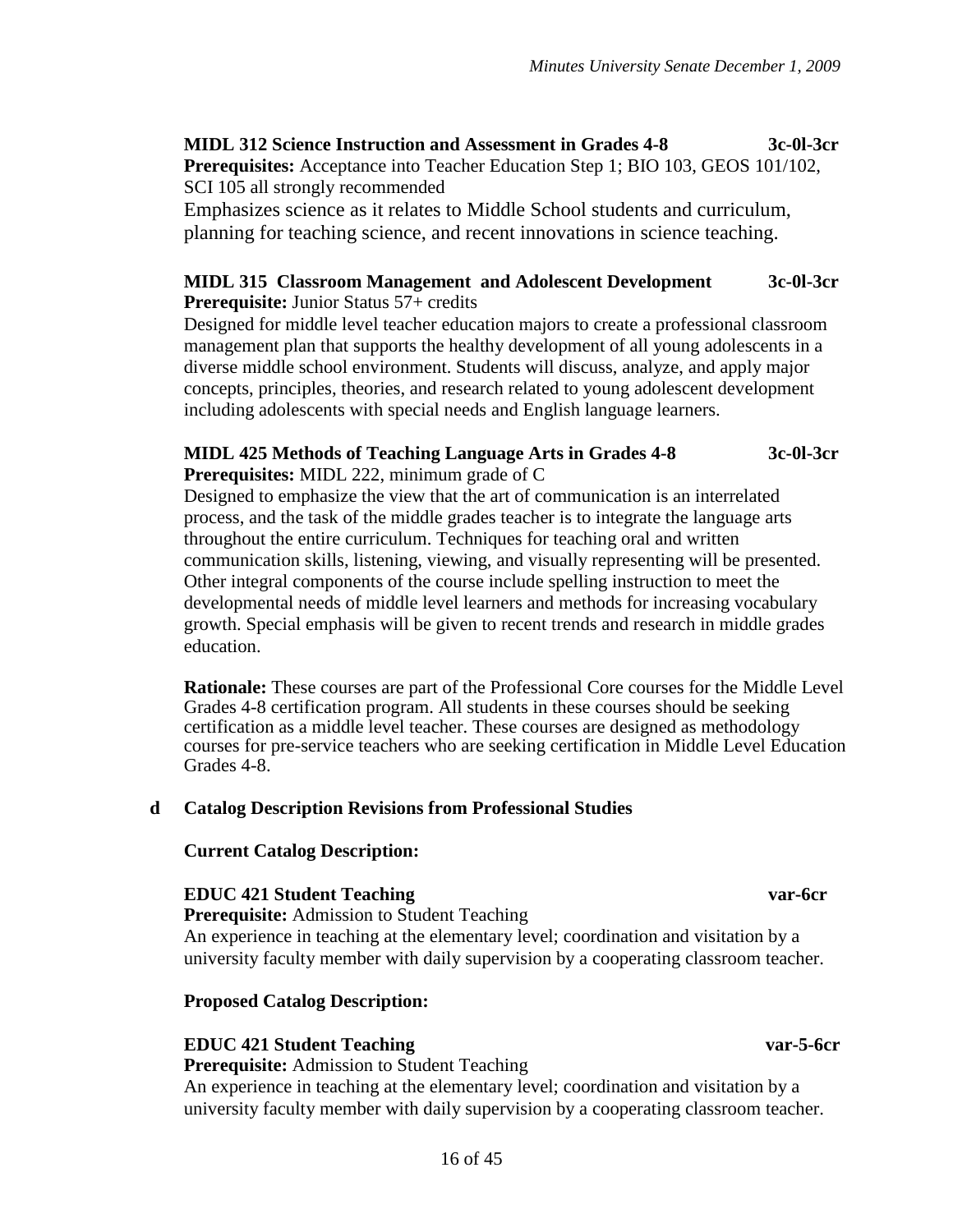#### **Current Catalog Description:**

#### **EDUC 441 Student Teaching var-6-12cr**

**Prerequisite:** Admission to Student Teaching

An experience in teaching at the elementary or secondary level; coordination and visitation by a university faculty member with daily supervision by a cooperating classroom teacher.

#### **Proposed Catalog Description:**

#### **EDUC 441 Student Teaching var-5-12cr**

**Prerequisite:** Admission to Student Teaching, successful completion of Step 2 of Teacher Education 3-Step Process

An experience in teaching at the elementary or secondary level; coordination and visitation by a university faculty member with daily supervision by a cooperating classroom teacher.

**Rationale:** The mandated changes in certification guidelines from the Pennsylvania Department of Education require that the Middle Level Education Grades 4-8 program be revised. Nothing else about the courses has changed but the minimum credit hours from 6 to 5.

#### **Program Catalog Description:**

#### **Middle Level Education Grades 4-8 Program APPROVED**

The program is designed to prepare pre-service teachers to meet the demands of teaching all academic subjects in the middle grades of 4-8. Content and methods courses focus on the developmental and learning characteristics of these students.

#### **Bachelor of Science in Education-Middle Level Education 4-8/Mathematics Specialization (\*)**

|                     | Liberal Studies: As outlined in Liberal Studies section with the following specifications:<br>52 |                 |    |  |  |  |
|---------------------|--------------------------------------------------------------------------------------------------|-----------------|----|--|--|--|
|                     | <b>Mathematics: MATH 151, 152</b>                                                                |                 |    |  |  |  |
|                     | Natural Science: BIOL 103, SCI 105, GEOS 101-102                                                 |                 |    |  |  |  |
|                     | <b>Social Science:</b> ECON 101 or 121, GEOG 102 or 104, PLSC 101 or 111                         |                 |    |  |  |  |
|                     | <b>Liberal Studies Electives: Ocr</b>                                                            |                 |    |  |  |  |
|                     |                                                                                                  |                 |    |  |  |  |
| <b>College:</b>     |                                                                                                  |                 | 26 |  |  |  |
|                     | <b>Preprofessional Education Sequence:</b>                                                       |                 |    |  |  |  |
| COMM 103            | Digital Instructional Technology                                                                 | 3cr             |    |  |  |  |
| EDSP 102            | <b>Educational Psychology</b>                                                                    | 3cr             |    |  |  |  |
|                     | <b>Professional Education Sequence:</b>                                                          |                 |    |  |  |  |
| <b>EDEX 301</b>     | Education of Students with Disabilities in Inclusive Secondary Settings                          | 2cr             |    |  |  |  |
| <b>EDSP 477</b>     | Assessment of Student Learning: Design and Interpretation of Educational Measures                | 3cr             |    |  |  |  |
| EDUC <sub>242</sub> | Pre-Student Teaching Clinical Experience I                                                       | 1 <sub>cr</sub> |    |  |  |  |
| EDUC <sub>342</sub> | Pre-Student Teaching Clinical Experience II                                                      | 1 <sub>cr</sub> |    |  |  |  |
| EDUC <sub>421</sub> | <b>Student Teaching</b>                                                                          | 5cr             |    |  |  |  |
|                     |                                                                                                  |                 |    |  |  |  |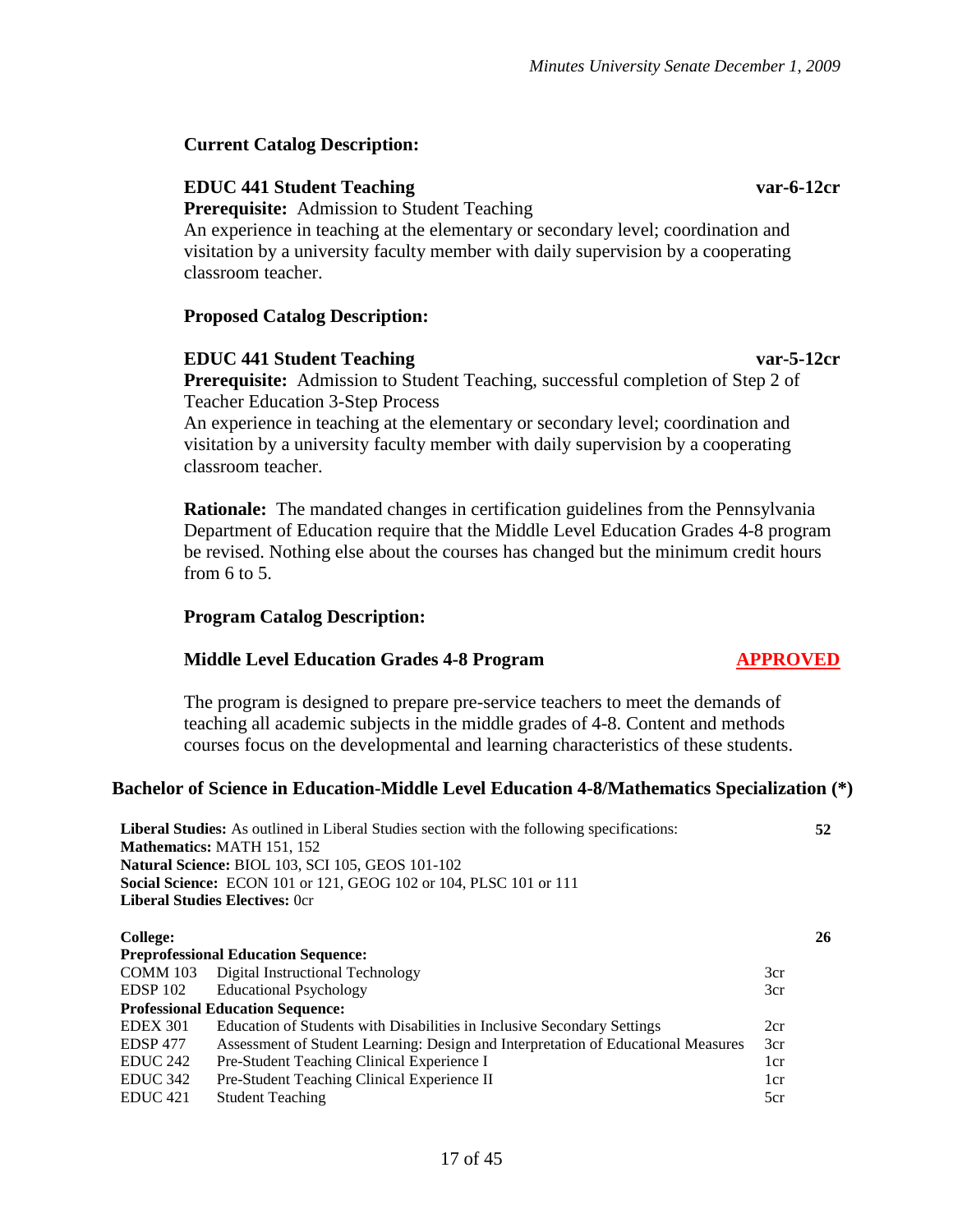| 21<br>Major:                                                                              |
|-------------------------------------------------------------------------------------------|
| <b>Required Middle Level Courses:</b>                                                     |
| Literature in the Middle Grades<br><b>MIDL 221</b><br>3cr                                 |
| <b>MIDL 222</b><br>Reading Instruction and Assessment<br>3cr                              |
| $MIDL$ 310<br><b>Instructional Theory and Planning</b><br>3cr                             |
| Social Studies Instruction and Assessment<br>$MIDL$ 311<br>3cr                            |
| <b>MIDL 312</b><br>Science Instruction and Assessment<br>3cr                              |
| $MIDL$ 315<br><b>Classroom Management and Adolescent Development</b><br>3cr               |
| <b>MIDL</b> 425<br>Language Arts Instruction and Assessment<br>3cr                        |
| <b>Mathematics Distribution Requirements:</b><br>24                                       |
| <b>MATH 153</b><br>Elements of Algebra<br>3cr                                             |
| <b>MATH 317</b><br>Probability and Statistics for Elementary/Middle Level Teachers<br>3cr |
| Methods of Teaching Mathematics at the Middle Level<br><b>MATH 413</b><br>3cr             |
| <b>MATH 420</b><br>Patterns and Functions for Elementary/Middle Level Teachers<br>3cr     |
| <b>MATH 456</b><br>Geometry for Elementary/Middle Level Teachers<br>3cr                   |
| Logic and Logical Games for Elementary/Middle Level Teachers<br><b>MATH 458</b><br>3cr    |
| Algebra for Elementary/Middle Level Teachers<br><b>MATH 471</b><br>3cr                    |
| One course from: MATH 457, 459, or 461<br>3cr                                             |

#### **Total Degree Requirements: 123**

(\*) See requirements leading to teacher certification, titled "3-Step Process for Teacher Education," in the College of Education and Educational Technology section of this catalog.

**Rationale:** In response to the Pennsylvania Department of Education's new guidelines for Teacher Certification, this program, Middle Level Education for Grades 4-8 with Mathematics Specialization, has been designed to foster an understanding of middle level learners and their learning needs, focusing on teaching of mathematics and other academic subjects at this level.

All courses in this program have instructional hours embedded for working with English Language Learners and students with a myriad of learning disabilities. The number of hours recommended by PDE have been met. The Middle Level Mathematics track is composed of 30 credits. As outlined by PDE, middle level teachers in grades 4-8 must show evidence of a strong content background in mathematics. The newly-developed courses in the Professional Core are proposed from the Professional Studies Department. The 30 credits in Mathematics Specialization are being included in the course proposal from the Mathematics Department.

Since a strong collegial relationship has existed between Professional Studies in Education and the Mathematics Department through our former K-6 Elementary Education Program, this symbiotic relationship will continue in the delivery of the newly-designed Middle Level Education for Grades 4-8. A letter of support from the Mathematics Education Department is included in this proposal.

#### **4 Department of Physics—New Courses APPROVED**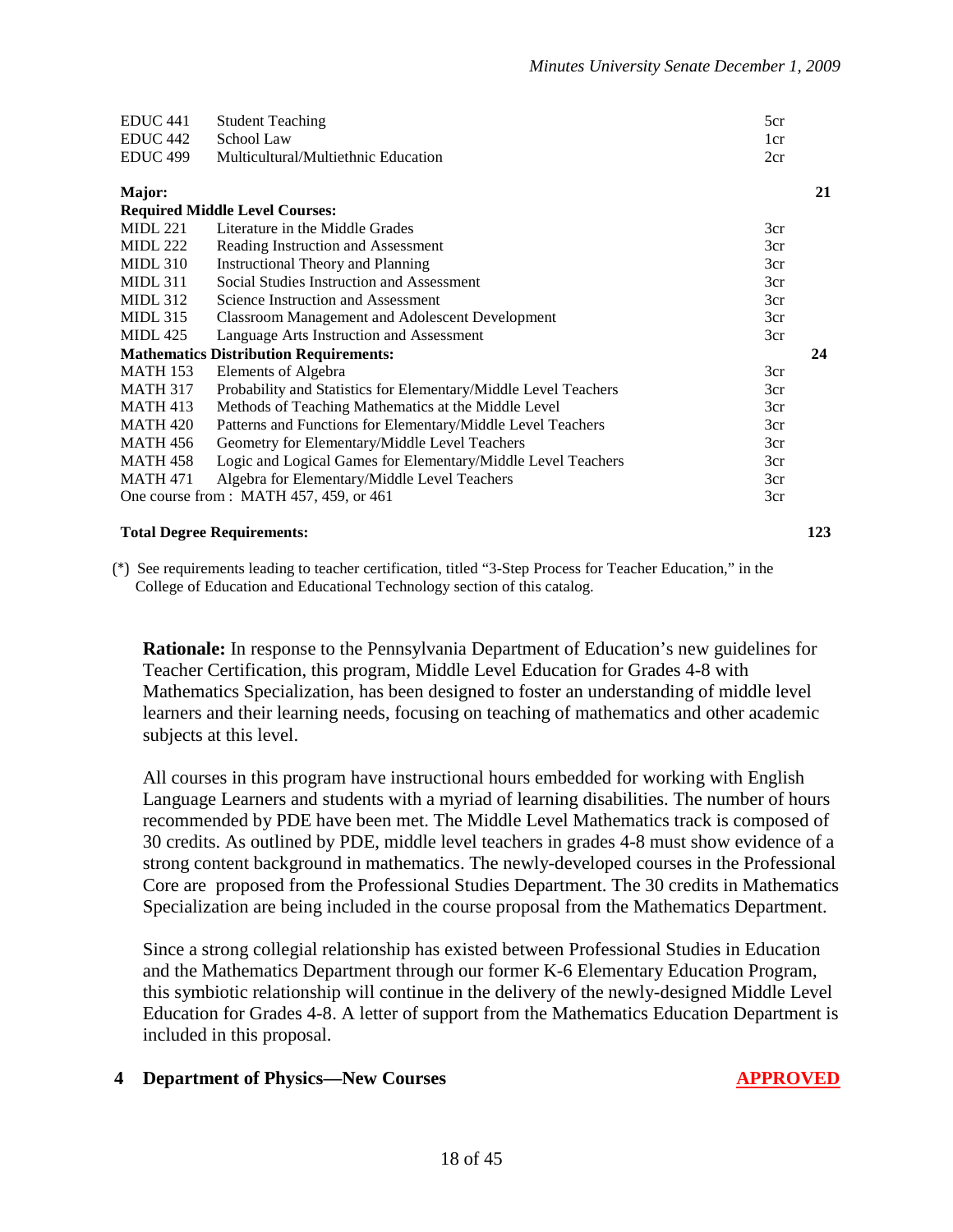#### **PHYS 401 Theoretical Physics 3c-0l-3cr**

**Prerequisites:** PHYS 131, 132; MATH 125, 126

**Prerequisite or Corequisite:** MATH 241, or permission of the physics department Explores the applied mathematics necessary to solve ordinary and partial differential equations in closed and series forms for boundary value problems in intermediate and advanced physics. Coordinate transformations, tensor analysis, special functions and series involving complex variables and integral transforms are also considered.

**Rationale:** This course will be required by all physics majors but may be taken by anyone who meets the prerequisites. The course is part of a major curriculum revision proposed by the department. There is no single existing course at the undergraduate level that covers the necessary material. The individual courses in which most of mathematical physics material is covered are two-semester sequence courses in mechanics, electricity and magnetism and quantum physics. Under the program revision the latter courses will be condensed into three one-semester courses, requiring some consolidation of the content. The emphasis of this course will be on presenting some of the advanced methods and applications useful for analyzing problems in physics.

#### **PHYS 441 Classical Mechanics 3c-0l-3cr**

**Prerequisite:** PHYS 131, 132; MATH 125, 126

**Corequisite:** MATH 241 or permission of the physics department

Covers vectors, generalized coordinates, and, coordinate-transformations to study the mechanics of a particle, and a system of particles in one, two, and three dimensions. Central forces, planetary, and satellite motion, rotation, oscillations, and conservation laws in the Newtonian formulation of classical mechanics will be included and used to solve dynamical problems for various mechanical systems.

**Rationale:** The proposed course will replace the existing PHYS 222 and 223, a twosemester sequence for a total four credit hours, which covers intermediate and advanced levels. Both semesters are not currently suitable or required for all the physics department programs and as a result it is impossible to ensure adequate enrollment in both courses every year. The course is required by all physics majors but may be taken by anyone who meets the prerequisites.

The proposed course will be part of a major curriculum revision that will be proposed by the physic department. The proposed course will replace the existing course sequence and provide three credit hours instead of four. The content has been modified to present the most essential components at the intermediate level along with selected components at the advanced level.

#### **PHYS 451 Electricity and Magnetism 3c-0l-3cr**

**Prerequisites:** PHYS 131, 132; MATH 125, 126

**Prerequisite or Corequisite:** PHYS 441, or permission of the physics department Treats elements of vector analysis, electrostatics, special techniques for finding electric potential, electric field in matter, magnetostatics, magnetic field in matter, electrodynamics, Maxwell's equations, and electromagnetic waves at the calculus level.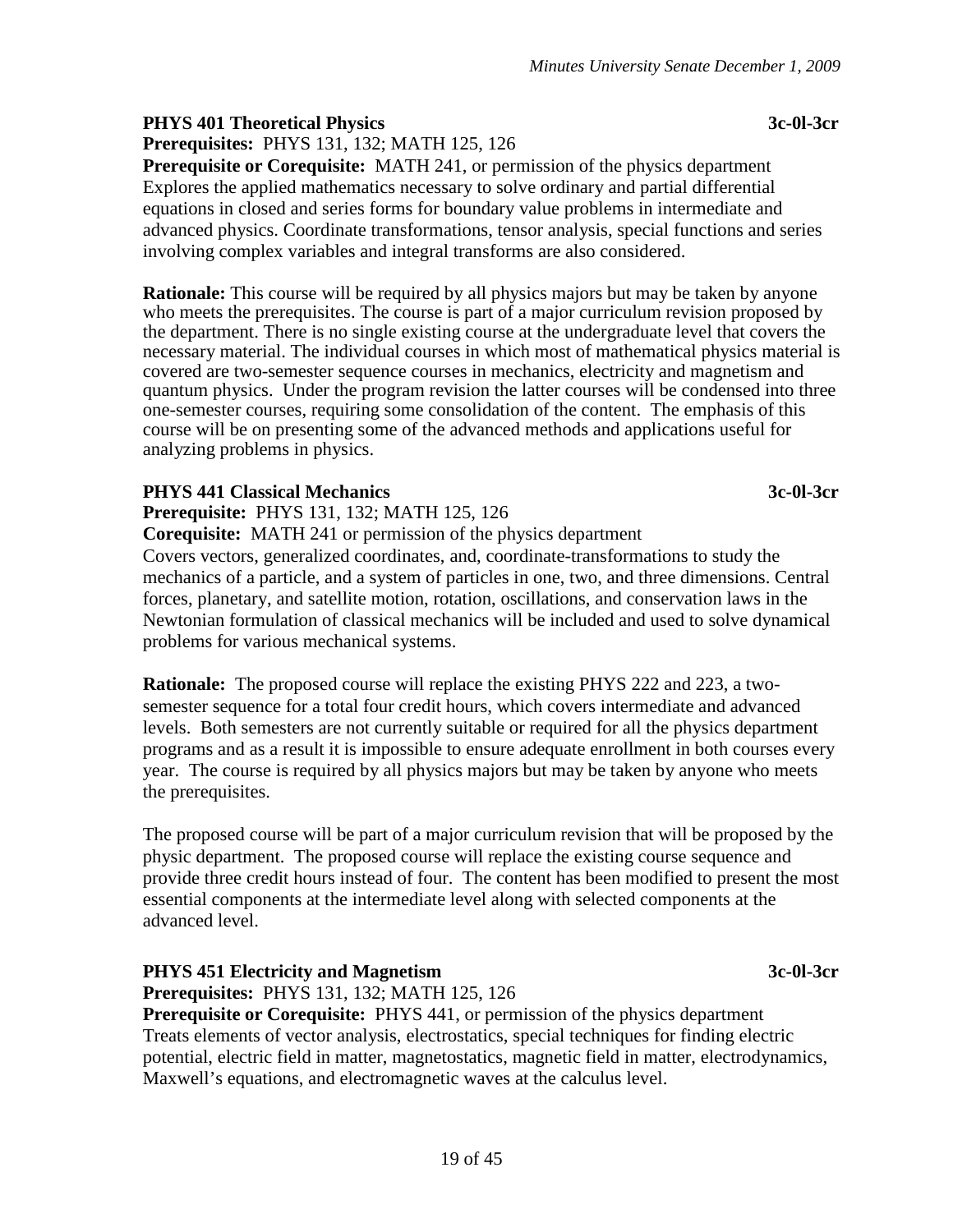**Rationale:** This course will replace PHYS 322 and PHYS 323. The course will be required by our undergraduate majors. It may also be taken by other students who satisfy the prerequisites. This course is part of a major curriculum revision proposed that will be proposed by the physics department. The existing courses are a two semester sequence for a total four credit hours which covers intermediate and advanced levels. Currently, both semesters are not required by all the physics programs and as a result it is very difficult to offer both courses every year due to low enrollment. The proposed course will replace the current course sequence and provide three credit hours instead of four. The content had been modified to incorporate all the necessary and updated materials at an appropriate level.

| 5 <sup>1</sup> | <b>Department of Mathematics—Revision of Minor</b>                                                                                                                       | <b>APPROVED</b> |  |  |  |  |
|----------------|--------------------------------------------------------------------------------------------------------------------------------------------------------------------------|-----------------|--|--|--|--|
|                | <b>Current Minor Program:</b>                                                                                                                                            |                 |  |  |  |  |
|                | <b>Minor–Mathematics</b>                                                                                                                                                 | 17              |  |  |  |  |
|                | <b>Required Courses:</b>                                                                                                                                                 | 8cr             |  |  |  |  |
|                | MATH 121 and 122 or MATH 123 and 124                                                                                                                                     |                 |  |  |  |  |
|                | <b>Controlled Electives:</b>                                                                                                                                             | 9cr(1)          |  |  |  |  |
|                | Other courses for math majors, MATH 219 may be included                                                                                                                  |                 |  |  |  |  |
|                | (1) The following courses are excluded: MATH 100, 101, 105, 110, 115, 117, 214, 217, 417,<br>418, and courses for the Elementary Education concentration in Mathematics. |                 |  |  |  |  |

#### **Proposed Minor Program:**

| <b>Minor–Mathematics</b>                                               | 17          |
|------------------------------------------------------------------------|-------------|
| <b>Required Courses:</b>                                               | $6-8cr$     |
| MATH 121 or 125 and MATH 122 and 126                                   |             |
| <b>Controlled Electives:</b>                                           | $9-11cr(1)$ |
| Other courses for mathematics majors, MATH 219 and 250 may be included |             |

(1) The following courses are excluded: MATH 100, 101, 105, 110, 115, 214, 217, 417, 418, and courses for the Middle Level Education 4-8/Mathematics Specialization.

**Rationale:** The Mathematics Department has eliminated the two-course, 8 credit calculus sequence MATH 123 and MATH 124 and replaced it with a three-course, 9 credit calculus sequence MATH 125, 126, and 225. Only the first two new calculus courses will be required in the minor to accommodate students whose program only requires these first two courses.

From "MATH 121 and 122 *or* MATH 123 **and** 124" to "MATH 121 or 125 *and* MATH 122 and 126" is being changed to accommodate students who start one calculus sequence, but switch to the other one due to changes of major. MATH 250 is a newer course that can be used to satisfy minor requirements. We list it as courses that can be included for clarity.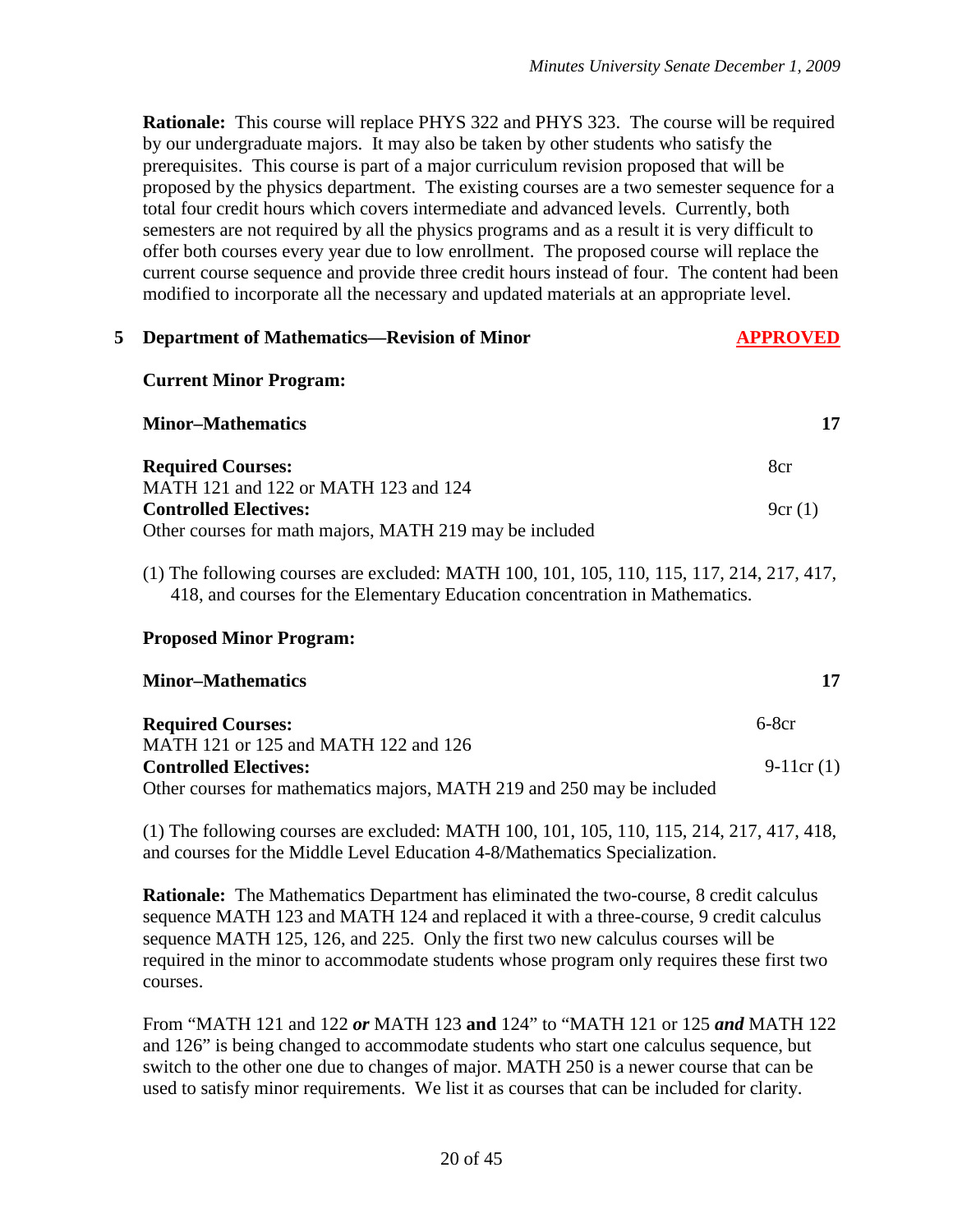Finally, MATH 117 has been removed from the list of excluded courses because it is no longer offered.

#### **6 Department of Geography and Regional Planning—New Course APPROVED**

#### **RGPL 103 Cities of the World: Issues in Planning and Development 3c-0l-3cr**

Provides an introduction to the developmental and regional planning issues facing contemporary non-western cities. A theoretical framework sets up detailed case-studies of developmental issues that are affecting urban populations in Africa, Asia and Central and South America. Issues will include such traditional topics as migration, population, poverty, and indigenous and colonial legacies; but environmental and infrastructure problems such as water supply, food security, energy, solid waste, disaster planning, and transportation will also be analyzed and discussed. (Also offered as GEOG 103; may not be taken as duplicate credit)

#### **GEOG 103 Cities of the World: Issues in Planning and Development 3c-0l-3cr** Provides an introduction to the developmental and regional planning issues facing contemporary non-western cities. A theoretical framework sets up detailed case-studies of developmental issues that are affecting urban populations in Africa, Asia and Central and South America. Issues will include such traditional topics as migration, population, poverty, and indigenous and colonial legacies; but environmental and infrastructure problems such as water supply, food security, energy, solid waste, disaster planning, and transportation will also be analyzed and discussed. (Also offered as RGPL 103; may not be taken as duplicate credit)

**Rationale:** This course is primarily designed for Liberal Studies. Geography presently has a Non-western Social Science Knowledge Area course whose emphasis is regional geography and that leans heavily on cultural, economic, and physical geographic themes. Little attention is paid to the urban environment, in spite of the fact that the world is increasingly urban. There is a strong tradition of urban geography that shares much with sociology and anthropology that would provide an important basis for understanding social science perspectives of the developing world. Importantly for us, we are also a department of Regional Planning. This course is meant to be a hybrid course that draws on basic social science knowledge of urban and developmental geography, but that is flavored with the practical problems facing the cities of the under industrialized world. As such we hope it might serve as an entry point to our planning program. The dual prefix GEOG/RGPL is part of a deliberate strategy toward this end, the course itself is a hybrid.

#### **University-Wide Graduate Curriculum Committee (Senator Piper)**

#### **FOR INFORMATION**

The University-Wide Graduate Committee provided distance education approval for the following course: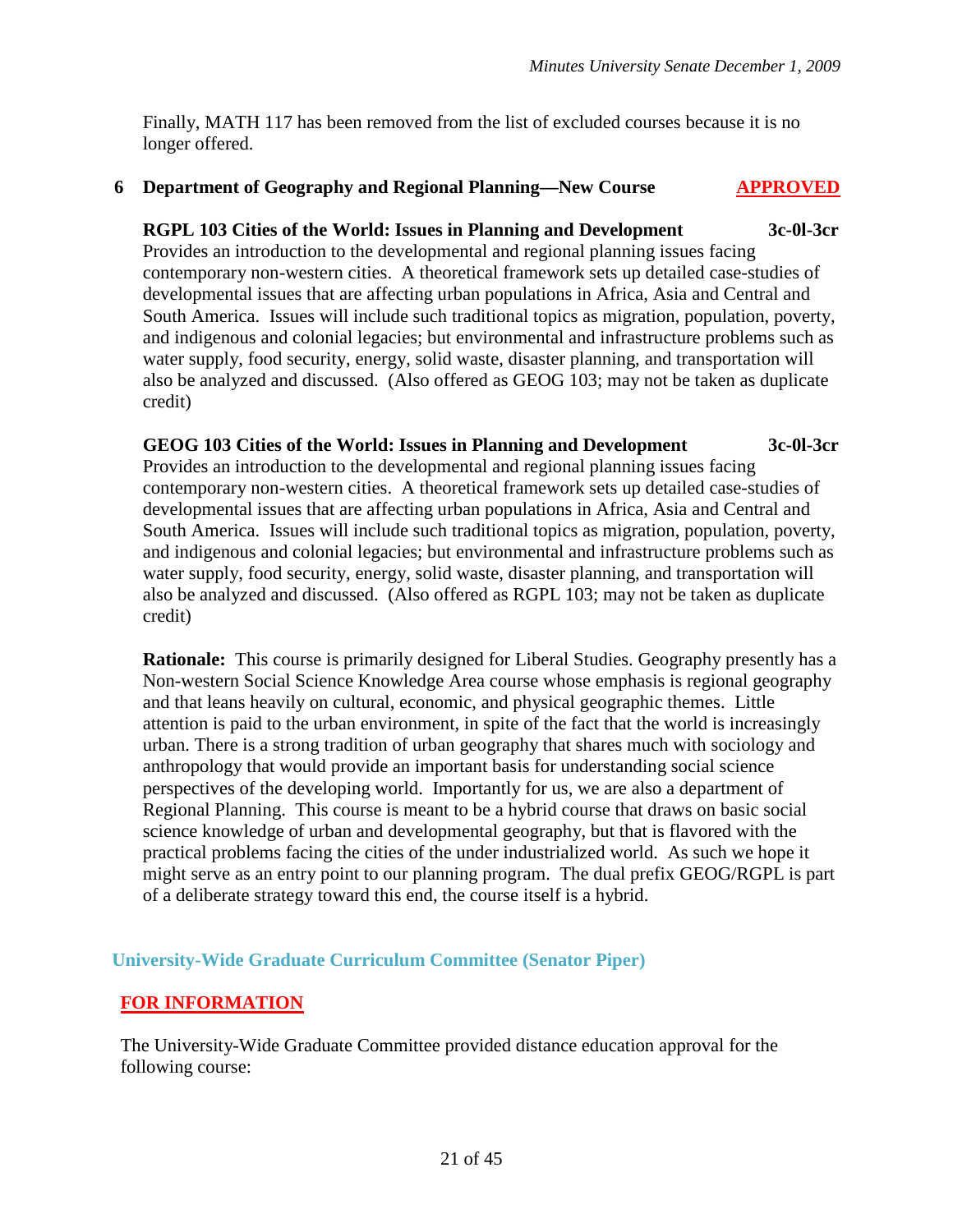#### QBUS 601: Data Analysis & Decision Making

#### **FOR ACTION APPROVED**

**New Program**

**Name of New Program: Master of Science in Biology-Accelerated Track**

**Sponsoring Department:** Biology

**Catalog Start Term:** Fall 2010

#### **Summary & Rationale:**

The Department of Biology proposes an accelerated curriculum track that offers an alternative pathway for progression through the requirements for the degree of Master of Science in Biology. To be called the Accelerated Track, this program will lead to the Master of Science degree with slightly more than one year of post-baccalaureate study as opposed to the two years usually required in the traditional track currently offered by the Department. The Accelerated Track is intended as a small (10-15 students), research-intensive program aimed at ambitious, and highly-motivated IUP undergraduates with a career interest in any area of the biological sciences represented in the IUP Department of Biology. By taking advantage of the proposed track, an exceptional undergraduate student can, with appropriate planning beginning in the junior year, tailor his or her curriculum to complete the requirements for both the B.S. in Biology and the M. S. in Biology in a total of five calendar years. Although students in the proposed program will enroll in graduate courses prior to receiving the bachelor's degree, the proposed program is exclusively a master's program. It involves only graduate-level courses and does not affect any undergraduate program requirements including the 120-credit mandate.

The pedagogic goal of the proposed program is to prepare our most talented, most highly motivated undergraduate students for skilled technical positions in the industrial or academic workforce or for advanced study in graduate or professional school. A strategic goal of the proposed program is to catalyze significant enrollment growth in the Biology graduate program with no significant increase in program costs. Thus, the proposed program responds to a number of mission components articulated at the institutional, system and commonwealth level as well as a national call for action to develop a highly-trained scientific/technical workforce.

The proposed Accelerated Track will provide a mechanism to more effectively engage our strongest undergraduate students, such as those enrolled in the Biology Honors program or the Robert E. Cook Honors College, in scientific research and retain them at IUP as graduate students. Although exclusively a graduate program, the proposed Accelerated Track may have an impact on undergraduate recruitment at IUP, by offering an attractive option for highly motivated high school students or undergraduates at other institutions who might wish to transfer to IUP. The Accelerated Track may prove especially attractive to students at Community Colleges or other PASSHE schools who are considering a transfer to IUP.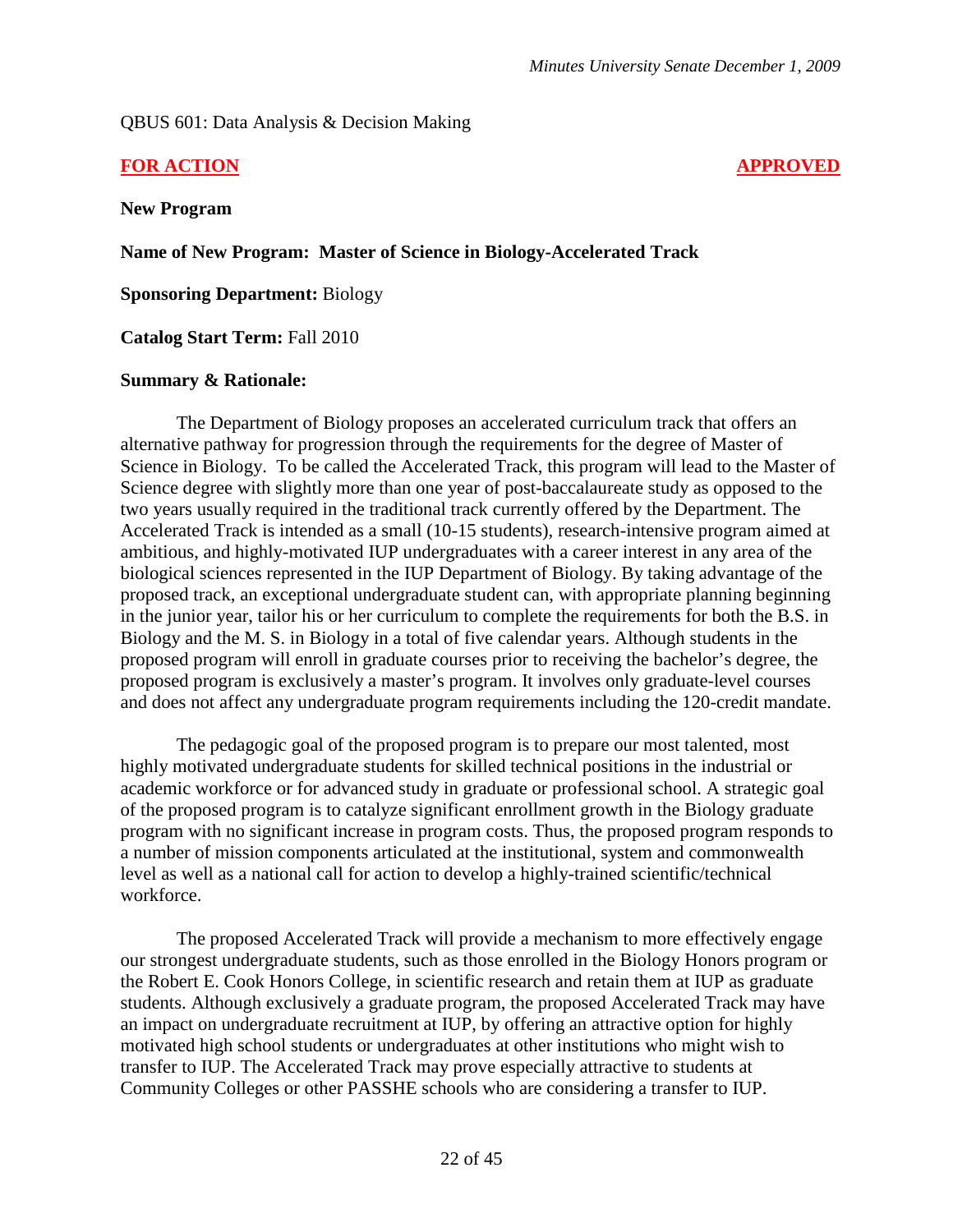The proposed program meets the PASSHE definition of a track because it uses same set of core courses as the traditional track and differs from the traditional track only in the student's choice of electives. Compared to the traditional curriculum track the Accelerated Track requires one less elective class and provides a more concentrated exposure to scientific inquiry. In the proposed program, an IUP junior with an excellent academic record and faculty recommendations may declare intent to enter the Accelerated Track upon baccalaureate graduation. With approval of the Biology Department Graduate Committee, the student as a junior then enters a specialized advising pathway within the Biology Department, begins work toward the master's degree as early as the junior undergraduate year and continues working toward both degrees through the senior year. Upon baccalaureate graduation the student is formally admitted to the IUP School of Graduate Studies and Research, the Biology Department Graduate Program and the Accelerated Track. During the fifth or graduate year, the student completes the master's research project, including the thesis. Students can complete the requirements for both degrees in five years because they will take graduate courses prior to completing the requirements for a bachelor's degree, because they will conduct research or take graduate classes during summers and because the Accelerated Track requires 3 fewer credits than the traditional track. Upon completion of this program students will be prepared for skilled technical positions in the industrial or academic workforce or for advanced study in outstanding graduate or professional schools.

The proposed Accelerated Track will provide a comparatively low-cost alternative to a new degree program based on the traditional model. Compared to a traditional program, the Accelerated Track will reduce costs to the student by decreasing the number of semesters required to obtain a Master of Science degree. The Accelerated Track will minimize startup and continuing program costs to the university by recruiting a new group of graduate students who will enroll in existing courses, not in new courses. Students in the Accelerated Track will not be as dependent on university-funded assistantships as students in the traditional track.

The IUP Department of Biology has a long-term commitment to learning science by doing science and to student research at the graduate and undergraduate levels. The proposed program, with its emphasis on inquiry and concentrated exposure to the process of science, reaffirms this philosophy. We do not envision the Accelerated Track as a replacement or a substitute for our established traditional program. Instead we see the proposed program as an addition to the traditional program and a natural extension of other departmental programs. Our vision is one in which the two tracks reinforce one another as integral parts of one overall program.

#### **Catalog Description:**

#### **Master of Science in Biology-Accelerated Track**

This curriculum offers an alternative pathway for progression through the requirements for the degree of Master of Science in Biology. This track leads to the Master of Science degree with approximately one year of post-baccalaureate study as opposed to the two years usually required in the traditional track. The accelerated track is aimed at ambitious, highly-motivated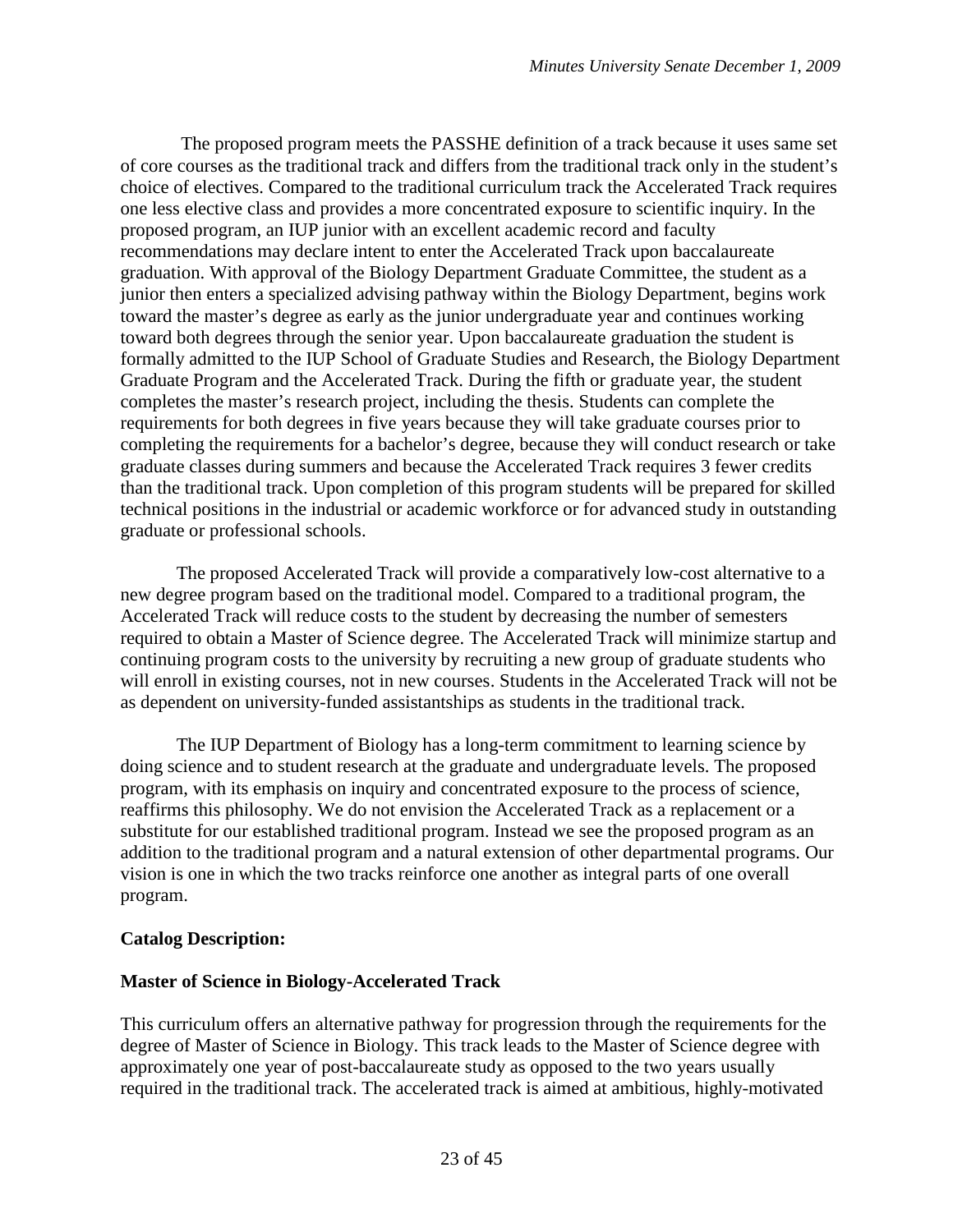undergraduates with a career interest in any area of the biological sciences represented in the IUP Department of Biology. Upon completion of this program students will be prepared for skilled technical positions in the industrial or academic workforce or for advanced study in outstanding graduate or professional schools.

In this program, an undergraduate with a 3.0 or better overall GPA and strong letters of recommendation selects a faculty mentor, identifies a research project and declares intent to enter the program during the junior year. The student begins work toward the master's degree as early as the junior year, continues working toward both the bachelor's and master's degrees through the senior year and then completes the master's research project, including the thesis, during the fifth or graduate year.

Students working for this degree will complete 32 credits according to the following divisions and will complete an original body of research described in a thesis under the direction of a thesis advisor and the guidance of a thesis advisory committee. The non-thesis option is not available in the Accelerated Track.

At least 50% of all course credits must be at the 600 level or above.

For additional information on this program, contact the Biology Department Graduate Coordinator.

1 Core Courses (20 cr.)

| IA. | <b>Required Courses</b>            | 11cr.            |
|-----|------------------------------------|------------------|
|     | <b>BIOL 602 Biometry</b>           | 3 cr.            |
|     | BIOL 611 Biology Seminar I         | $1$ cr.          |
|     | <b>BIOL 612 Biology Seminar II</b> | $1$ cr.          |
|     | <b>BIOL 795 Thesis</b>             | $6 \text{ cr}$ . |

IB Core Elective Requirement

Nine credits are to be selected from biology electives and must include one cell/molecular biology course, one organismal biology course and one ecology course.

II Elective Courses

With the approval of the thesis advisor twelve credits of courses are to be selected from the 500- and 600-level biology elective courses or from related science and mathematics courses.

III Competency Exam

Every student must take a competency exam administered by the candidate's thesis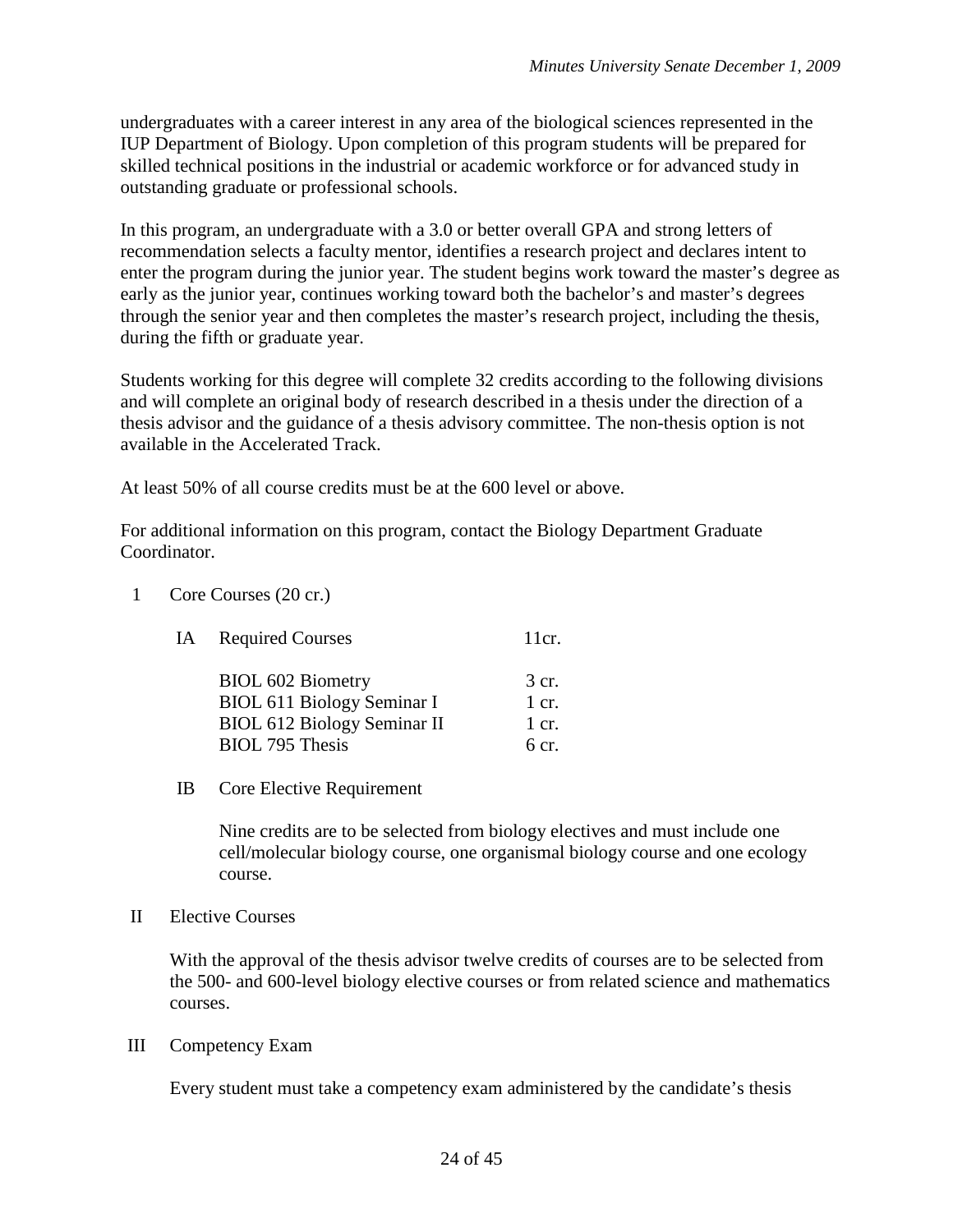advisory committee. The purpose of this exam is to ensure that all graduates have a broad-based knowledge of biology, as well as a mastery of their subject matter directly or indirectly pertaining to their research project. This examination must be scheduled after the completion of 18 credits but before the completion of 27 credits. If a student fails this exam, a second exam will be administered which, at the discretion of the committee, can be oral or written. This exam must be taken within a four-month period following the first exam. Failure of the second exam will result in dismissal from the program.

IV Research Requirement

The candidate must conduct original research under the direction of the thesis advisory committee and present a research thesis at the conclusion of the program. The candidate registers for BIOL 795 Thesis, while engaged in research and preparation of the thesis. The candidate will present a public seminar, reporting results of the research, and an oral defense before the thesis committee.

#### **Curriculum Overview:**

#### **Summary with course and credit requirements**

The components of the proposed curriculum consist of a set of core courses as well as core (i.e. restricted) elective courses and free electives and culminate in a research project described in a thesis. Students in the proposed curriculum may take elective courses prior to taking the core courses and will typically finish the thesis immediately before graduation with a master's degree. The proposed Accelerated Track requires 3 fewer credits in elective courses than the existing thesis track, reducing the total requirements to 32 credits compared to 35 credits in the existing thesis track. Other than this reduction in the number of required semester hours the Accelerated Track has the same course and credit requirements as the existing thesis track. Students in the Accelerated Track may not pursue a non-thesis option.

Students who successfully complete the proposed program will complete 11 credits of required core courses, 9 credits of core elective courses and 12 credits of elective courses. These students will pass a competency exam administered by a thesis advisory committee composed of specialists in the student's sub-discipline of biology and will complete an original research project under the direction of a faculty mentor serving as thesis advisor.

Students who successfully complete the proposed program will earn a total of 32 credits according to the following divisions.

I Core Courses (20 cr.)

| IA  | <b>Required Courses</b>                                                                                                | 11 cr.                                                      |
|-----|------------------------------------------------------------------------------------------------------------------------|-------------------------------------------------------------|
|     | <b>BIOL 602 Biometry</b><br>BIOL 611 Biology Seminar I<br><b>BIOL 612 Biology Seminar II</b><br><b>BIOL 795 Thesis</b> | $\frac{3}{2}$ cr.<br>$1$ cr.<br>$1$ cr.<br>6 <sub>cr.</sub> |
| IB. | Core Elective Requirement                                                                                              | 9 <sub>cr</sub>                                             |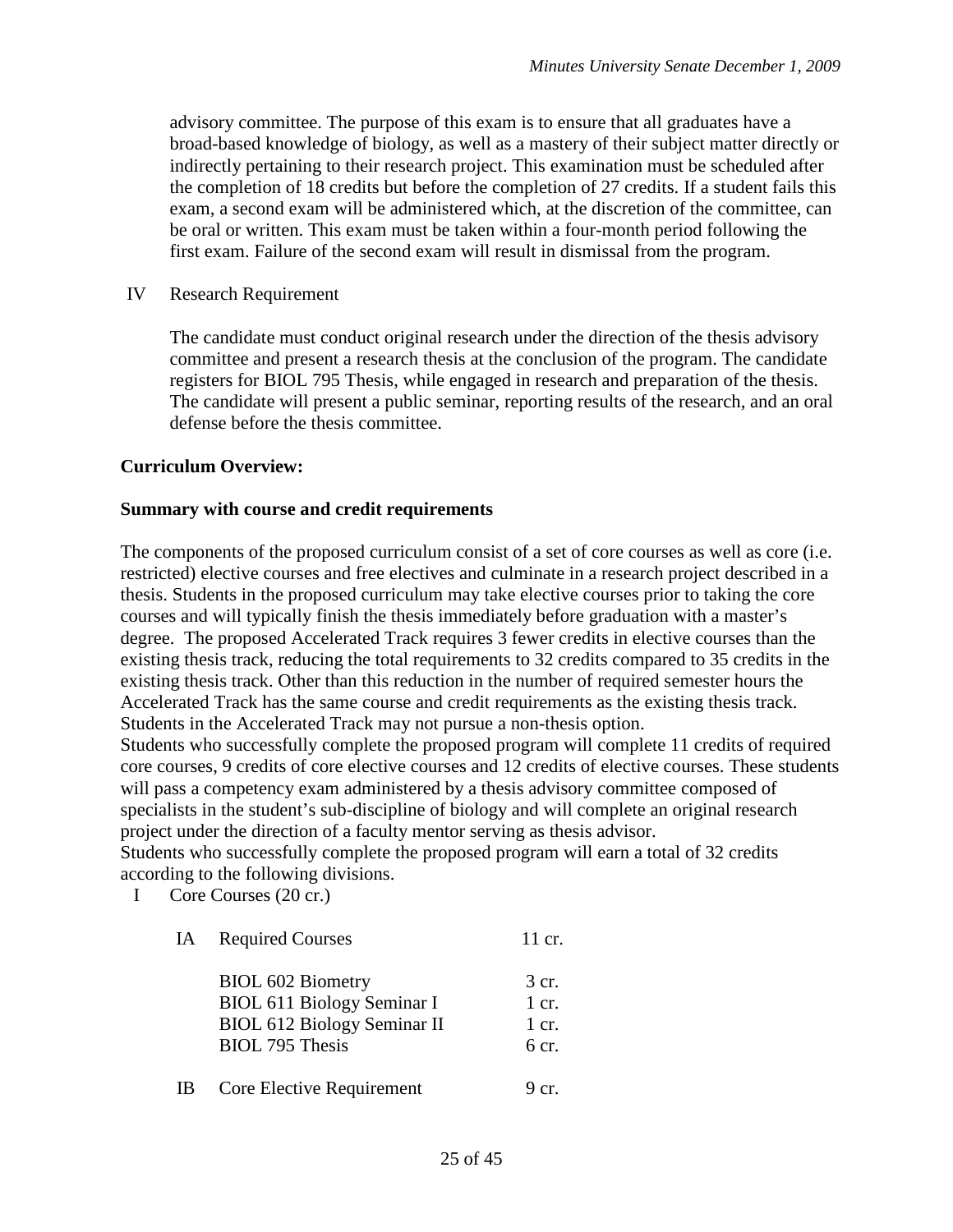Nine semester hours of course credit selected from biology majors' electives and must include one cell/molecular biology course, one organismal biology course and one ecology course

II Elective Courses (12 cr.)

Students must take twelve credits to be selected with the approval of the thesis advisor from the 500- and 600-level biology elective courses or from related science and mathematics courses.

III Competency Exam

Every student must take a competency exam administered by the candidate's thesis advisory committee. The purpose of this exam is to ensure that all graduates have a broad-based knowledge of biology, as well as a mastery of their subject matter directly or indirectly pertaining to their research project. This examination must be scheduled after the completion of 18 credits but before the completion of 27 credits. If a student fails this exam, a second exam will be administered which, at the discretion of the committee, can be oral or written. This exam must be taken within a four-month period following the first exam. Failure of the second exam will result in dismissal from the program.

IV Research Requirement

The candidate must conduct original research under the direction of the thesis advisory committee and present a research thesis at the conclusion of the program. The candidate registers for BIOL 795 Thesis, while engaged in research and preparation of the thesis. The candidate will present a public seminar, reporting results of the research, and an oral defense before the thesis committee.

#### **Required Core Courses**

The proposed Accelerated Track includes the following four required courses for a total of 11 credits.

| <b>BIOL 602 Biometry</b>           | 3 cr. |
|------------------------------------|-------|
| <b>BIOL 611 Biology Seminar I</b>  | 1 cr. |
| <b>BIOL 612 Biology Seminar II</b> | 1 cr. |
| <b>BIOL 795 Thesis</b>             | 6 cr. |

The traditional track includes the same four required courses. Appendix C contains the catalog descriptions for these courses.

#### **Core Elective Courses**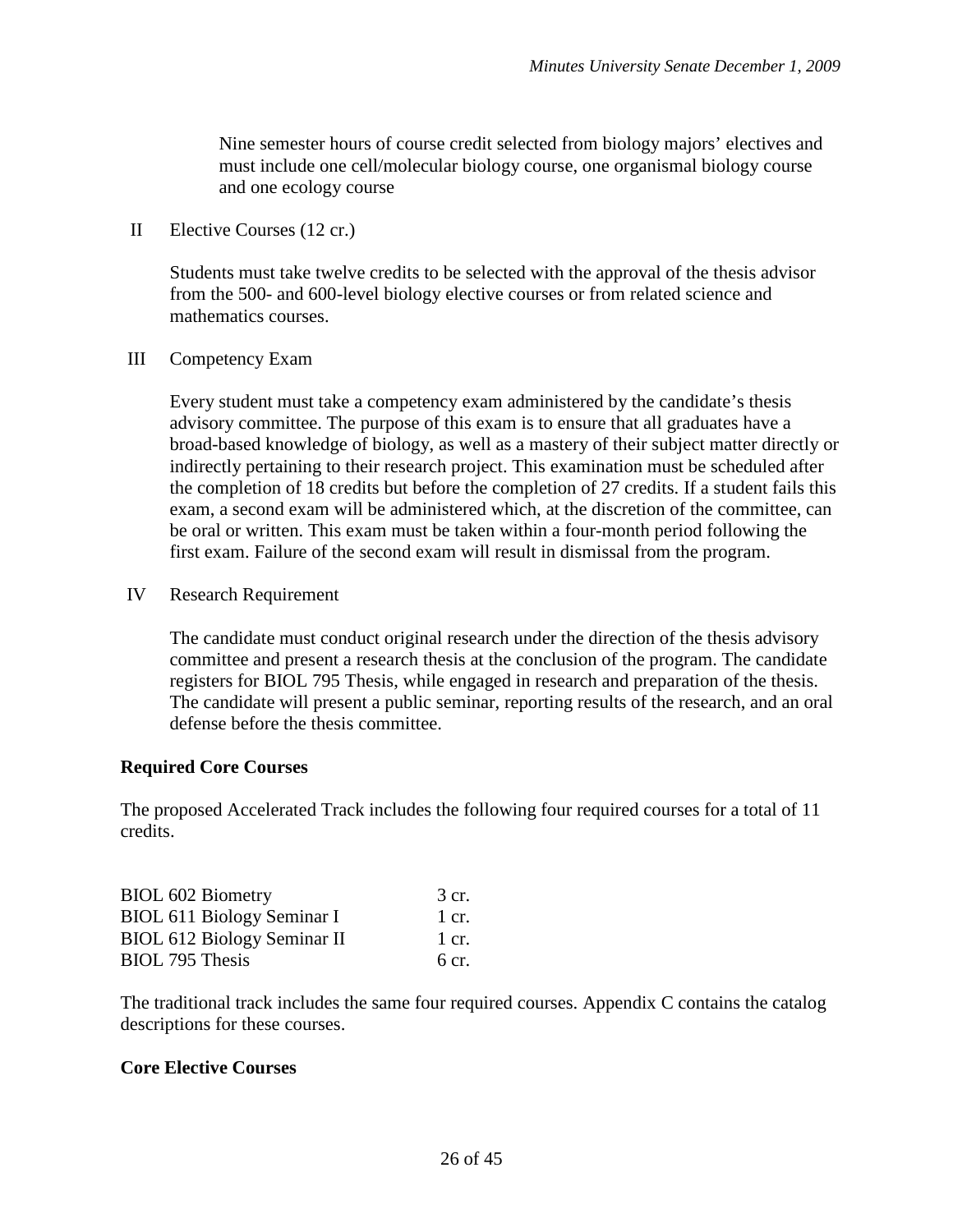The proposed Accelerated Track requires 9 credits in core elective courses, the same requirement as the existing program. The core elective courses must include one cell/molecular biology course, one organismal biology course and one ecology course as outlined in the list presented below.

#### **Elective Courses**

The proposed Accelerated Track requires a total of 12 credits in elective courses compared to 15 credits in the existing program. This requirement is fulfilled by courses to be selected with the approval of the thesis advisor from the 500- and 600-level biology elective courses or from related science and mathematics courses.

#### **Tracks**

The proposed Accelerated Track does not include sub-tracks or options.

| <b>Traditional Track</b>                       | <b>Proposed Accelerated Track</b>             |  |  |  |
|------------------------------------------------|-----------------------------------------------|--|--|--|
| Total Credits Required = $35*$                 | Total Credits Required = $32*$                |  |  |  |
| I. Core Courses (20 semester hours)            | I. Core Courses (20 semester hours)           |  |  |  |
|                                                |                                               |  |  |  |
| IA. Required Course (11 cr.)                   | IA. Required Courses (11 cr.)                 |  |  |  |
| 3 cr.<br><b>BIOL 602 Biometry</b>              | 3 cr.<br><b>BIOL 602 Biometry</b>             |  |  |  |
| <b>BIOL 611 Biology Seminar I</b><br>$1$ cr.   | <b>BIOL 611 Biology Seminar I</b><br>1 cr.    |  |  |  |
| <b>BIOL 612 Biology Seminar II</b><br>$1$ cr.  | <b>BIOL 612 Biology Seminar II</b><br>1 cr.   |  |  |  |
| <b>BIOL 795 Thesis</b><br>6 <sub>cr.</sub>     | <b>BIOL 795 Thesis</b><br>6 <sub>cr.</sub>    |  |  |  |
| (BIOL 795 requirements include thesis          | (BIOL 795 requirements include thesis         |  |  |  |
| defense)                                       | defense)                                      |  |  |  |
| IB. Core Electives (9 cr.)                     | IB. Core Electives (9 cr.)                    |  |  |  |
| <b>BIOL XXX Cell/Molecular Course</b><br>3 cr. | 3cr.<br><b>BIOL XXX Cell/Molecular Course</b> |  |  |  |
| <b>BIOL XXX Organismal Course</b><br>3 cr.     | <b>BIOL XXX Organismal Course</b><br>$3$ cr.  |  |  |  |
| <b>BIOL XXX Ecology Course</b><br>3 cr.        | <b>BIOL XXX Ecology Course</b><br>3 cr.       |  |  |  |
|                                                |                                               |  |  |  |
|                                                |                                               |  |  |  |
| II. Elective Courses $(15 \text{ cr.})^*$      | II. Elective Courses $(12 \text{ cr.})^*$     |  |  |  |
| Fifteen semester hours of courses to be.       | Twelve semester hours of courses to be        |  |  |  |
| selected with the approval of the thesis       | selected with the approval of the thesis      |  |  |  |
| advisor from the 500- and 600-level biology    | advisor from the 500- and 600-level biology   |  |  |  |
| elective courses or from related science and   | elective courses or from related science and  |  |  |  |
| mathematics courses                            | mathematics courses                           |  |  |  |
|                                                |                                               |  |  |  |
| III. Competency Exam                           | III. Competency Exam                          |  |  |  |
| Required<br>Required                           |                                               |  |  |  |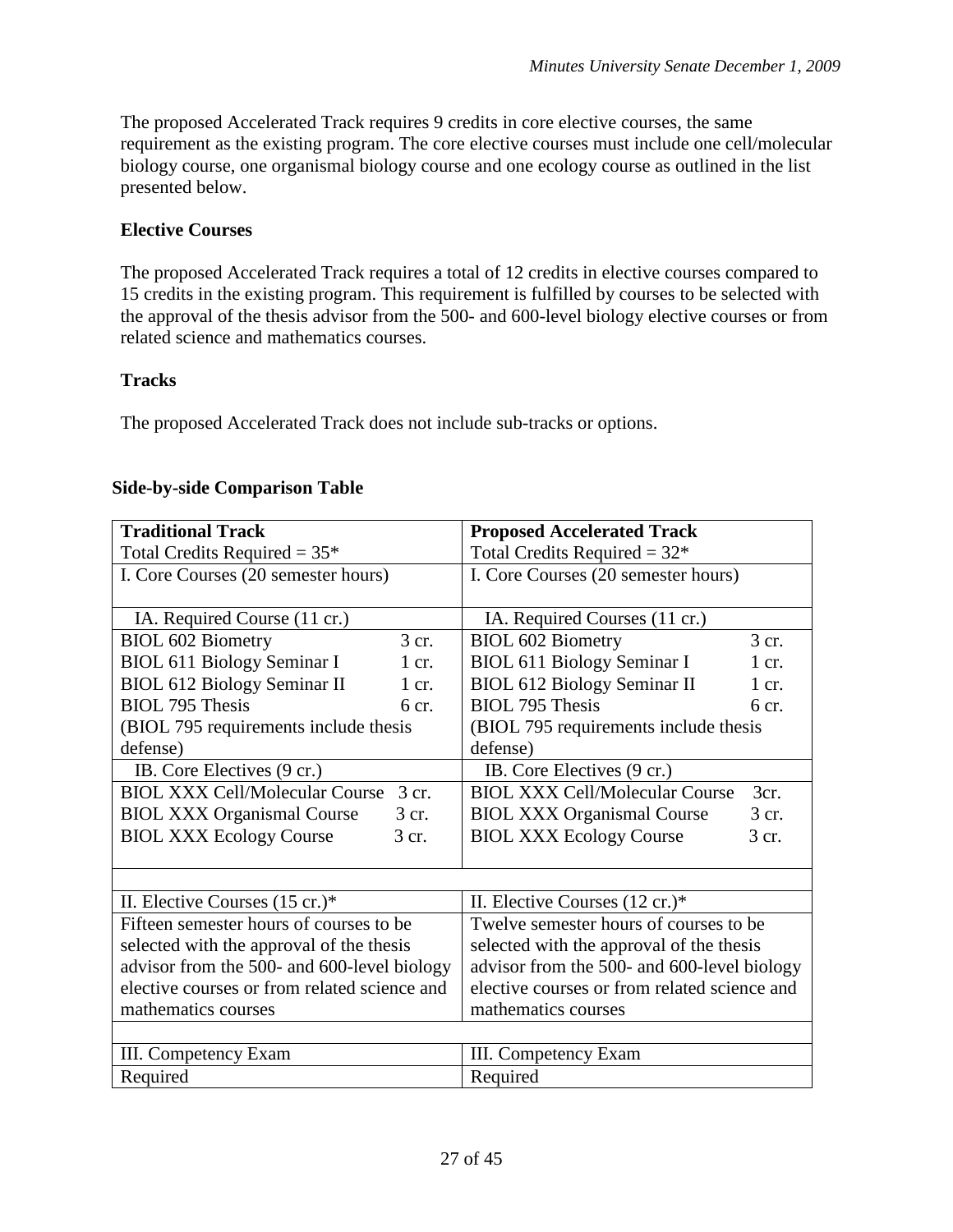\*No specific courses will be deleted in the proposed program, but the proposed program requires 3 credits than the current program. No courses or other items are added in the proposed program.

**New Courses:** There are no new or revised courses in the proposed program.

**Awards Committee (Senator Ritchey)**

The deadline for award nominations is Friday December 18, 2009 at 4:00 pm.

**Noncredit Committee (Senator Missien)**

The committee will meet on Tuesday, December 8 at 2:15 pm in Sutton 207a.

**Library and Educational Services Committee (Senator Jozefowicz)**

The committee will meet on Tuesday, December 8 at 3:40 pm in Stabley 203

**Research Committee (Senator Sciulli)**

The committee will meet on Tuesday, December 15 at 3:15 pm in Stright G35.

The committee met on November 10, 2009.

The committee awarded \$7,875 in Small Grants to the following individuals:

- Seema Bharathan
- Valeri Helterbran
- Laura Knight
- Crystal Machado
- Tim Nuttle
- Lisa Hammett Price
- Devki Talwar
- Edie West

**University Development and Finance Committee (Senator Domaracki)**

The committee will meet on Tuesday, December 8 at 3:30 pm in University Towers.

#### **Report to Senate**

November 10, 2009

Parking Committee Report – See Attached Report

Budget Report – The PASSHE state appropriation and distribution for the 09-10 budget year has been approved by the Board of Governors. The 4.25% rescission announced by the Governor earlier this year as a onetime rescission for FY2008-2009, has now been made permanent. As a result of this and the state's reduction in the allocation of Key93 funds, the FY2009-2010 state appropriation for PASSHE is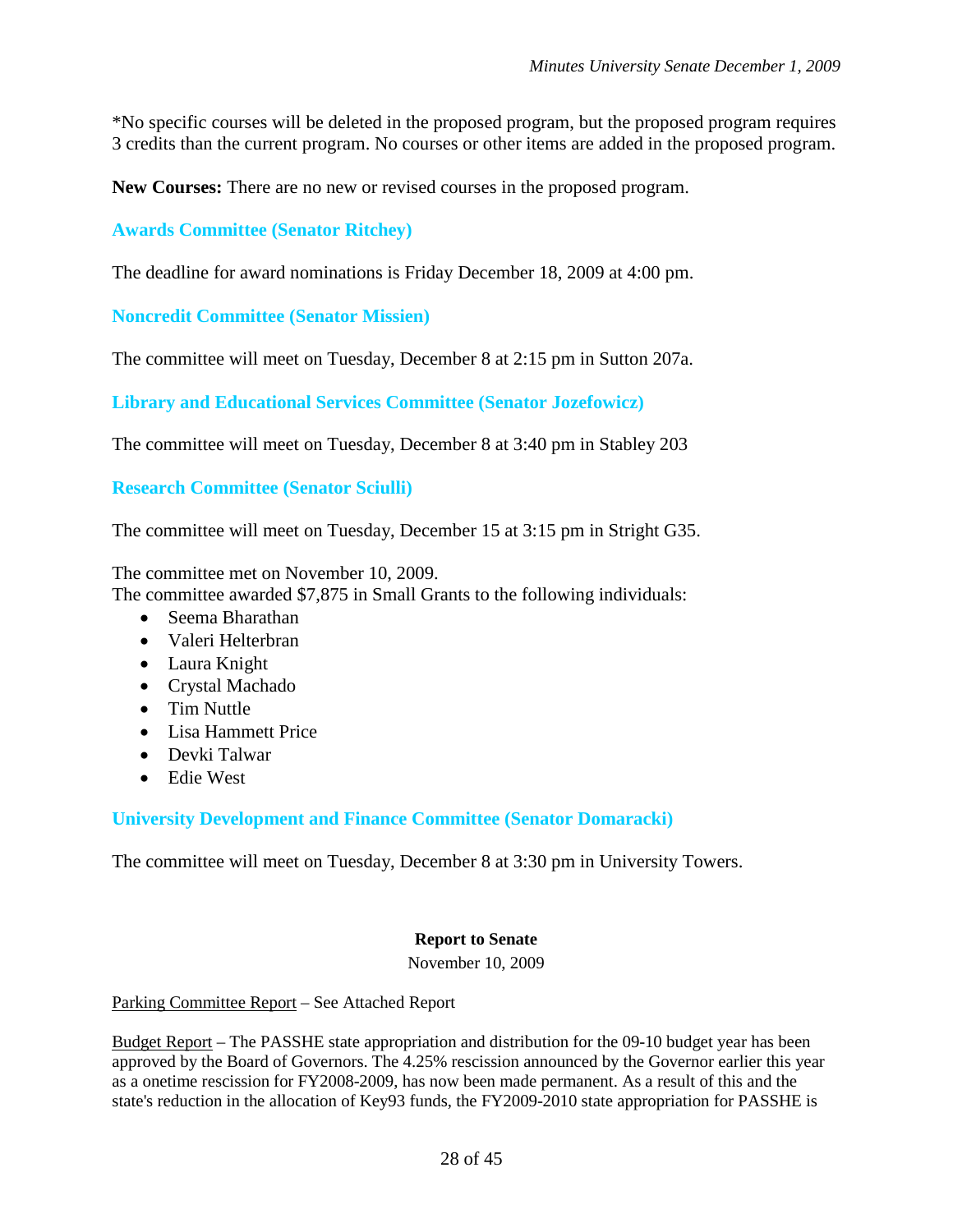down by 9%. IUP's appropriation funding level for FY2009-2010 is 53.3 million, nearly an 8.5% decrease from the prior year's allocation. IUP will receive an additional 5.1 million dollars in American Recovery and Reinvestment Act (ARRA) dollars. It is not clear at this time exactly how those monies may be spent. The elimination of Key93 funding results in a decrease of 1.5 million dollars for IUP that had been available for deferred maintenance and debt service payments. Also, IUP's share of Performance Funds is down 1.2 million dollars. More detailed information regarding the budget is contained in the attachments to this report.

#### **Old Business**

Presidential Residence – Work was done at the President's house to install new driveway lighting from the house to University Drive and in the rear of the house. New soil and an irrigation system were installed in the garden. A fence was installed on the property and new flooring was installed on the second floor.

Stapleton Library - This \$900,000.00 project started in October and is 20% complete. A new sidewalk was installed on the Fisher Auditorium side of the library. The old facade of the library will be removed and a new facade and Archway facing the Oak Grove with a patio style entrance area featuring benches and tables will be installed. The project is necessary to provide much needed repairs to the basement mechanical room of the library which is beneath the current library entrance.

Keith Leonard Classroom Improvement Project –A meeting with the Deans and faculty was held to discuss the project. A consulting firm, Comprehensive Facilities Planning, is working with all constituents to relocate classes when the buildings go off line. Initial plans are to move offices to Elkin Hall. The project is targeted to start in July 2010. Currently there are no plans to do anything but move forward with this project.

KCAC – The project remains on schedule with an anticipated completion date of 6-06-11.

Residential Revival Phase II, III, & IV –Phase IV is under construction and on schedule Completion date for the project remains August 20, 2010.

Master Plan Update –J.J. & R. Smith have been awarded the project. J.J. & R. Smith will work in conjunction with Sightlines, who will conduct facilities assessments, on the Master Plan. The first planning meeting with all stakeholders was held during the first week of November. Focus groups will be formed to provide input to the consultants. The next meeting is scheduled for early December.

College of Education Environmental Classroom - An outdoor environmental classroom is being constructed in the alcove of the west end of Stouffer Hall. The outdoor classroom will be used for elementary and middle level science education courses and will contain gardens and ponds creating instructional ecosystems. The project is being funded through donations, grants, and in kind matches.

Seaman's Guaranteed Energy Savings Program - All installation work on this project has been completed. The project is now moving into the schedule setting and data collection phase.

 $11<sup>th</sup> Street - This project has been bid and involves resurfacing of 11<sup>th</sup> Street between Grant Street and$ Oakland Avenue as well as Clark Parking Lot. A side walk with a drive through depression will be installed across 11<sup>th</sup> Street along Oakland Avenue and replacing the existing sidewalk to Weyant Hall. The project will start after graduation in May 2010.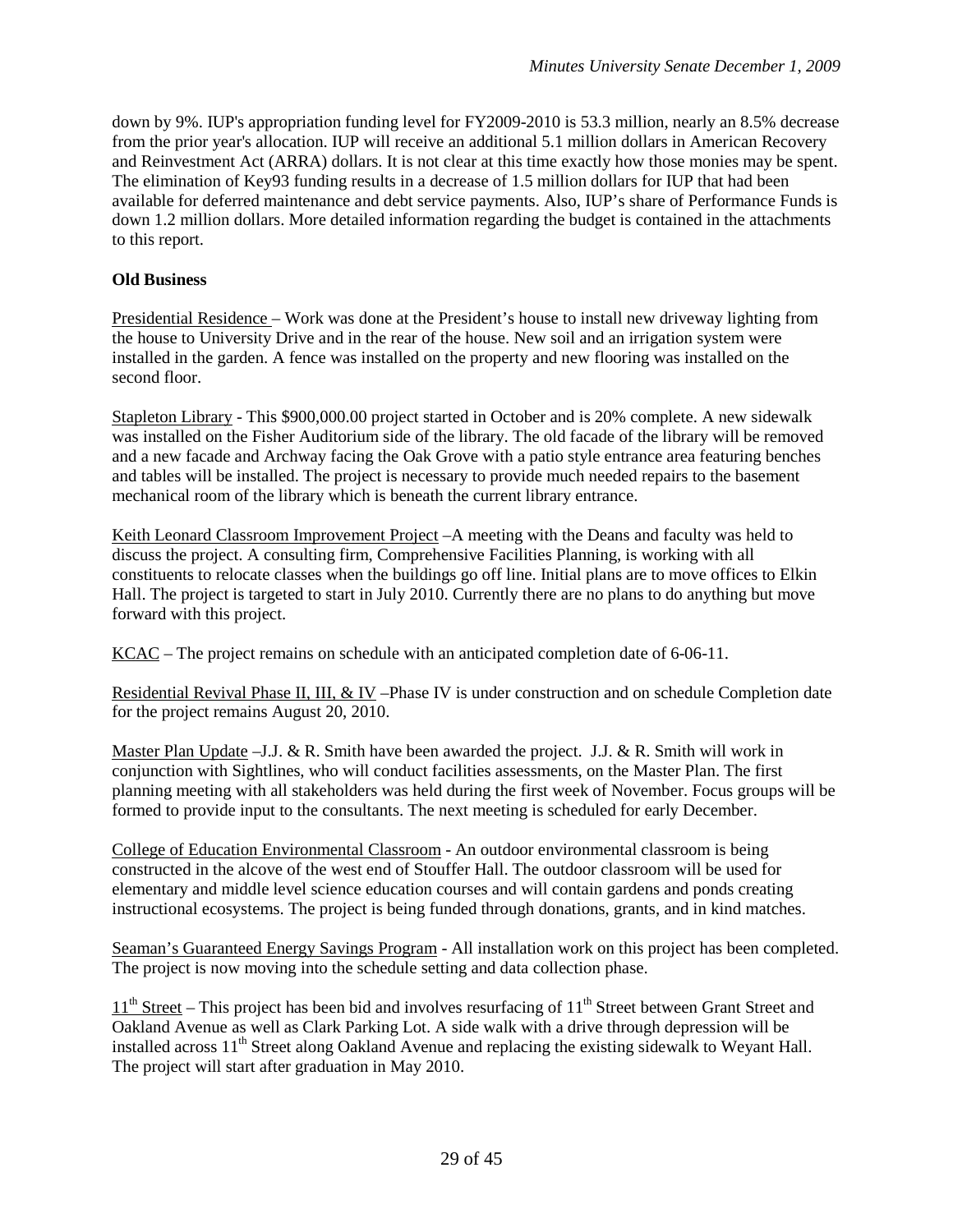Classroom Carpet - All classrooms have been surveyed and classrooms identified for carpet replacement. Approximately \$100,000.00 will be spent on new carpet.

Classroom Furniture - All classrooms have been surveyed and classrooms identified for furniture replacement. Approximately \$200,000.00 will be spent on new classroom furniture.

Classroom Improvements – Approximately 1.2 million dollars is to be spent over five years on campus wide classroom repair project involving painting, ceiling repair work and new window treatments.

#### **New Business**

#### **For Senate Action**

Five Year Capital Spending Plan – See attached Five Year Spending Plan.

Respectfully Submitted Joseph Domaracki 11-15-09

#### **Parking Advisory Committee Meeting**

**September 29, 2009**

#### **Members Present:**

Rich Baginski Lynda Federoff Sarah Jackson Marlene Joyce Rick Kutz John Lattanzio Tom Lord Bill Montgomery Eugene Pounds Herlinda Hernandez Bob Marx **Members Absent:** Holly Boda- Sutton Greg Cusimano Mike Kucher Dave Lorenzi Ron Trenney Rick White *Minutes from March 5, 2009 meeting were approved by the committee.*  **New Business:**

1. Reserved Parking Spaces in Parking Garage – Bill Montgomery reported that letters were generated and distributed to those purchasing reserved parking spaces in the garage that addressed when upcoming events were scheduled on campus. This letter also stated that during these events, there reserved parking space may be occupied, and if this happens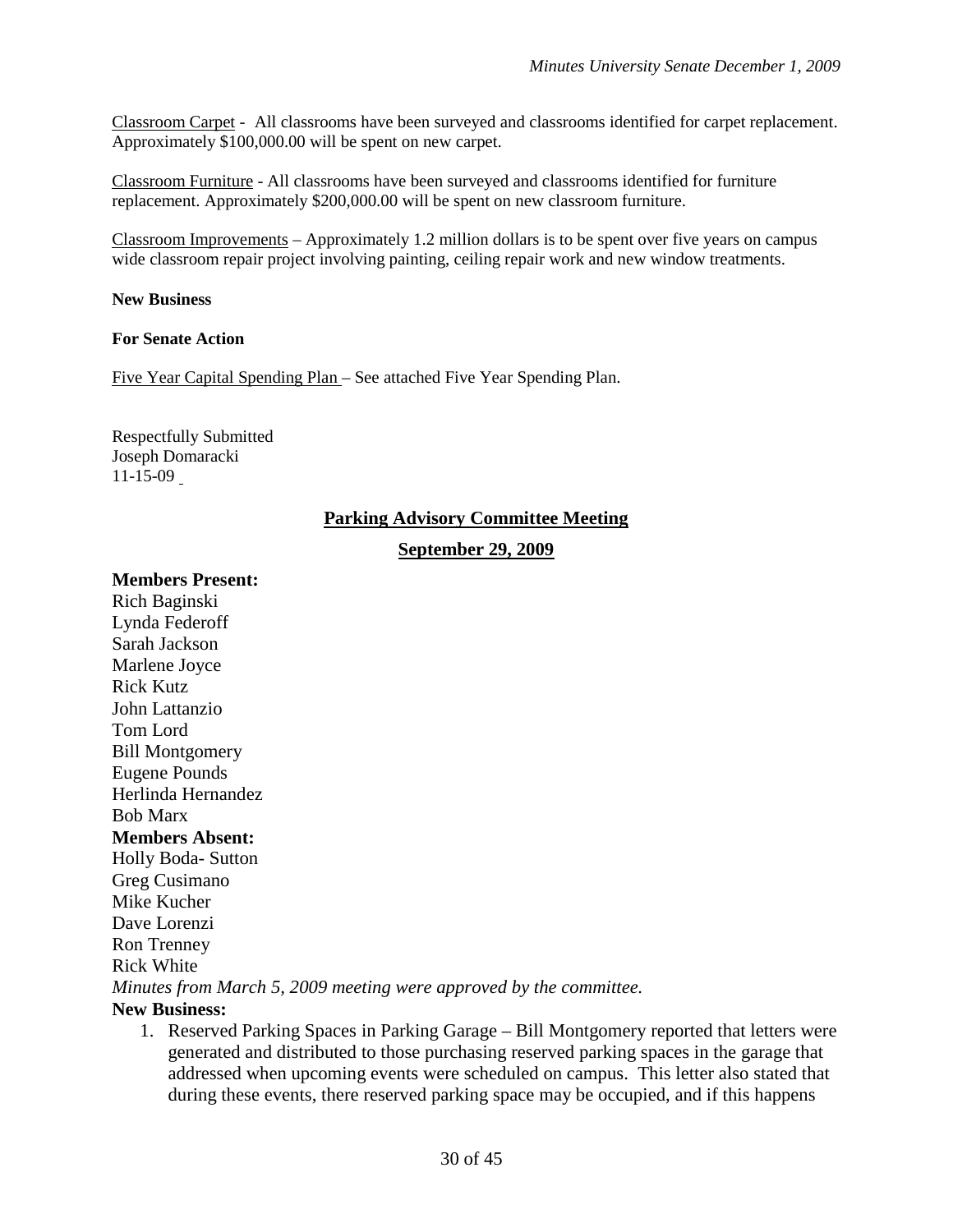they can park in another space. So far, this measure has reduced the number of complaints generated. It was suggested that an email be sent out to those with a reserved space the day before the event, as a reminder to them.

- 2. Parking Spaces Added during Summer There were 21 staff spaces added along Locust Street, 7 faculty spaces on Grant Street, 7 staff -2 visitor - handicap and motorcycle spaces on Garman Ave, Suites on Pratt 10-faculty spaces, 3-loading and unloading spaces and 1- building director space.
- 3. Parking Designation Map The parking designation map was being updated to show the new suites completed, and ongoing construction and roads closed due to construction.
- 4. Indigo Bus Ridership Bill Montgomery reported that ridership has continued increasing as more people are utilizing the services. Also, a new late night shuttle was implemented in place of the student shuttle van service. The late night shuttle is more efficient and reliable and has been a valuable addition to the Indigo service.
- 5. Robertshaw Parking Lot Phase II Completion of this lot created 75-80 additional parking spaces for long term parking.
- 6. Washington Street Parking Lot Bill Montgomery reported that upon completion of Phase IV of the Residential Revival, the Washington Street Parking Lot will become a Pay-by-Space lot, as indicated last year when the lot was placed into service.
- 7. Zink West Parking Lot Bill Montgomery reported that there is a proposed plan to pave the Zink West lot and create 15 parking spaces.
- 8. Stop Sign at Stadium Parking Lot A stop sign has been posted at the corner of Pratt Drive entering the Stadium Parking Lot. This stop sign has been beneficial in slowing traffic down when entering the parking lot.
- 9. It was reported that the eighteen fences off commuter spaces on the Stadium Parking lot would be returned to parking when the KCAC was completed.
- 10. Evaluation of parking lot designations Bob Marx has a subcommittee formed to evaluate the current campus parking lot designations.
- 11. The committee agreed that the current parking meter rates were adequate at this time. No further action was taken.

### **Ongoing Discussion Items:**

- 1. Green Vehicles The Parking Department is considering the purchase of green vehicles for the parking enforcement officers. By purchasing these vehicles, the officers can store equipment, supplies, parking boots, and campus literature and maps. The officers will also benefit from using these vehicles in severe weather conditions and will also not be walking for 8 hours every day.
- 2. Motorcycle Spaces Lt. Cusimano mentioned that additional motorcycle spaces are needed on campus. He is looking into areas for the spaces to be located. With the weather getting warmer and the price of gas, more people are driving motorcycles and scooters to work.
- 3. Handicap Parking Spaces at Fisher Auditorium Currently there are two handicap parking spaces at Fisher Auditorium; however, if there are trailers in the way it makes it difficult to get through to those spaces. Lt. Pounds felt that there was adequate space for vehicles to access the handicap parking area. Lt. Pounds will have the area checked and will follow-up.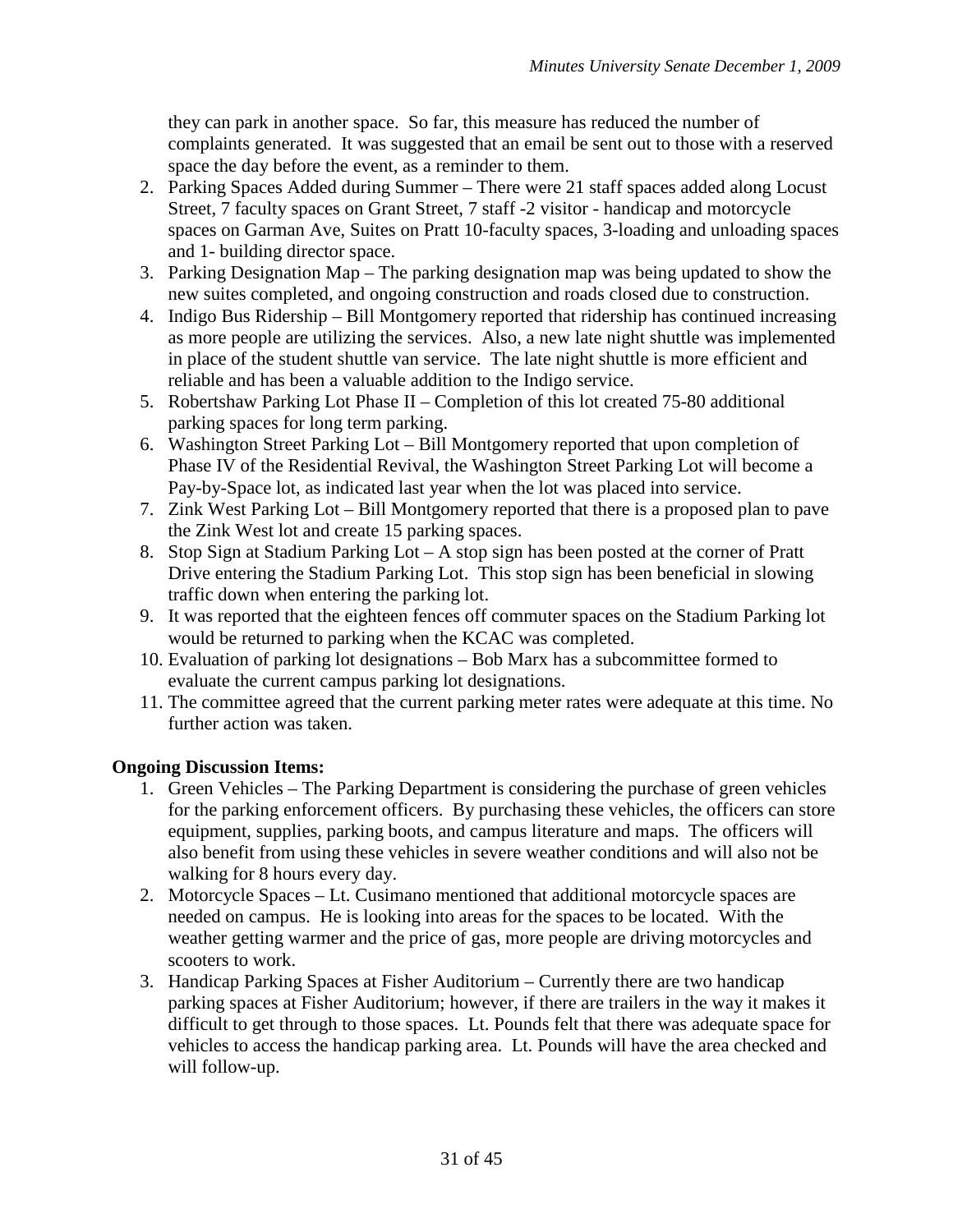#### **Two Formal Motions was recommended to the Vice President for Administration and Finance:**

- 1. New Parking Fine Structure Bill Montgomery stated that the Chancellor's office advised universities that the maximum parking fine has increased from \$25 to \$50. Currently violators are charged with a \$10 fine. Herlinda Hernandez made a motion to increase the fine to \$15. Lynda Federoff seconded the motion. The motion was passed unanimously by thevoting members present at the meeting. **AWAITING APPROVAL BY VICE-PRESDIENT FOR ADMINSTATION AND FINANCE.**
- 2. Commuter Permits Lynda Federoff reported that she has witnessed misuse of commuter permits by graduate students. Currently graduate students are issue a permit for 3 years; however, if they leave IUP before 3 years they have been giving their permits to undergraduate students. Lynda Federoff made a motion to have the graduate students receive a yearly parking permit. Herlinda Hernandez seconded the motion. The motion was passed unanimously by the voting members present at the meeting.

## **AWAITING APPROVAL BY VICE-PRESDIENT FOR ADMINSTATION AND FINANCE.**

Minutes were taken by Megan Kiebler.

Distribution: Dr. Cornelius Wooten and Committee Members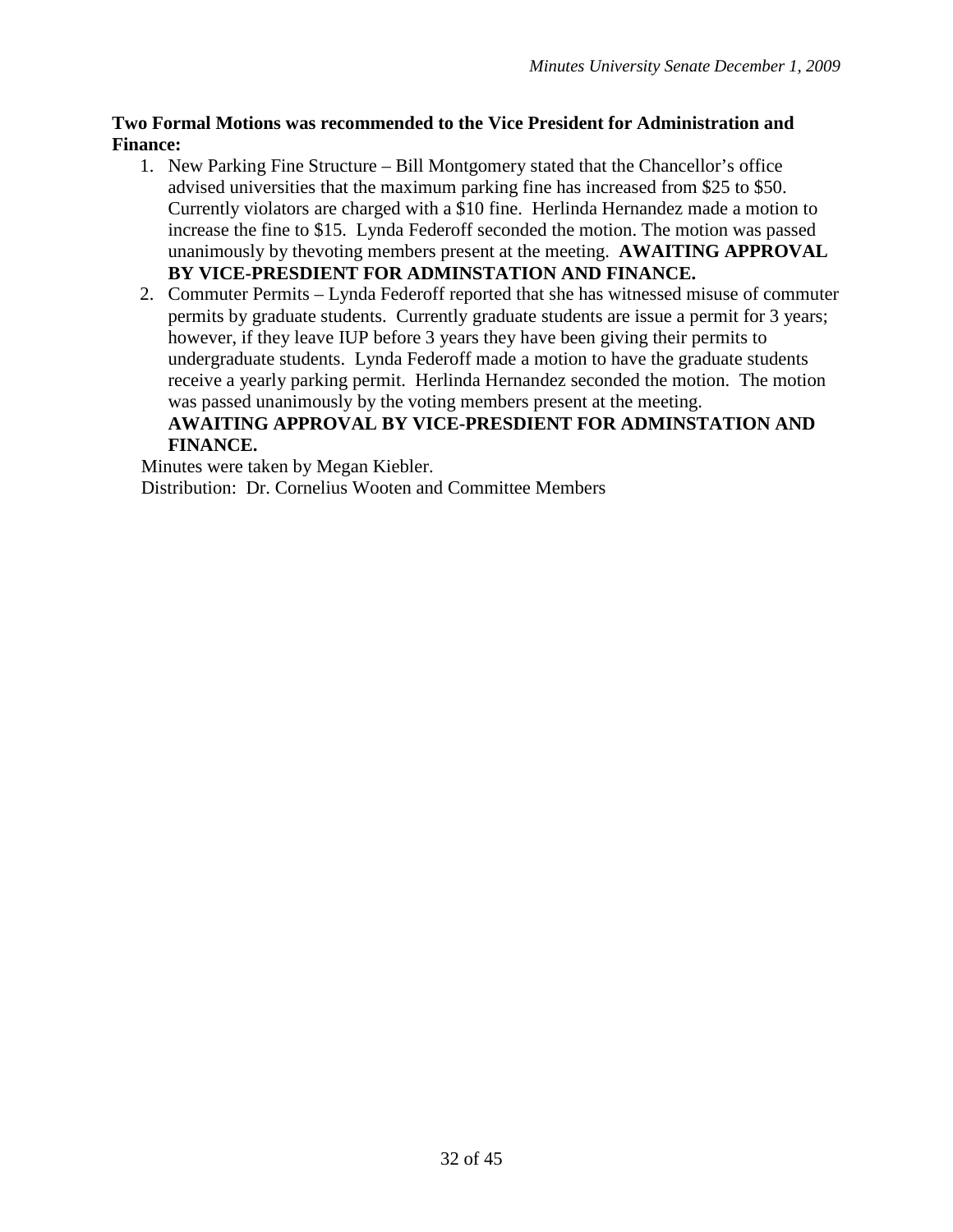#### **FOR ACTION APPROVED**

#### **Proposed Five-Year Priority Spending Plan**

The following is the proposed five-year priority order of Capital Projects:

#### **Proposed 2010-2011**

Keith and Leonard Halls Renovation – Design only

#### **Proposed 2011-2012**

Renovation by Replacement of Keith Hall Renovation by Replacement of Leonard Hall Weyandt and Walsh Halls Renovation – Design only

#### **Proposed 2012-2013**

Keith and Leonard Halls Renovation OF&E

#### **Proposed 2013-2014**

Renovation by Replacement Weyandt/Walsh Halls

#### **Proposed 2014-2015**

Renovation and expansion of Stapleton and Stabley Libraries

O:\Facilities Management\Mark\Facilities Management\Budget\Capital Budget\Commonwealth Capital Budget\FOR ACTION in Senate mtg Dec 1 2009.docx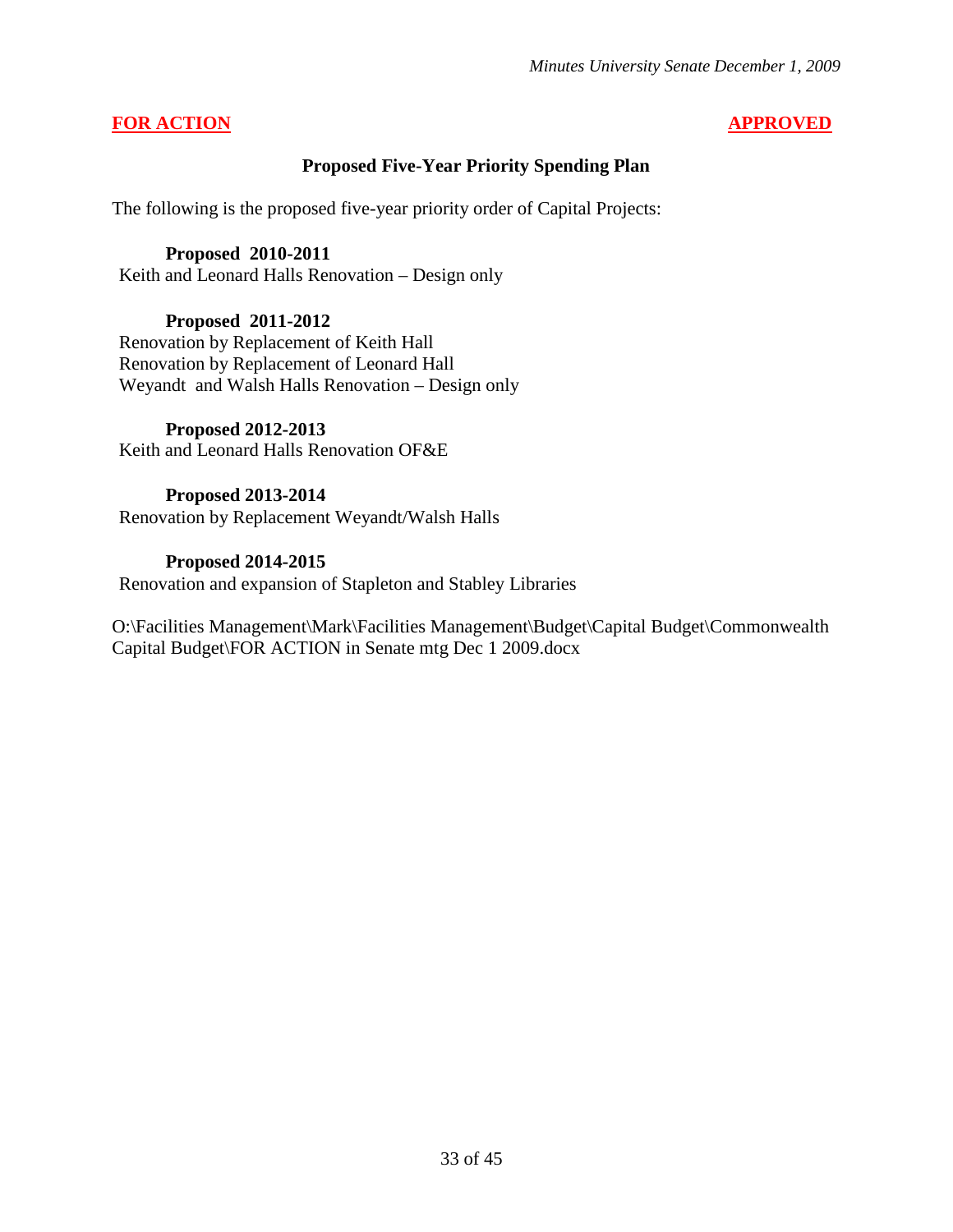| <b>Indiana University of Pennsylvania</b>                            |
|----------------------------------------------------------------------|
| <b>Analysis of Permanent Reductions Targets and Divisional Plans</b> |

|                                     |                           | 9/3/09        |               |  |
|-------------------------------------|---------------------------|---------------|---------------|--|
|                                     | FY 2009/2010              | FY 2011/2012  |               |  |
| <b>Academic Affairs</b>             |                           |               |               |  |
| <b>Required Reduction</b>           | $\frac{1}{2}$             | \$3,804,094   | \$219,673     |  |
| Planned Reduction or revenue        |                           | 1,878,260     | 2,145,510     |  |
| Variance - Over (Under)             | $\overline{\$}$ -         | \$(1,925,834) | \$1,925,837   |  |
| Cumulative Variance**               | $\overline{\$}$           | \$(1,925,834) | \$3           |  |
| <b>Administration &amp; Finance</b> |                           |               |               |  |
| <b>Required Reduction</b>           | $\mathcal{S}$ -           | \$628,303     | \$36,282      |  |
| Planned Reduction or revenue        |                           | 676,237       |               |  |
| Variance - Over (Under)             | $\oint$ -                 | \$47,934      | \$(36,282)    |  |
| <b>Cumulative Variance</b>          | $\mathsf{\$}$             | \$47,934      | \$11,652      |  |
| <b>President's Office</b>           |                           |               |               |  |
| <b>Required Reduction</b>           | $\frac{1}{2}$             | \$69,053      | \$3,988       |  |
| Planned Reduction or revenue        |                           |               |               |  |
| Variance - Over (Under)             | $\mathcal{S}$ -           | \$(69,053)    | \$(3,988)     |  |
| Cumulative Variance**               | $\overline{\mathbb{S}}$ - | \$(69,053)    | \$(73,041)    |  |
| <b>University Relations</b>         |                           |               |               |  |
| <b>Required Reduction</b>           | $\mathcal{S}$ -           | \$166,979     | \$9,642       |  |
| Planned Reduction or revenue        |                           | 116,979       | 9,642         |  |
| Variance - Over (Under)             | $\frac{1}{2}$             | \$(50,000)    | $\mathcal{S}$ |  |
| Cumulative Variance**               | $\overline{\mathbb{S}}$ - | \$(50,000)    | \$(50,000)    |  |
| <b>Student Affairs</b>              |                           |               |               |  |
| <b>Required Reduction</b>           | $\frac{1}{2}$             | \$326,467     | \$18,852      |  |
| Planned Reduction or revenue        | 356,484                   |               | 18,835        |  |
| Variance - Over (Under)             | \$356,484                 | \$(326,467)   | \$(17)        |  |
| Cumulative Variance                 | \$356,484                 | \$30,017      | \$30,000      |  |
| <b>Total Divisions</b>              |                           |               |               |  |
| <b>Required Reduction</b>           | $\mathcal{S}$ -           | \$4,994,896   | \$288,437     |  |
| Planned Reduction or revenue        | \$356,484                 | \$2,671,476   | \$2,173,987   |  |
| Variance - Over (Under)             | \$356,484                 | \$(2,323,420) | \$1,885,550   |  |
| <b>Cumulative Variance</b>          | \$356,484                 | \$(1,966,936) | \$(81,386)    |  |

**\*\* By no later than June 30, 2010 all one time temporary savings proposals must be actualized. Therefore, the Budget Office staff will work with the respective Division/Area to ensure that these one time temporary savings are fully identified.**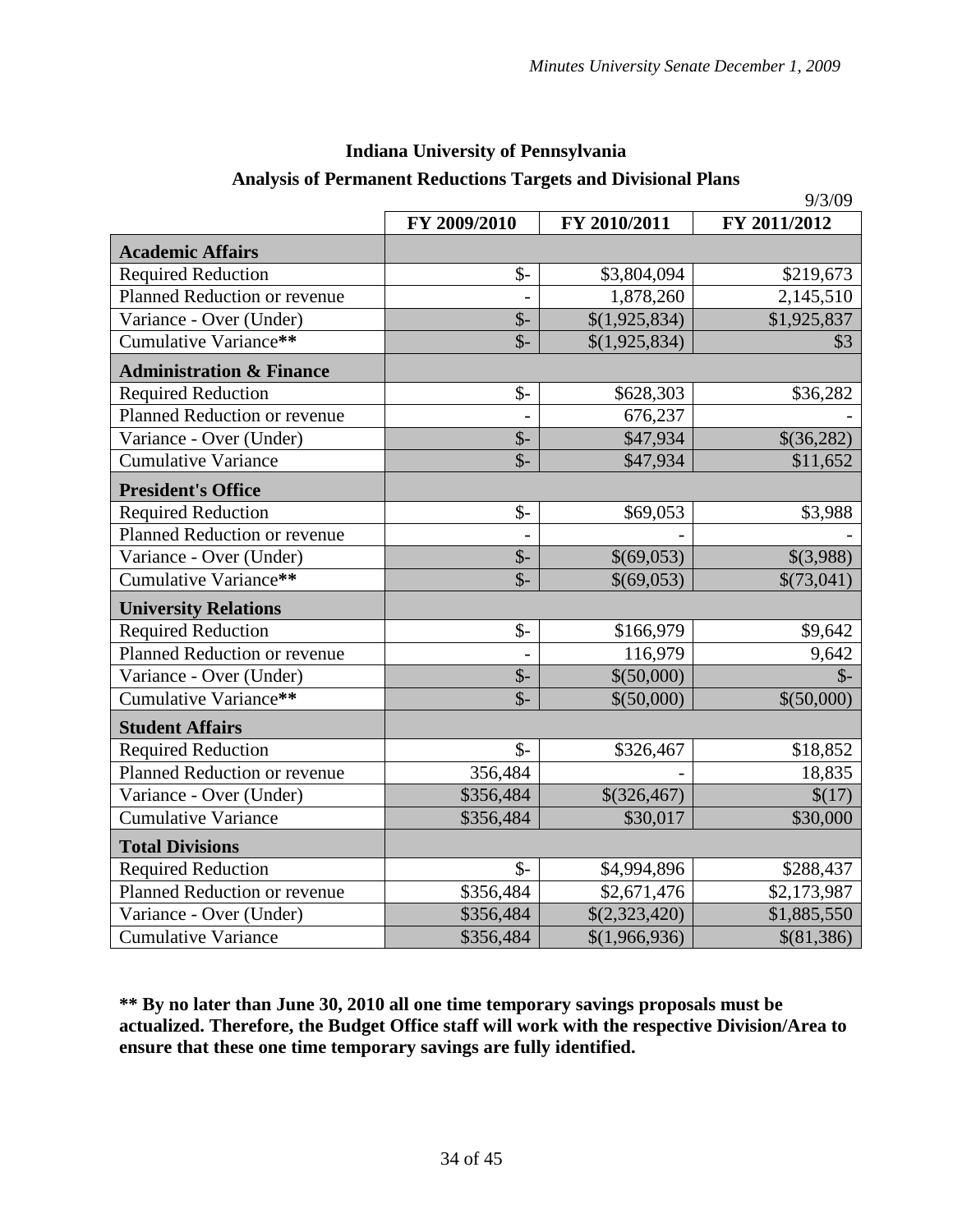## **FY 10/11 & FY 11/12 General Fund Reduction Plan Summary As of August 26, 2009**

|                                   | <b>Academic</b> | Administration | <b>Student</b> | <b>University</b> |                  | <b>Total Reductions from</b> |
|-----------------------------------|-----------------|----------------|----------------|-------------------|------------------|------------------------------|
|                                   | <b>Affairs</b>  | & Finance      | <b>Affairs</b> | <b>Relations</b>  | <b>President</b> | <b>Divisions</b>             |
| <b>FY 10/11 Reduction Target:</b> | \$3,804,094     | \$628,303      | \$326,467      | \$166,979         | \$69,053         | \$4,994,896                  |
| <b>FY 11/12 Reduction Target:</b> | \$219,673       | \$36,282       | \$18,852       | \$9,642           | \$3,988          | \$288,437                    |
| Total Permanent Reductions        | \$4,023,767     | \$664,585      | \$345,319      | \$176,621         | \$73,041         | \$5,283,333                  |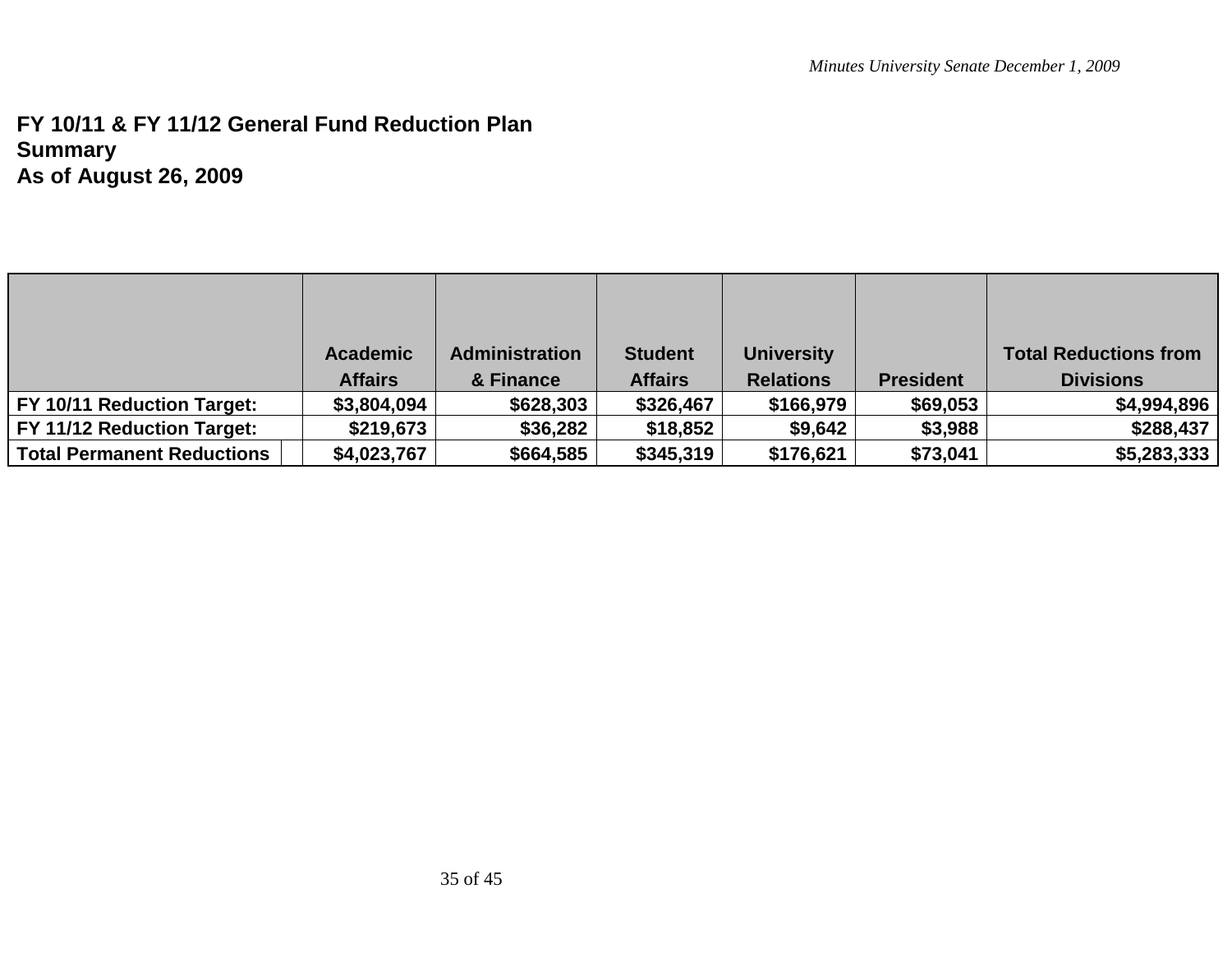## **Indiana University of Pennsylvania**

## **State Appropriations and Performance Funding**

|                                                     | FY 2008/2009 | FY 2009/2010 | FY 2010/2011 | FY 2011/2012 |
|-----------------------------------------------------|--------------|--------------|--------------|--------------|
| <b>Educational &amp; General Appropriation</b>      | 57,510,081   | 52,860,923   | 52,860,923   | 52,860,923   |
| <b>Academic Facilities Renovation Program</b>       | 791,828      | 466,613      | 466,613      | 466,613      |
| <b>ARRA - Federal Stimulus Appropriations</b>       |              | 5,105,610    | 5,105,610    |              |
| Performance Funding - E&G                           | 3,164,269    | 2,231,714    | 2,231,714    | 2,231,714    |
| Performance Funding - Program Initiatives           | 1,054,737    | 743,905      | 743,905      | 743,905      |
| <b>Total Appropriations, Federal Stimulus &amp;</b> |              |              |              |              |
| <b>Performance Funding</b>                          | \$62,520,915 | \$61,408,765 | \$61,408,765 | \$56,303,155 |
|                                                     |              |              |              |              |

| <b>Change in total State funding</b> | $\zeta$ - $\zeta$ (1,112,150) | \$(5,105,610) |
|--------------------------------------|-------------------------------|---------------|

Notes: <sup>1</sup>Per the system office, it is currently unclear whether ARRA funds are a federal appropriation or grant, restricted or unrestricted. <sup>2</sup>Spending levels for both Fiscal Year 2009-2010 and Fiscal Year 2010-2011 as related to ARRA funds should be for one-time non-recurring expenditures. Otherwise, an additional \$5.1 million imbalance will occur (cumulative \$10.2 million versus \$5.1 million).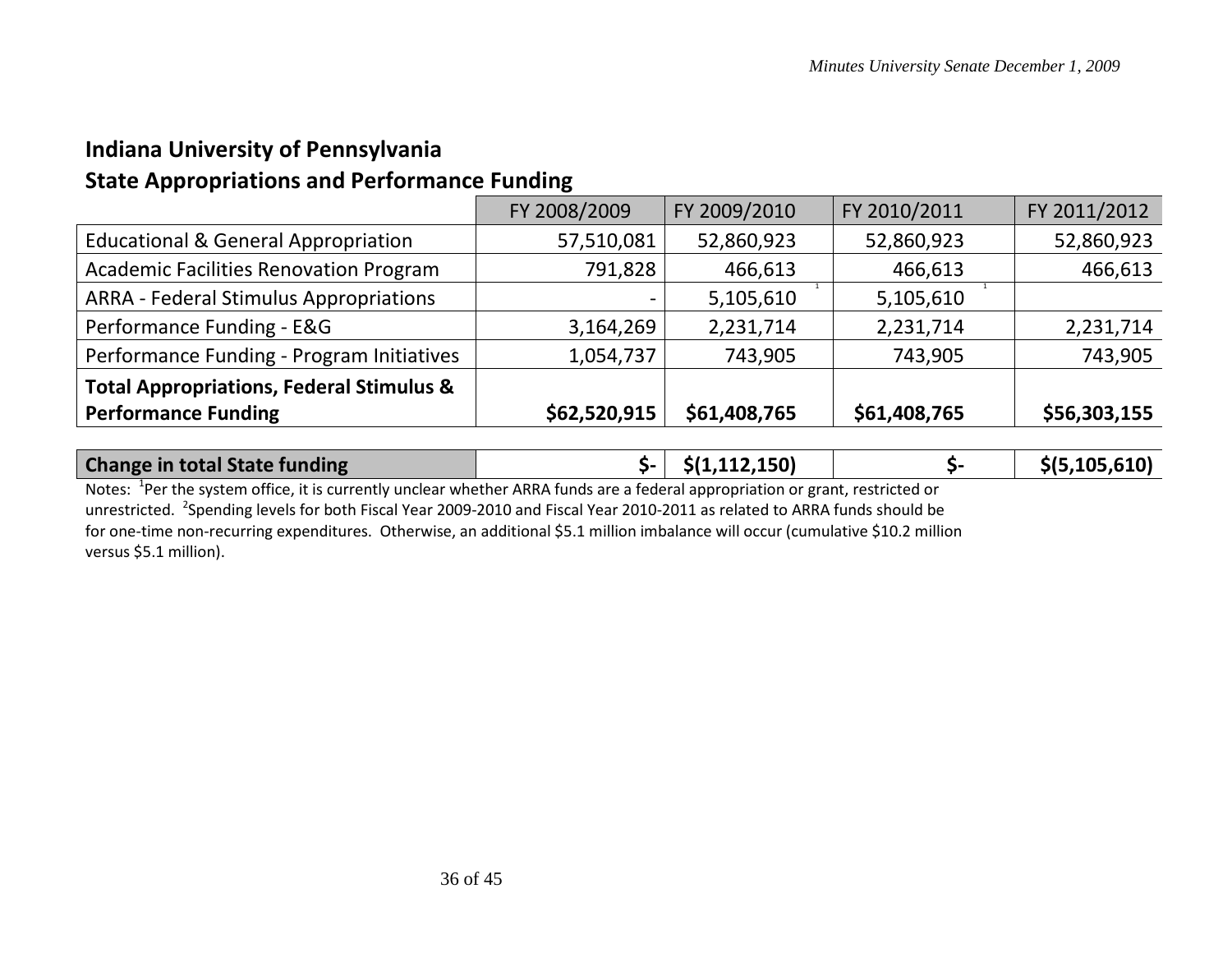## **2009/2010 Performance Funding Budget Projection**

| <b>Available Funds</b> |                                     |           | \$2,975,619 |
|------------------------|-------------------------------------|-----------|-------------|
|                        | Requests: President                 | 100,000   |             |
|                        | <b>Student Affairs</b>              | 586,152   |             |
|                        | <b>Administration &amp; Finance</b> | 225,000   |             |
|                        | <b>University Relations</b>         | 1,176,481 |             |
|                        | <b>Academic Affairs</b>             | 963,868   |             |
|                        | Centrally                           | 1,600,200 |             |
|                        | Library/Accreditation               |           |             |
|                        | <b>Reward Performance Funding</b>   |           |             |

**Total Requests \$4,651,701** 

**Variance \$(1,676,082)**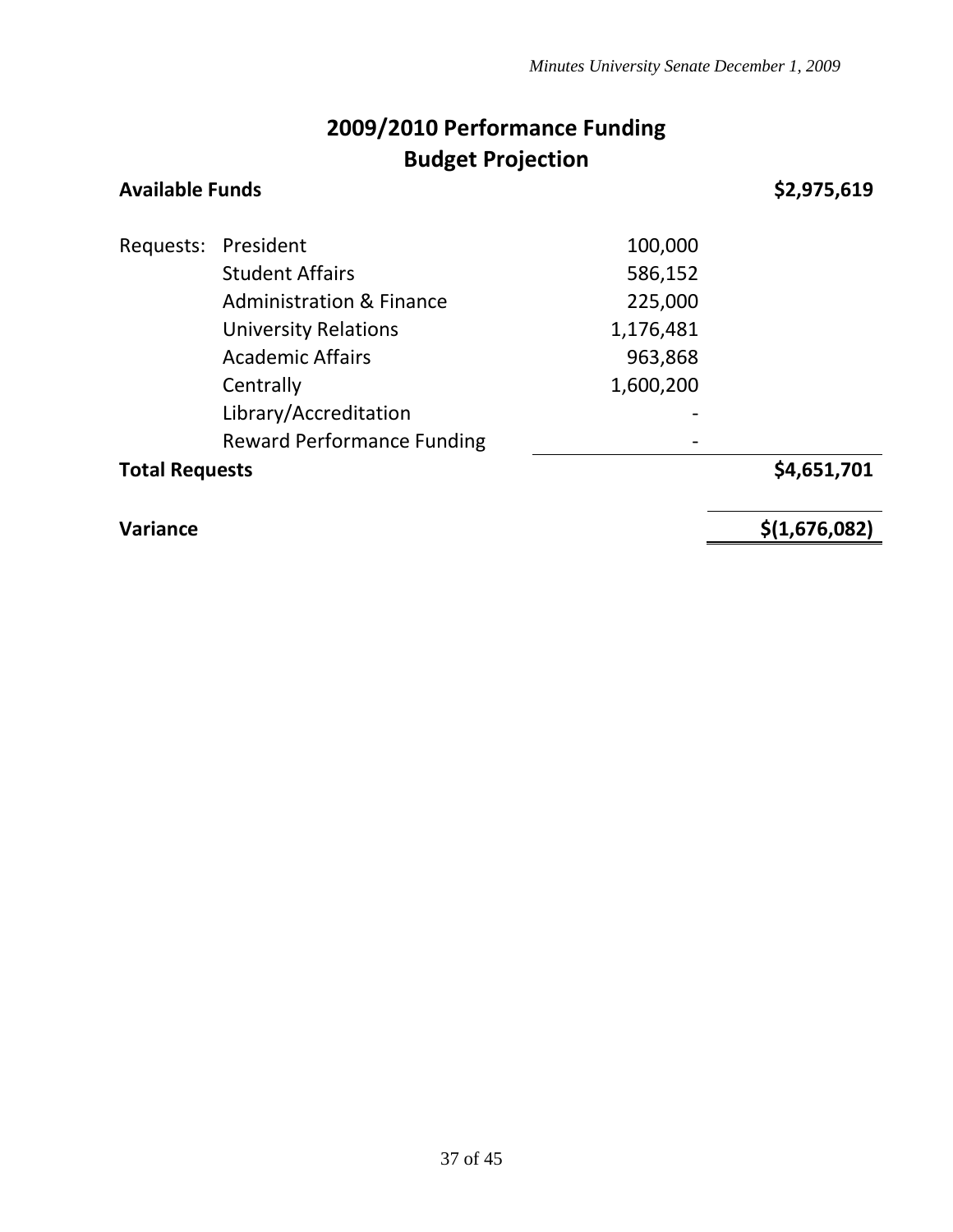## 2009/2010 Performance Funding Budget Projection

| <b>Sources:</b>        | FY 08/09    | <b>Priority</b> | FY 09/10    |
|------------------------|-------------|-----------------|-------------|
| Performance Funding    | \$4,406,272 |                 | \$2,975,619 |
| Carry-over             | 25,610      |                 |             |
| <b>Total Available</b> | \$4,431,882 |                 | \$2,975,619 |

## **Uses: Ongoing Funded Priorities**

|                        |                                     | <b>Description</b>                                           |                   |                |                                 |                   |
|------------------------|-------------------------------------|--------------------------------------------------------------|-------------------|----------------|---------------------------------|-------------------|
| <b>President</b>       |                                     |                                                              |                   |                |                                 |                   |
| 4005110103             | Other_Exp.                          | University Professorship                                     | 25,000            | 1              |                                 | 25,000            |
| 4016298040             | Other_Exp.                          | <b>Community Partnerships</b>                                | 30,000            |                |                                 | 30,000            |
| 4004110114             | Other_Exp.                          | <b>Workforce Development</b>                                 | 25,000            |                |                                 | 25,000            |
| 4005110113             | Other Exp.                          | Social Equity Program Funding                                | 20,000            |                | Adv \$10,000 on 9/14/09         | 20,000            |
|                        |                                     | <b>Total President</b>                                       | 100,000           |                |                                 | 100,000           |
| <b>Student Affairs</b> |                                     |                                                              |                   |                |                                 |                   |
|                        |                                     | <b>Retention: Persistence, Graduation, Internships</b>       |                   |                |                                 |                   |
|                        |                                     |                                                              |                   |                | New Position - Mgr 170          |                   |
| 4016298102             | 5014                                | SA En. Recr. & Ret - Adm/Athletic Fund Raiser                | 62,622            | $\overline{2}$ | 100% TBA                        | 75,000            |
| 4016298102             | 5014                                | SA Enrollment Retention - Punxsutawney                       | 81,866            |                |                                 |                   |
| 4016298102             | 5014                                | SA Enrollment Mgt Ret. Career Services                       | 70,457            |                |                                 |                   |
|                        |                                     |                                                              |                   |                | New initiative to promote       |                   |
| 4016298102             | 5014                                | Center for Student Success & Retention                       |                   |                | retention                       | 100,000           |
|                        |                                     | <b>Recruitment: Community College, Diversity Recruitment</b> |                   |                |                                 |                   |
| 4013215195             | Other_Exp.                          | SA Admissions Prospectus and Marketing                       | 250,000           |                |                                 | 250,000           |
|                        |                                     |                                                              |                   |                | Roles, Lori (100%) SUA          |                   |
|                        |                                     |                                                              |                   |                | 380/05 - 2 Temp CT's            |                   |
| 4016298102             | 5014                                | <b>SA Recruitment</b>                                        | 69,467            |                | $(100\%)$                       | 92,279            |
|                        |                                     |                                                              |                   |                | Ditch, Allison (100%)           |                   |
| 4016298102             | 5014                                | SA Scholarship/Matriculation<br><b>Total Student Affairs</b> | 68,873<br>603,285 |                | SUA 350/04                      | 68,873<br>586,152 |
|                        |                                     |                                                              |                   |                |                                 |                   |
|                        | <b>Administration &amp; Finance</b> |                                                              |                   |                |                                 |                   |
|                        |                                     |                                                              |                   |                | Fire Alarm Replacement -        |                   |
| 4005631001             | Other_Exp.                          | <b>Emergency Notification System - Siren/Speakers</b>        | 110,000           |                | University - wide               | 60,000            |
| 4005622301             | Other_Exp.                          | A&F Fleet Mgt                                                | 45,000            |                | A&F Fleet Mgt                   | 45,000            |
|                        |                                     |                                                              |                   |                | A&F Transport Overtime -        |                   |
| 4004610102             | 5205                                | A&F Transport Overtime - Events                              | 25,000            |                | Events                          | 30,000            |
|                        |                                     |                                                              |                   |                | <b>A&amp;F Summer Temporary</b> |                   |
| 4004610102             | 5012                                | A&F Summer Temporary - Grounds                               | 76,595            |                | - Grounds                       | 80,000            |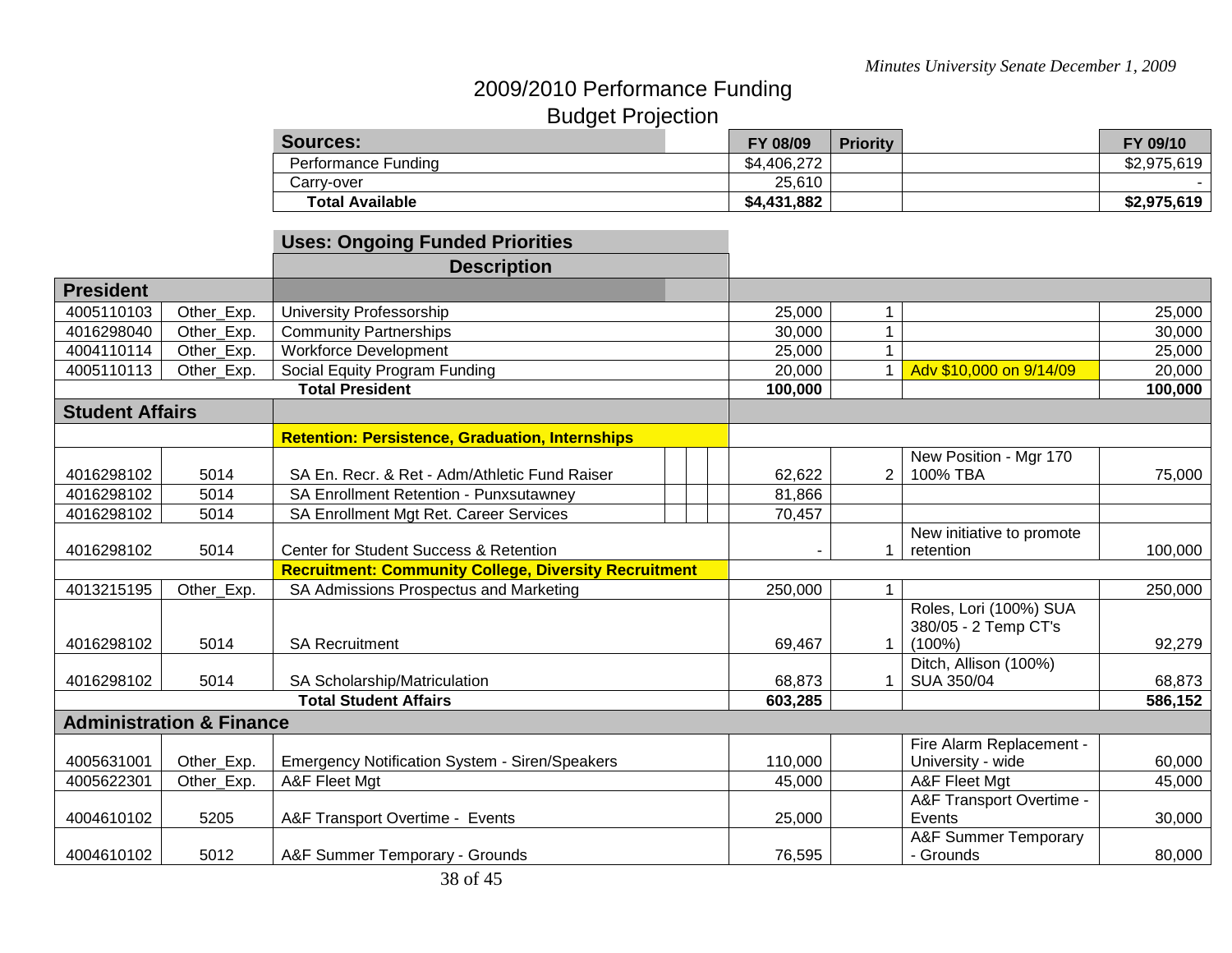*Minutes University Senate December 1, 2009*

|                                                      |            |                                                    |         |                | A&F Prof Development -                      |           |
|------------------------------------------------------|------------|----------------------------------------------------|---------|----------------|---------------------------------------------|-----------|
| 4016298022                                           | Other Exp. | A&F Prof. Development- University-wide Programs    | 10,000  |                | University-wide Programs                    | 10,000    |
| <b>Total Administration &amp; Finance</b><br>266,595 |            |                                                    |         | 225,000        |                                             |           |
| <b>University Relations</b>                          |            |                                                    |         |                |                                             |           |
| 4016298019                                           | Other Exp. | UR Re-organization                                 | 271,481 |                |                                             | 271,481   |
|                                                      |            |                                                    |         |                | Adv \$25,000 on 8/20/09 &                   |           |
| 4016298027                                           | Other_Exp. | <b>UR Integrated Marketing</b>                     | 450,000 |                | \$175,000 on 9/10/09                        | 650,000   |
| 4016290135                                           | Other_Exp. | <b>UR Alumni Relations</b>                         | 100,000 |                |                                             | 100,000   |
| 4005851001                                           | Other_Exp. | UR 4th Issue IUP Magazine                          | 80,000  |                |                                             | 80,000    |
| 4016298704                                           | Other_Exp. | UR Web                                             | 75,000  |                |                                             | 75,000    |
|                                                      |            | <b>Total University Relations</b>                  | 976,481 |                |                                             | 1,176,481 |
| <b>Academic Affairs</b>                              |            |                                                    |         |                |                                             |           |
|                                                      |            |                                                    |         |                | Academic Excellence &                       |           |
| 4016298110                                           | 5014       | AA - Study Abroad Personnel                        | 316,264 |                | <b>Student Dev. &amp; Success</b>           | 425,000   |
|                                                      |            |                                                    |         |                | <b>Student Dev. &amp; Success</b>           |           |
| 4016298031                                           | 5985       | <b>AA Grad Assistant</b>                           | 120,800 |                | & Enrollment Mgt - GA's                     | 130,000   |
|                                                      |            |                                                    |         |                | Academic Excellence -                       |           |
|                                                      |            |                                                    |         |                | new liberal studies                         |           |
| 4016298109                                           | 501110     | AA Faculty Travel                                  | 41,974  | 3              | curriculum                                  | 113,151   |
|                                                      | 5013       | AA Museum Director                                 |         |                | <b>Faculty Professional</b>                 |           |
| 4016298108                                           |            |                                                    | 73,817  | 4              | Development<br><b>Center for Civic</b>      | 130,000   |
|                                                      |            |                                                    |         |                | Engagement & Study                          |           |
|                                                      |            |                                                    |         | 5              | leadership                                  | 27,000    |
|                                                      |            |                                                    |         |                | <b>Workforce Development</b>                |           |
|                                                      |            |                                                    |         |                | & Community                                 |           |
|                                                      |            |                                                    |         | 6 <sup>1</sup> | Partnerships                                | 60,000    |
|                                                      |            |                                                    |         |                | Faculty & Student                           |           |
|                                                      |            |                                                    |         |                | Diversity & Scholarship                     |           |
|                                                      |            |                                                    |         | $\overline{7}$ | support                                     | 46,000    |
|                                                      |            |                                                    |         |                | Provost Fellow -                            |           |
|                                                      |            |                                                    |         | 8              | continuous improvement                      | 32,717    |
|                                                      |            | <b>Total Academic Affairs</b>                      | 552,855 |                |                                             | 963,868   |
| <b>Central</b>                                       |            |                                                    |         |                |                                             |           |
|                                                      |            |                                                    |         |                | <b>Used for Permanent</b>                   |           |
| 4002121311                                           | Other_Exp. | <b>Classroom Renovations</b>                       | 200,000 |                | <b>Savings</b>                              | 200,000   |
| 4002121311                                           |            |                                                    |         |                | <b>Used for Permanent</b><br><b>Savings</b> | 300,000   |
|                                                      | Other_Exp. | Student Minimum Wage Increase                      | 300,000 |                | Distanislao, Rich (100%)                    |           |
| 4016298102                                           | Salary     | Funding for director of the Student Success Center |         |                | Faculty 20/13                               | 122,000   |
|                                                      |            |                                                    |         | $1 \mid$       | Sunguard                                    | 978,200   |
|                                                      |            |                                                    |         |                |                                             |           |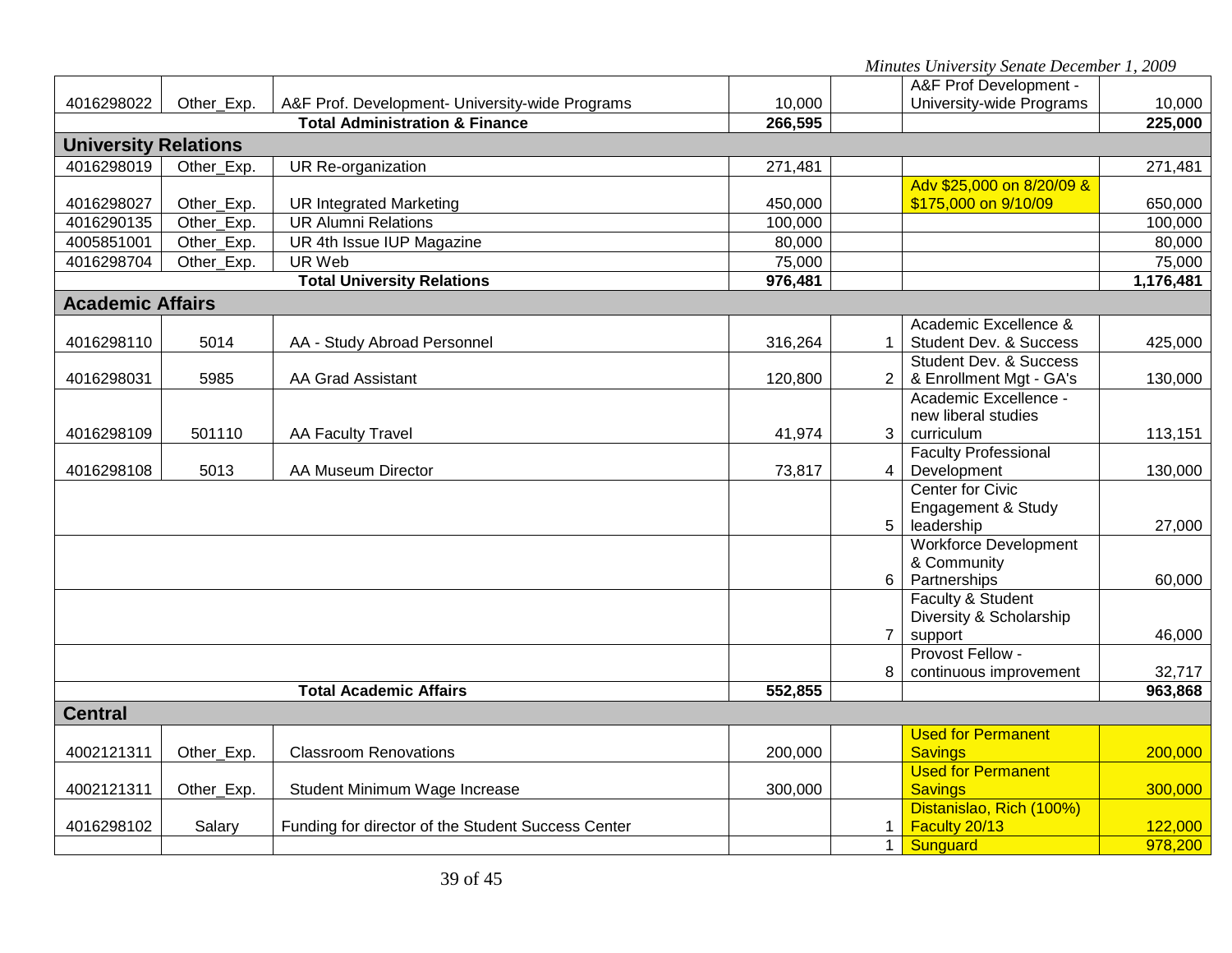*Minutes University Senate December 1, 2009*

| ⊺otal | 500.000 |  | .600<br>.200 |
|-------|---------|--|--------------|
|       |         |  |              |

| <b>Library/Accreditation</b> |                                   |                                         |           |  |
|------------------------------|-----------------------------------|-----------------------------------------|-----------|--|
| 4016298024                   | Other_Exp.                        | Library - Ongoing                       | 300,000   |  |
| 4016298023                   | Other_Exp.                        | Library/Accreditation                   | 801,553   |  |
|                              |                                   | <b>Total Library/Accreditation</b>      | 1,101,553 |  |
|                              | <b>Reward Performance Funding</b> |                                         |           |  |
| 4005110103                   | Other Exp.                        | President                               |           |  |
| 4005230101                   | Other_Exp.                        | <b>Academic Affairs</b>                 | 227,082   |  |
| 4005410101                   | Other_Exp.                        | <b>Student Affairs</b>                  | 15,661    |  |
| 4005610101                   | Other_Exp.                        | <b>Administration &amp; Finance</b>     |           |  |
| 4005811111                   | Other_Exp.                        | <b>University Relations</b>             |           |  |
|                              |                                   | <b>Total Reward Performance Funding</b> | 242,743   |  |
|                              | <b>Governor's Rescission</b>      |                                         |           |  |

| <b>Reward Performance Funding Rescission</b> |            |                                            |        |               |
|----------------------------------------------|------------|--------------------------------------------|--------|---------------|
|                                              |            | Returned Reward Funding to cover Govenor's |        |               |
|                                              | Other Exp. | Rescission                                 | 87,729 |               |
|                                              |            | <b>Performance Funding Remaining</b>       | \$641  | \$(1,676,082) |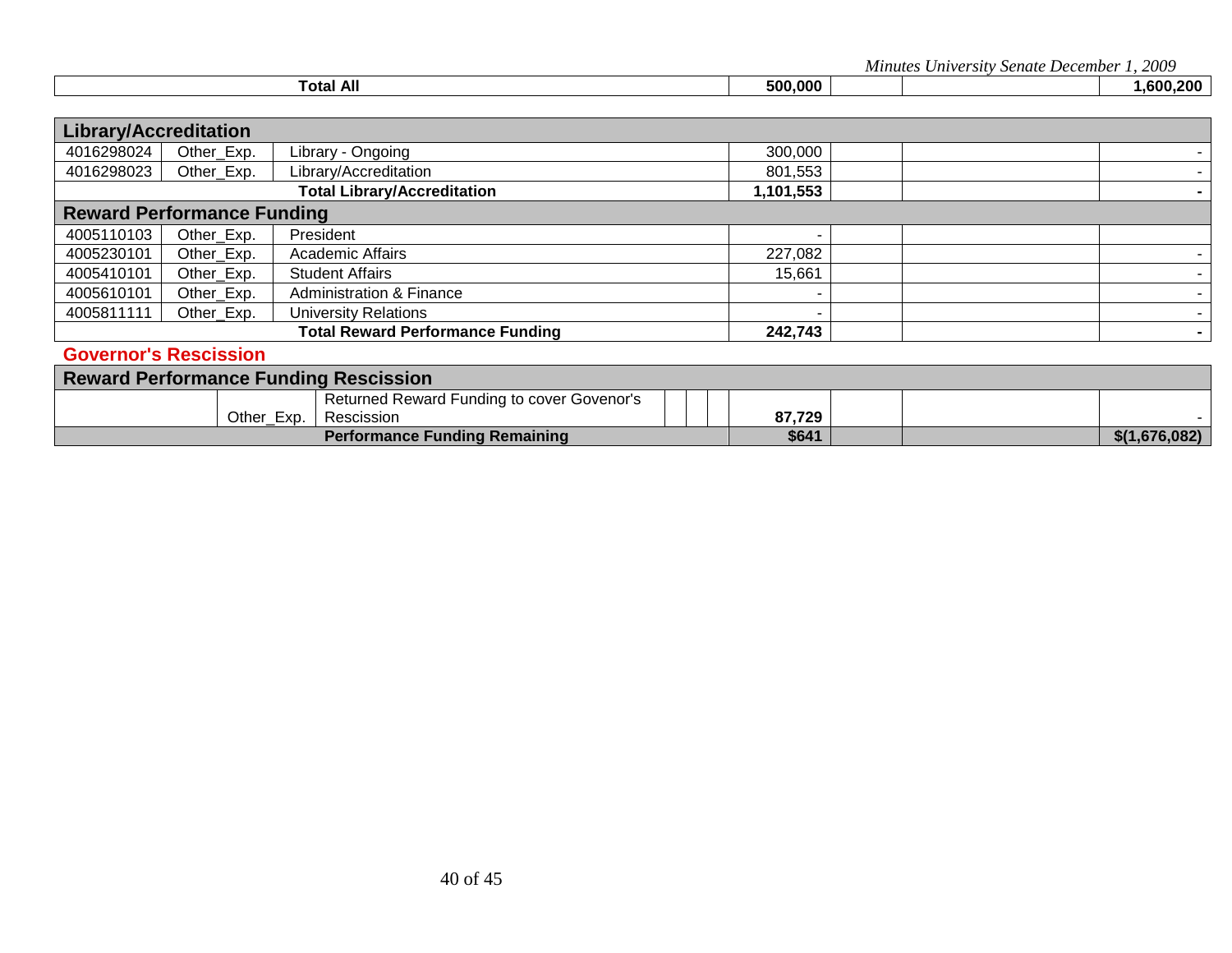#### **Student Affairs Committee (Senator Rieg)**

The committee will meet on February 2, 2010 at 3:30 pm in the HUB Conemaugh Room

#### **Academic Committee (Senator Dugan/Novels)**

The committee will meet on December 8 at 3:30 pm in 201 McElhaney

#### **FOR ACTION APPROVED**

Emeritus status for the following retired faculty: Rosalyn Darling, Sociology Edwin Fry, Music Anita Henry, French & German Ron Smits, English Sally Thornton, Spanish Larry Vold, Professional Studies James Wolfe, Computer Science

#### **FOR INFORMATION**

Revisions to the following policies:

- 1 Classification of Students
- 2 Advanced Placement and Credit
- 3 Change of Major

**Rationale:** As part of its ongoing review of academic policy, Academic Committee revised these policies to clarify language. No substantive changes were made. Originals and revisions are below.

1 Classification of Students

 $($ In order t $)$ To be classified as full-time for the fall, spring, or summer semester, undergraduate students must be currently enrolled in at least 12 credits. Full-time classification for students enrolled in instructional periods (which) that do not conform to the regularly scheduled academic sessions will be based upon the number of enrolled credits during that period of enrollment (e.g.,  $(1)$ ) one credit in one week of instruction would equal the minimum full-time certification standard).

For purposes of designating students by class, the following credit classification ranges are used:

| Freshmen       | 28 credits or (less) fewer      |
|----------------|---------------------------------|
|                | <b>Sophomores</b> 29-56 credits |
| <b>Juniors</b> | 57-90 credits                   |
| <b>Seniors</b> | 91 credits or more              |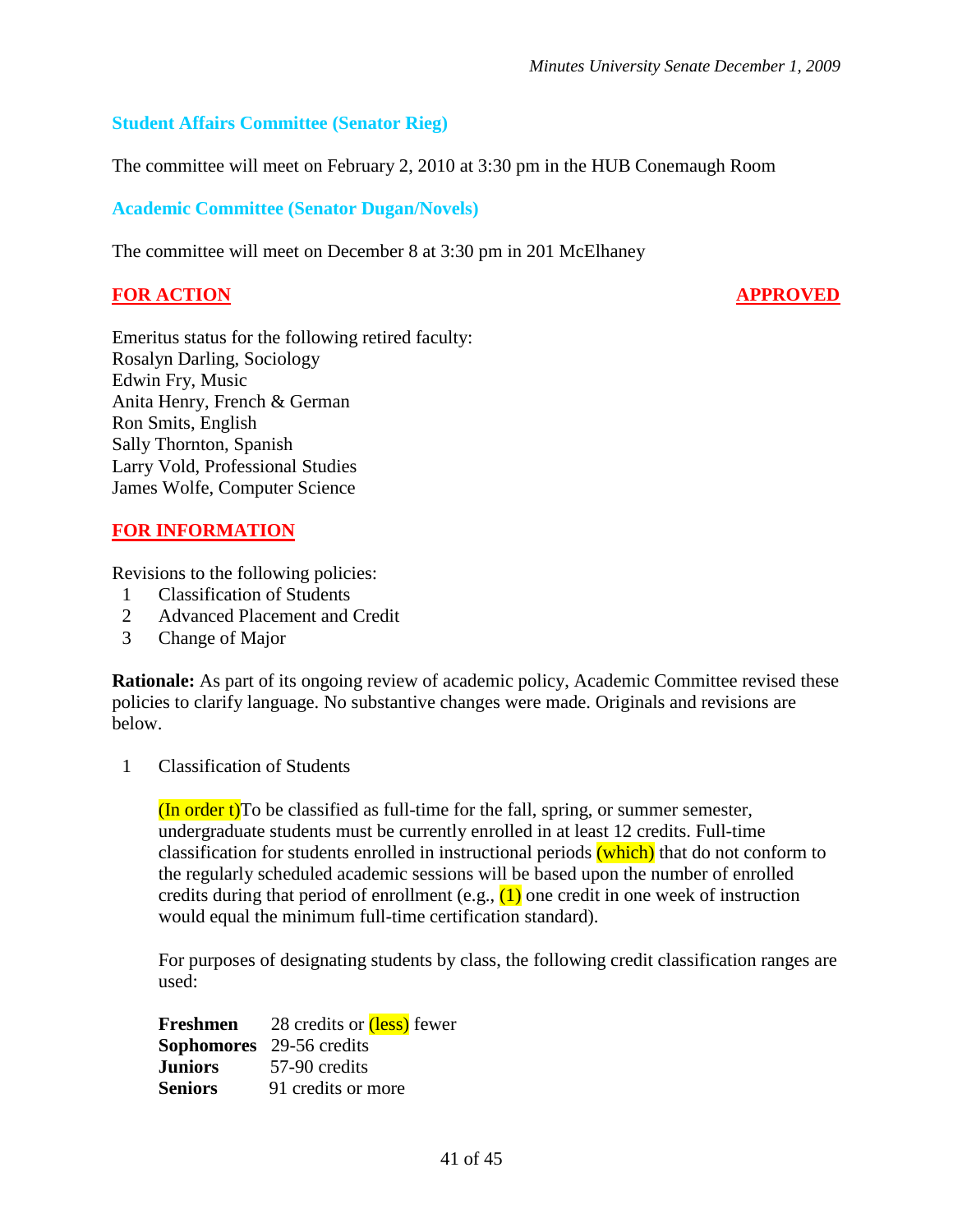Class designations are based on credits earned rather than credits attempted. Persons holding a degree and working for a second baccalaureate degree may be classified as seniors.

#### **Classification of Students -- Revision**

To be classified as full-time for the fall, spring, or summer semester, undergraduate students must be currently enrolled in at least 12 credits. Full-time classification for students enrolled in instructional periods that do not conform to the regularly scheduled academic sessions will be based upon the number of enrolled credits during that period of enrollment (e.g., one credit in one week of instruction would equal the minimum full-time certification standard).

For purposes of designating students by class, the following credit classification ranges are used:

| Freshmen | 28 credits or fewer             |
|----------|---------------------------------|
|          | <b>Sophomores</b> 29-56 credits |
| Juniors  | 57-90 credits                   |
| Seniors  | 91 credits or more              |

Class designations are based on credits earned rather than credits attempted. Persons holding a degree and working for a second baccalaureate degree may be classified as seniors.

#### **2 Advanced Placement and Credit/Exemption Examinations**

Courses taken by students prior to college admission under the Advanced Placement Program of the College Entrance Examination Board may be recognized by the award of college credit or by exemption from required subjects. Those who earn a grade of 3, 4, or 5 in the Advanced Placement Examination will be granted credit toward the number of credits required for graduation.

For students who have had other unusual opportunities for instruction or have advanced in a given field, an opportunity to gain credit and/or exemption from a course is afforded through examinations. University Testing Services in the Career Development Center (302 **Pratt Hall)** offers credit options through the College Level Examination Program (CLEP). Students have an opportunity to gain exemption or credit through successful completion of comprehensive examinations by requesting from the academic department an exam as a substitute for completing all the usual requirements of the course.

A student who passes an exemption examination will be exempt from taking that course in his/her academic program. When a student receives credit for a course by examination, the credit will be applied to graduation requirements just as though the course had been taken. If a student is granted exemption only (no credits) from a course, he/she will be permitted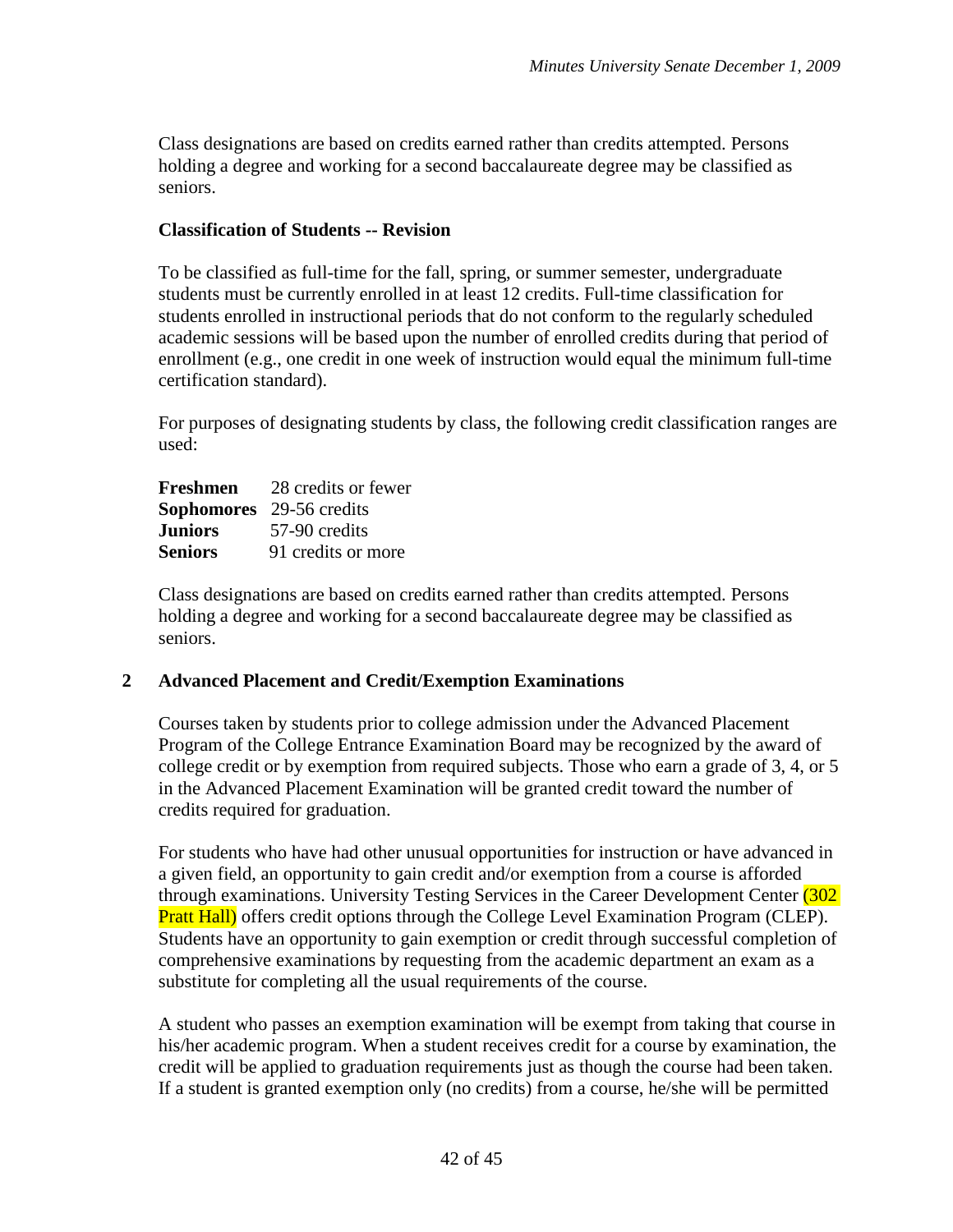to take a free elective in place of that course. This enables the student to specialize further, correct weaknesses outside the major field, build knowledge in an ancillary area, or be introduced to an entirely different area. Courses for which credit or exemption are awarded by examination will not be used in the determination of grade-point averages.

#### **Advanced Placement and Credit/Exemption Examinations - Revision**

Courses taken by students prior to college admission under the Advanced Placement Program of the College Entrance Examination Board may be recognized by the award of college credit or by exemption from required subjects. Those who earn a grade of 3, 4, or 5 in the Advanced Placement Examination will be granted credit toward the number of credits required for graduation.

For students who have had other unusual opportunities for instruction or have advanced in a given field, an opportunity to gain credit and/or exemption from a course is afforded through examinations. University Testing Services in the Career Development Center offers credit options through the College Level Examination Program (CLEP). Students have an opportunity to gain exemption or credit through successful completion of comprehensive examinations by requesting from the academic department an exam as a substitute for completing all the usual requirements of the course.

A student who passes an exemption examination will be exempt from taking that course in his/her academic program. When a student receives credit for a course by examination, the credit will be applied to graduation requirements just as though the course had been taken. If a student is granted exemption only (no credits) from a course, he/she will be permitted to take a free elective in place of that course. This enables the student to specialize further, correct weaknesses outside the major field, build knowledge in an ancillary area, or be introduced to an entirely different area. Courses for which credit or exemption are awarded by examination will not be used in the determination of grade-point averages.

#### **3 Change of Major -- (Original)**

For students changing majors (or minors) in the College of Education and Educational Technology or in the Eberly College of Business and Information Technology, special policies apply. Please refer to the individual college sections in this catalog for change of major policies pertaining to specific colleges and majors.

To qualify for change of major, a student must be in academic good standing (2.00 cumulative GPA) *and* must meet any other requirements specific to the new major. All teacher certification programs have requirements beyond a 2.00 GPA.

A student must apply for a change of major in the office of the dean of the college in which the student is registered if the curriculum change desired is from one department to another within the same college (for example, change from a mathematics major to a biology major) or in the office of the dean of the college to which the student wishes to transfer if the curriculum change is from one college to another (for example, secondary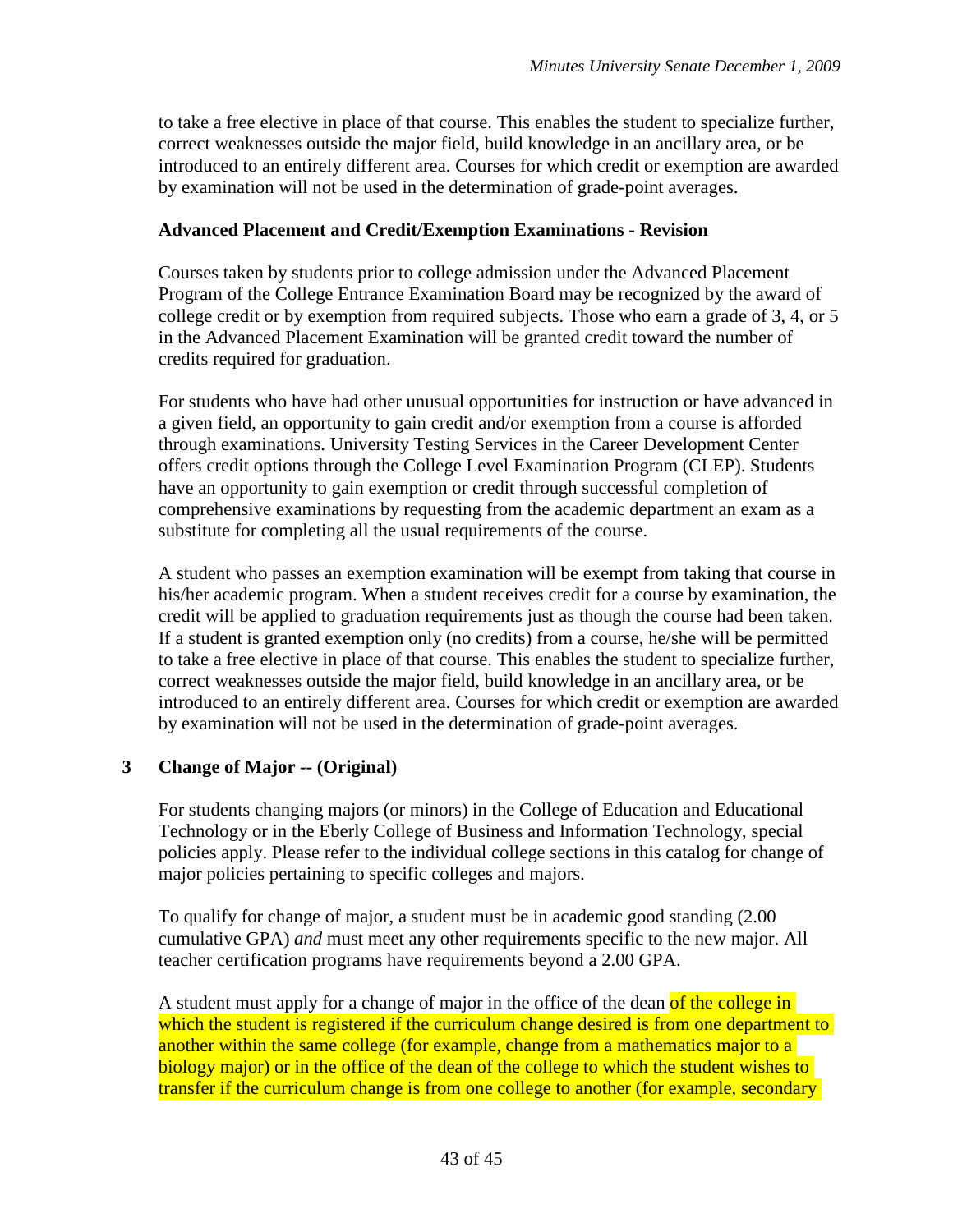education major to biology major). Before seeking a change of major, it is advisable that the student consults with the departmental chairpersons of both the "old" and "new" majors.

When a student changes colleges, the dean (or dean's **agent**) of the college of the new major will evaluate the student's credits before approving the change. A copy of the evaluation will be made available to the student and his/her new advisor if a change of major is effected.

In cases involving students who are veterans, the dean (or dean's agent) into which the transfer is sought shall give the veteran a statement of prospective approval and the effective date of the proposed changes. This statement shall also indicate the amount of extended training time the change of major will entail and the amount of credit loss, if any. The veteran shall take this statement to the veteran's counselor at least one month prior to the effective date of the change. No transfer of curriculum shall be made by veterans until V.A. approval has been assured.

#### **Change of Major – (Revision)**

For students changing majors (or minors) in the College of Education and Educational Technology or in the Eberly College of Business and Information Technology, special policies apply. Please refer to the individual college sections in this catalog for change of major policies pertaining to specific colleges and majors.

To qualify for change of major, a student must be in academic good standing (2.00 cumulative GPA) *and* must meet any other requirements specific to the new major. All teacher certification programs have requirements beyond a 2.00 GPA.

A student must apply for a change of major in the office of the dean of the new major. Before seeking a change of major, it is advisable that the student consult with the departmental chairpersons of both the "old" and "new" majors.

When a student changes colleges, the dean (or dean's designee) of the college of the new major will evaluate the student's credits before approving the change. A copy of the evaluation will be made available to the student and his/her new advisor if a change of major is effected.

In cases involving students who are veterans, the dean (or dean's designee) of the new major shall give the veteran a statement of prospective approval and the effective date of the proposed changes. This statement shall also indicate the amount of extended time the change of major will entail, if any. The veteran shall take this statement to the veteran's counselor at least one month prior to the effective date of the change. No change of major shall be made by veterans until V.A. approval has been assured.